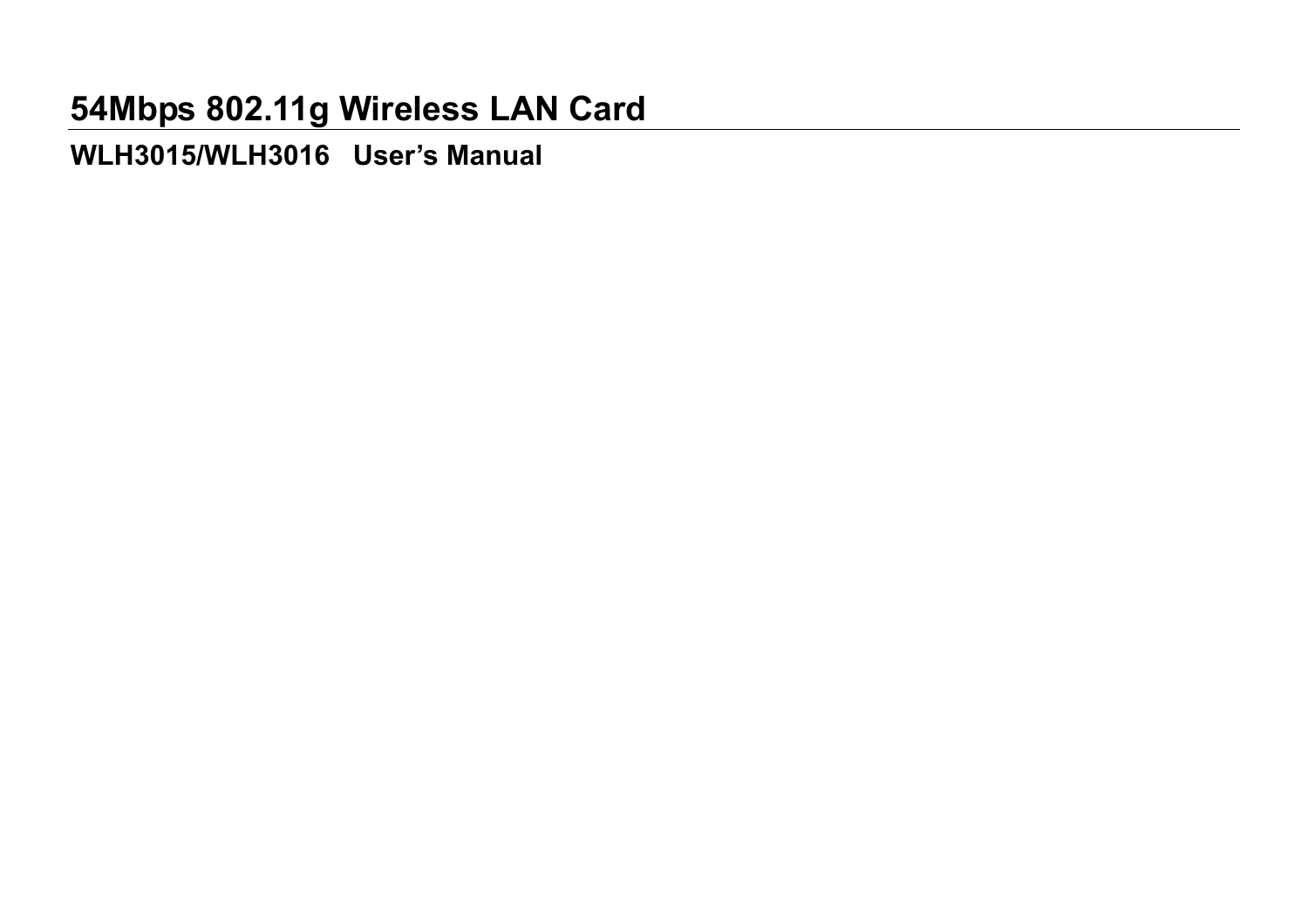Information in this document is subject to change without notice. No part of this document may be reproduced or transmitted in any form or by any means, electronic or mechanical, for any purpose, without the express written permission of the seller.

The seller provides this documentation without warranty, term, or condition of any kind. The seller may make improvements or changes in the product(s) and/or the program(s) described in this documentation at any time.

Other product and company names herein may be trademarks of their respective owners.

2002 All rights reserved.

Rev: 01

January 2003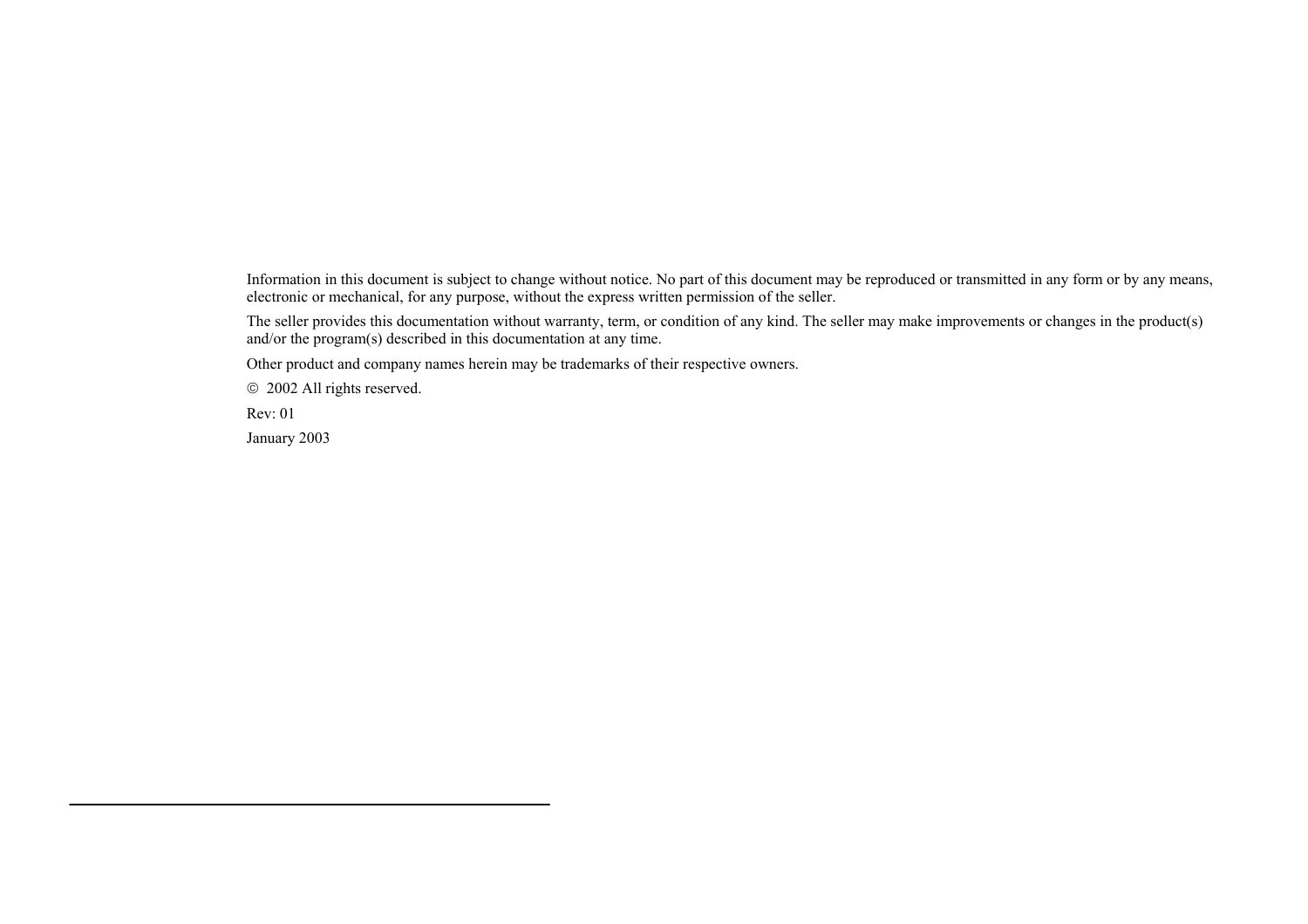# **Contents**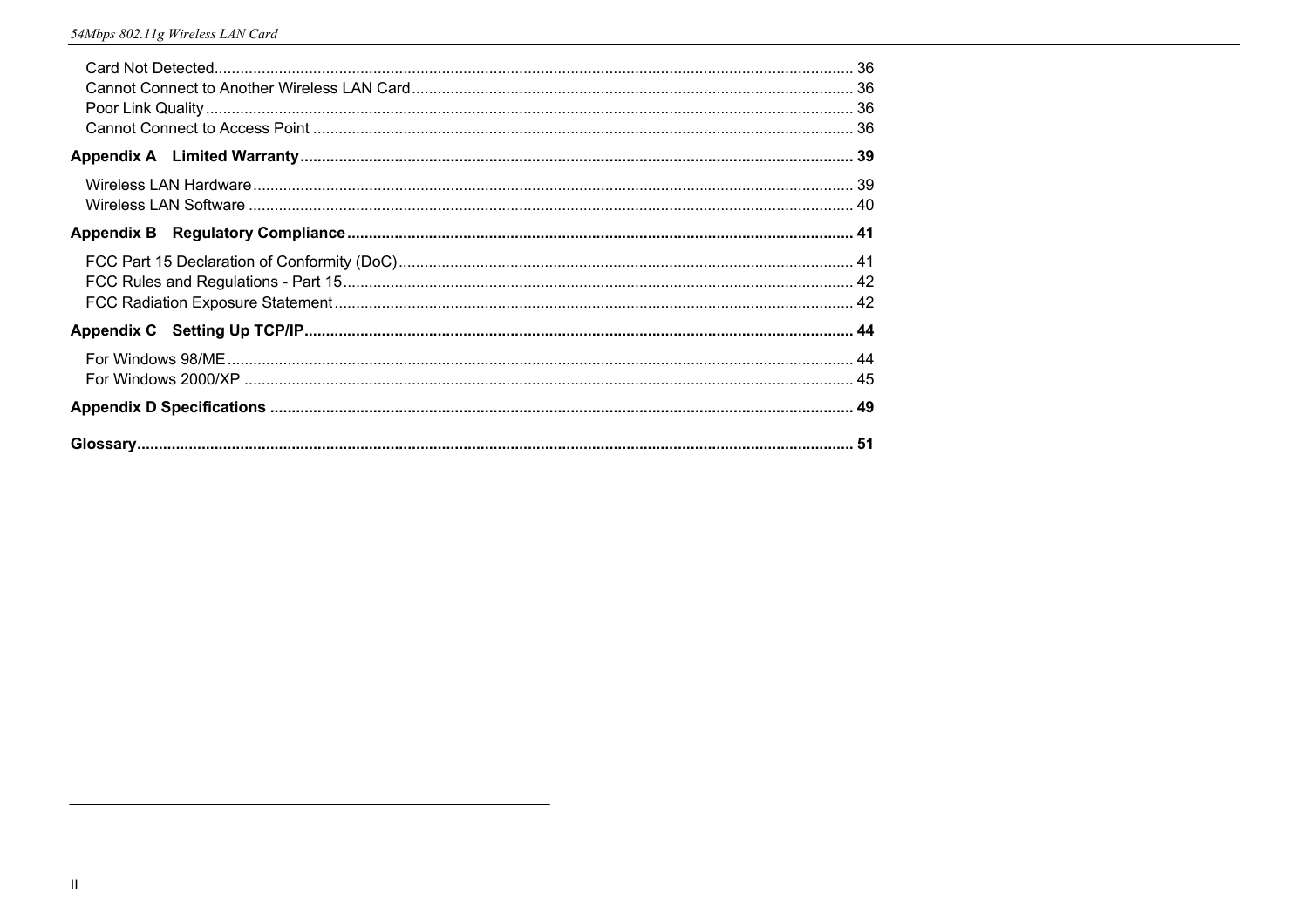# **List of Figures**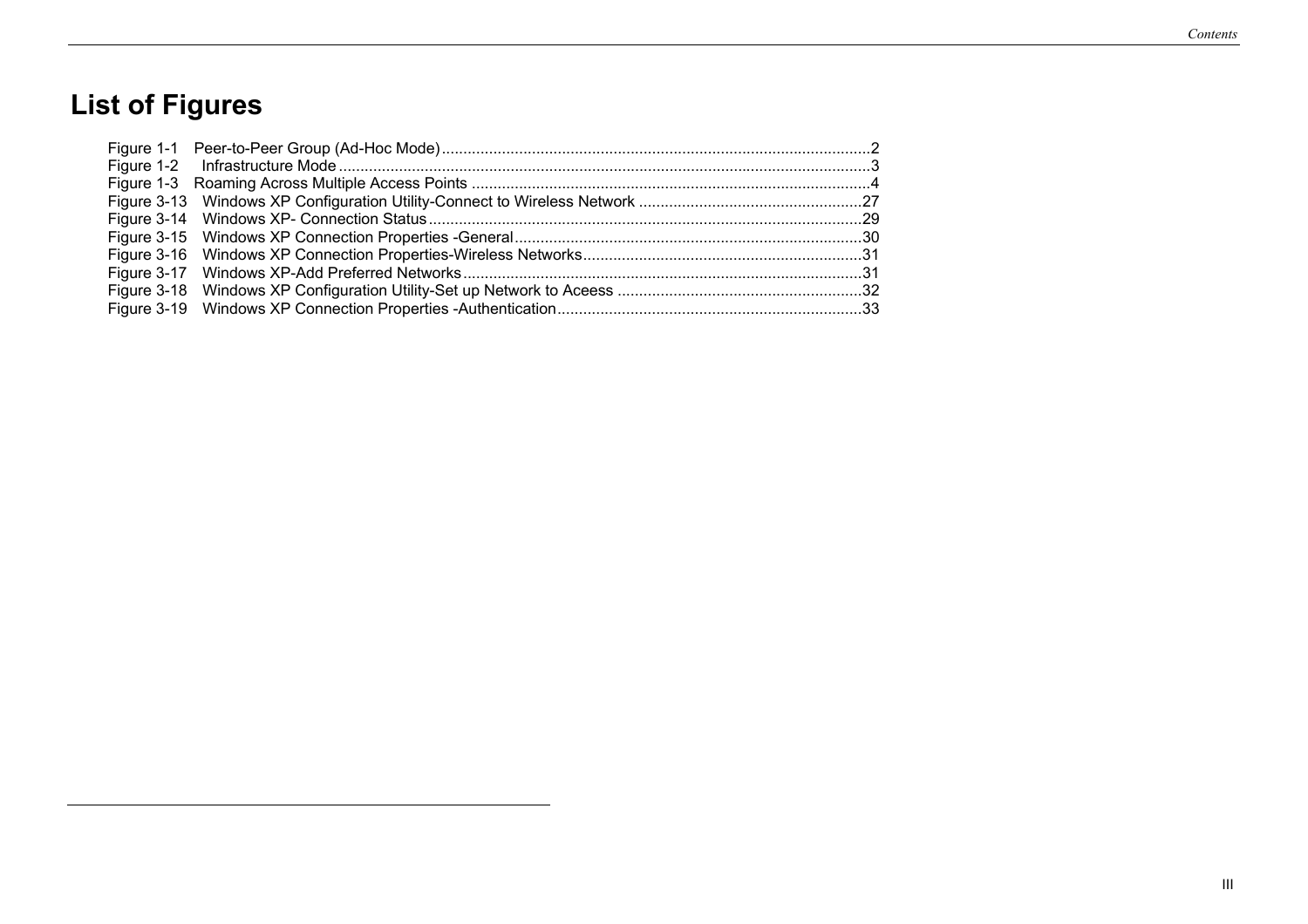## **About This Manual**

This manual was written for the following types of wireless adapter:

- PC Card
- PCI Card
- Mini PCI Card

For brevity, throughout this manual **Wireless LAN Card** is used to indicate both types. Also, the following terms/abbreviations are used interchangeably:

- Access Point AP
- Peer-to-Peer Ad Hoc
- Wireless LAN WLAN
- Ethernet network LAN network

This User's Manual contains information on how to install and configure your Wireless LAN Card. From now on, we will guide you through the correct configuration steps to get your device up and run.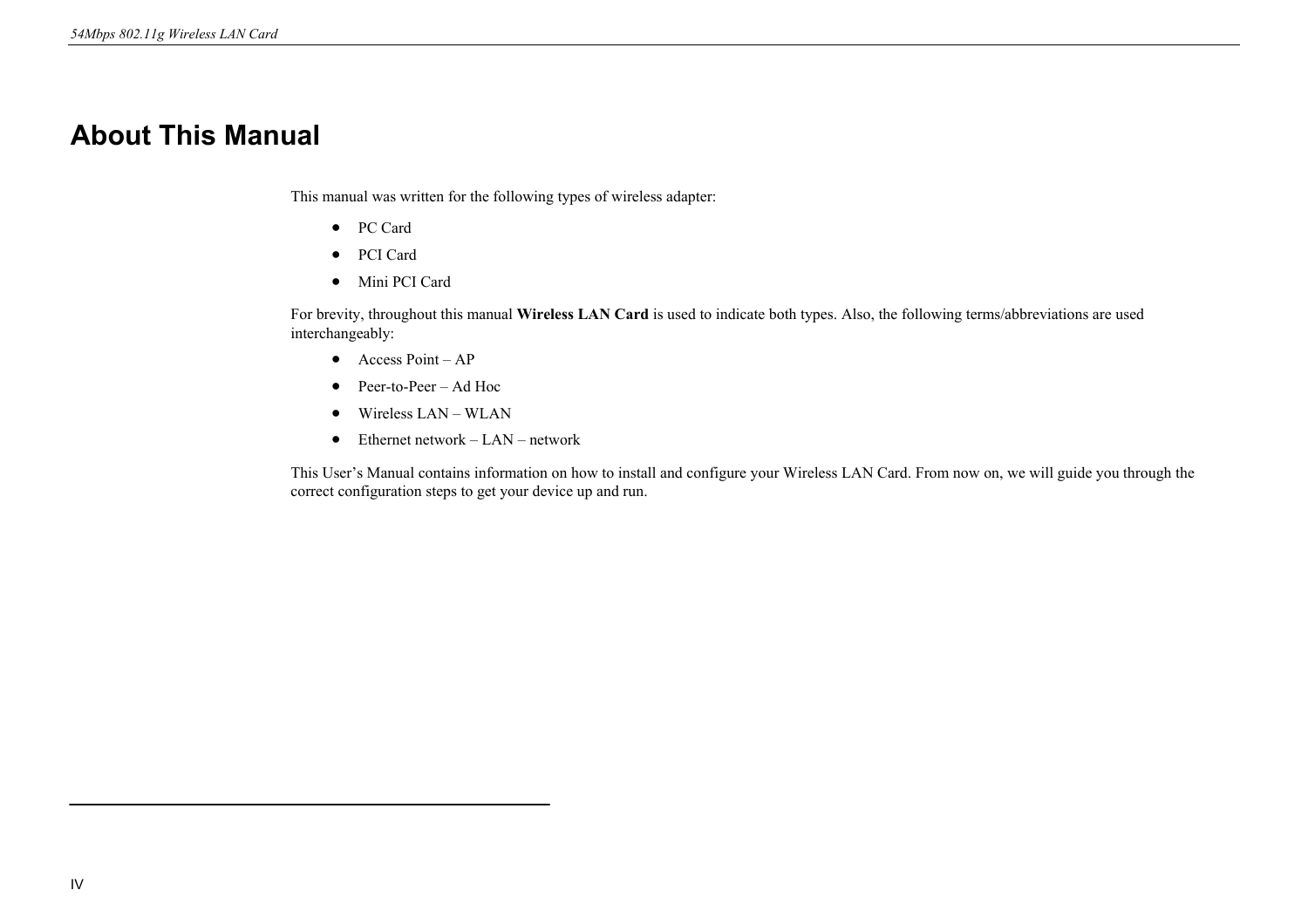## **Chapter 1 Introduction**

This Wireless LAN Card is an IEEE 802.11g wireless LAN adapter. 802.11g is the latest in the series of 802.11 specifications for wireless local area networks (WLANs) and provides data transfer of up to 54 Mbps. Since 802.11g operates on the same frequency of 2.4 GHz as 802.11b, so it is backwards compatible with existing Wi-Fi devices!

It allows your computer to connect to a wireless network and to share resources, such as files or printers without being bound to the network wires. Operating in 2.4GHz Direct Sequence Spread Spectrum (DSSS) radio transmission, the Wireless LAN Card transfers data at speeds up to 54Mbps. Both Ad-Hoc and Infrastructure mode are supported. For network security concern, 64/128-bit Wired Equivalent Protection (WEP) algorithm is used. In addition, its standard compliance ensures that it can communicate with any 802.11b/g networks.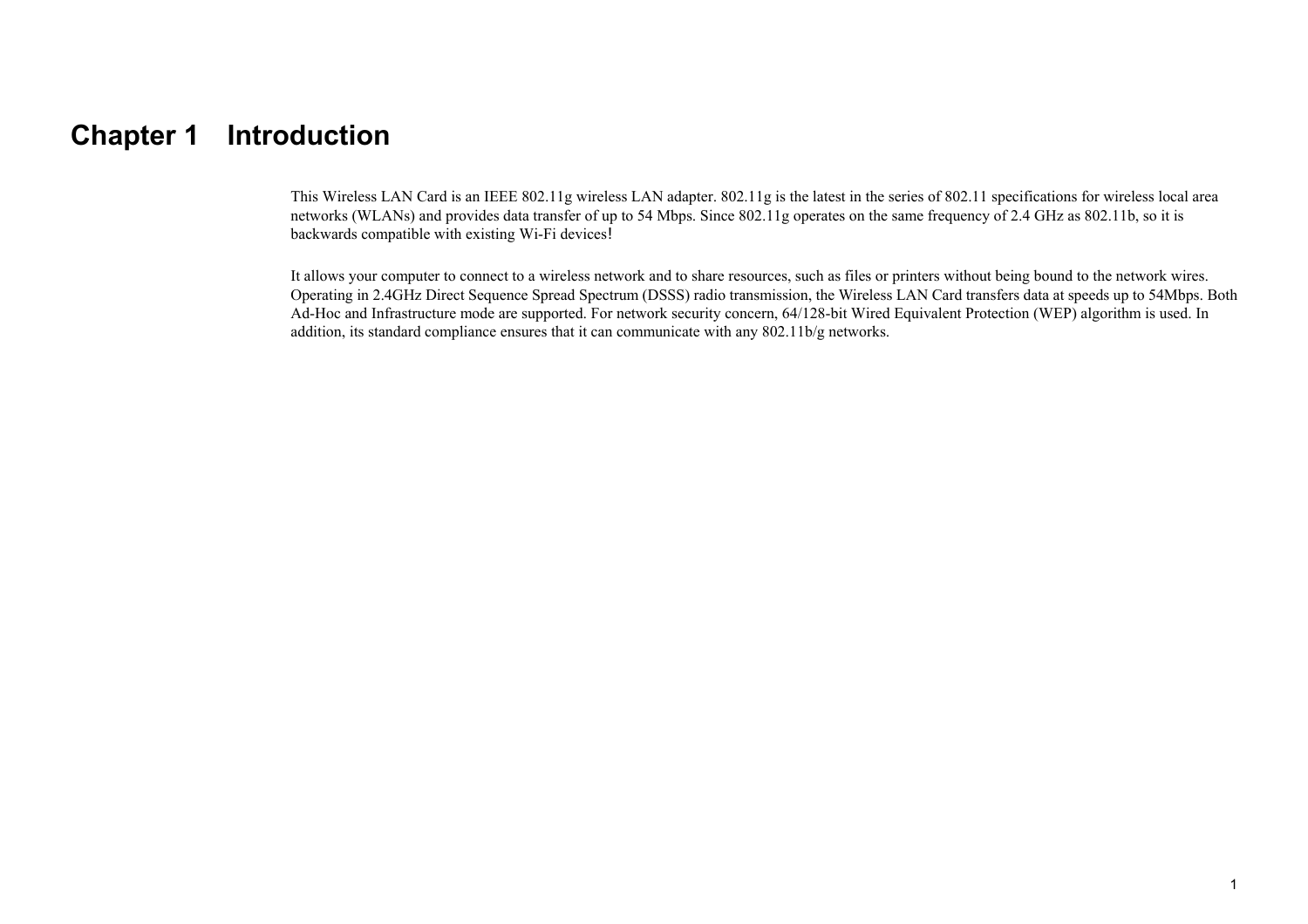## **Wireless LAN Basics**

This section conations some Wireless LAN basics to help you better understand how the product work together to create a wireless network.

#### **Local Area Network (LAN)**

Simply put, a LAN is a network that exists in a relatively limited area. A network is two or more computers connected together sharing files and peripheral devices such as printers.

The Wireless LAN Card allows you to interact with other computers without having to run cables normally associated with networks. This lets you move your computer around while staying connected to your network.

There are two ways to use the Wireless LAN Card. One way is to connect directly to one or more Wireless LAN Card equipped computers, forming an Ad-Hoc wireless network. The second way is to connect to an Access Point that gives you access to an existing wired LAN, forming an Infrastructure wireless network.

#### **Ad-Hoc Mode**

The Ad-Hoc Group offers peer-to-peer connections between workstations, allowing communication between computers within range that have an 802.11g DSSS compatible PC card installed. A wireless Ad-Hoc network can also access a wired LAN's TCP/IP service (such as e-mail and the Internet) by using a TCP/IP software router on an Ethernet equipped PowerBook or notebook.



Figure 1-1 Ad-Hoc Mode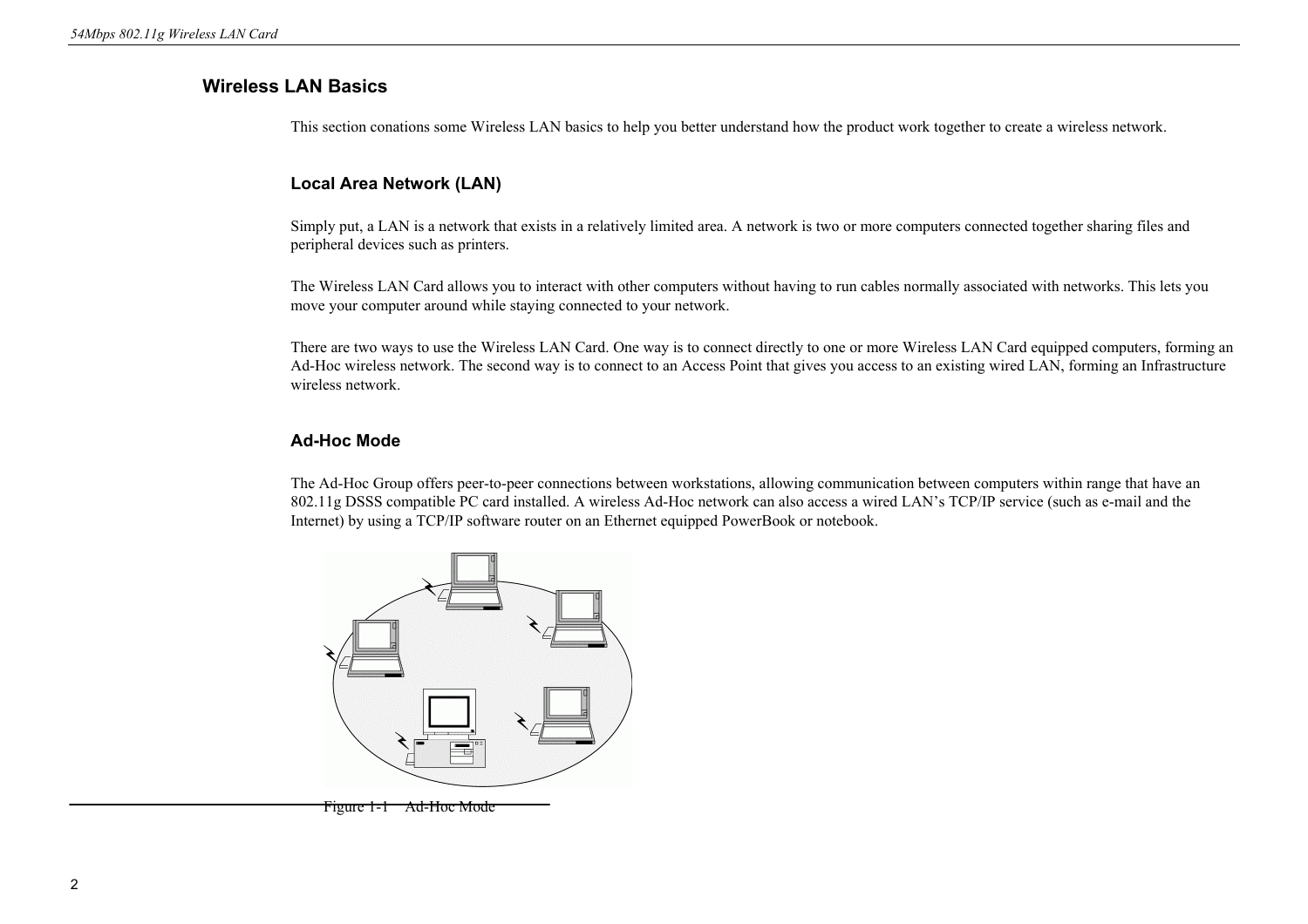#### **Infrastructure Mode**

The Infrastructure network uses an AP or several APs as a gateway, linking the wireless network to a wired LAN. As a result, portable workstations or desktops on your wireless network have access to all of the features of your wired LAN including e-mail, Internet access, network printers and files server.



Figure 1-2 Infrastructure Mode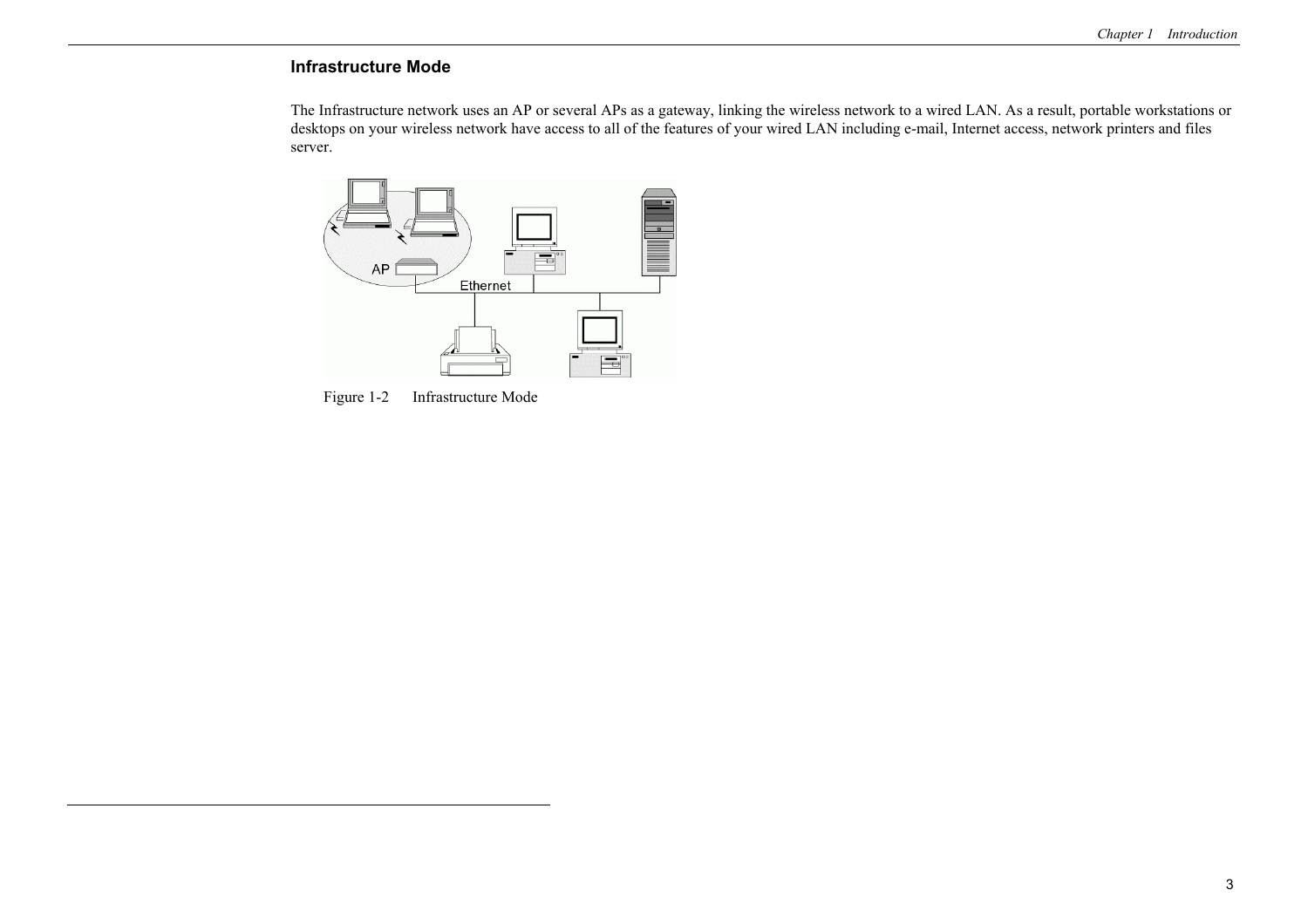### **Roaming**

Multiple Access Points can be installed to extend the wireless service coverage area for seamless wireless access. Within an extended service area, all Access Points and wireless clients must have the same Service Set Identity (SSID). Roaming among different Access Points is controlled automatically to maintain the wireless connectivity at all times.



Figure 1-3 Roaming Across Multiple Access Points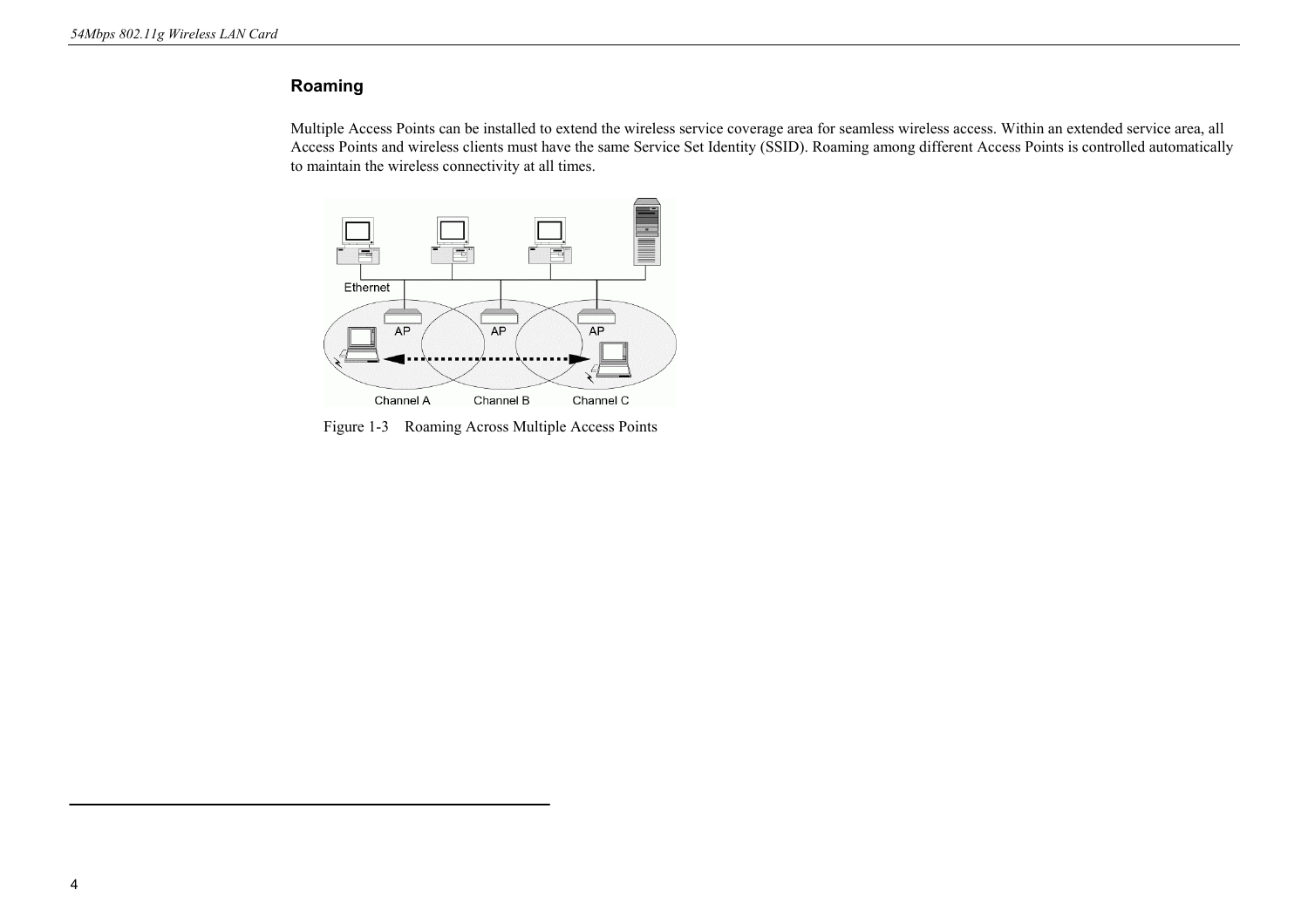## **Chapter 2 Installing the Wireless LAN Card**

This chapter describes the installation process for the driver and software for the Wireless LAN Card. Proper driver installation is to allow the device to operate on your host computer while the utility software, Broadcom Wireless Configuration Utility, is to help you configure and monitor your Wireless LAN Card.

## **System Requirements**

To use the Wireless LAN Card, your computer must meet the following minimum requirements:

- Pentium-class PC,300MHz or better recommended
- 64 MB of RAM, additional memory recommended
- $\bullet$  Hard disk space at least 30 Mbytes
- $\bullet$  Windows 98(SE)/Me/2000/XP
- UL listed I.T.E. computers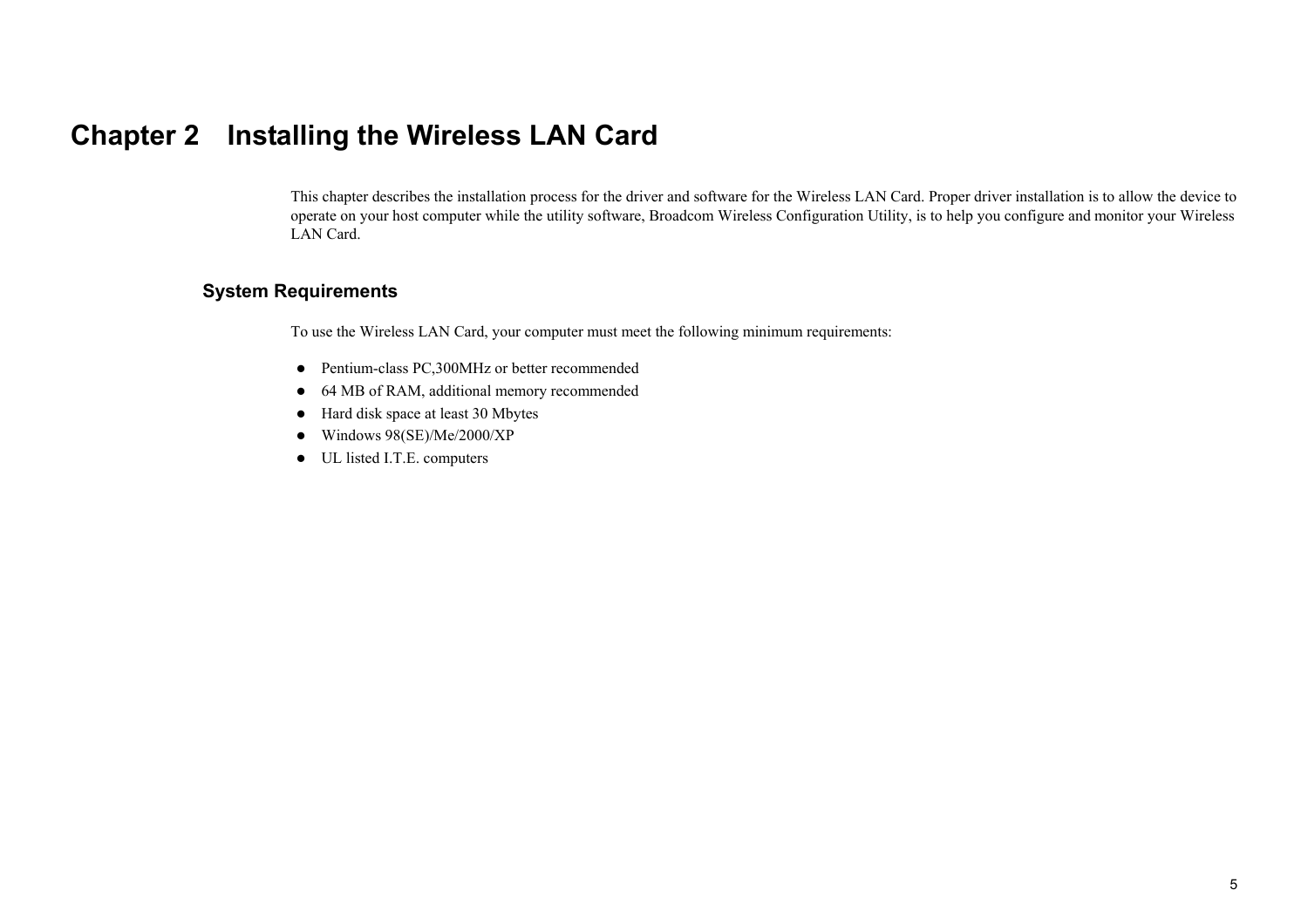## **Installing Wireless LAN Driver and Software**

Follow these steps to install the Wireless LAN Card driver and software:

**Caution:** Do not connect the Wireless LAN Card device to your computer before installing its driver. If this happens, the Windows PnP function will detect the wireless adapter and issue a dialog box requesting for its driver. Click **Cancel** to quit the wizard and unplug the Wireless LAN Card.

- 1. Close all Windows programs that are running. Insert the provided Software Utility CD into your CD-ROM drive. Run **setup.exe** from the **Driver** folder of the Software Utility CD.
- 2. If the wireless adapter is not yet inserted into your computer, click **Yes**. Otherwise click **No** to remove the device. Then restart your system and run **setup.exe** again.

| <b>Juestion</b> |                                                                                                                             |  |
|-----------------|-----------------------------------------------------------------------------------------------------------------------------|--|
|                 | If the hardware is present, please select No,<br>remove the hardware, restart your system<br>and run Setup again, Continue? |  |
|                 | Yes<br>No                                                                                                                   |  |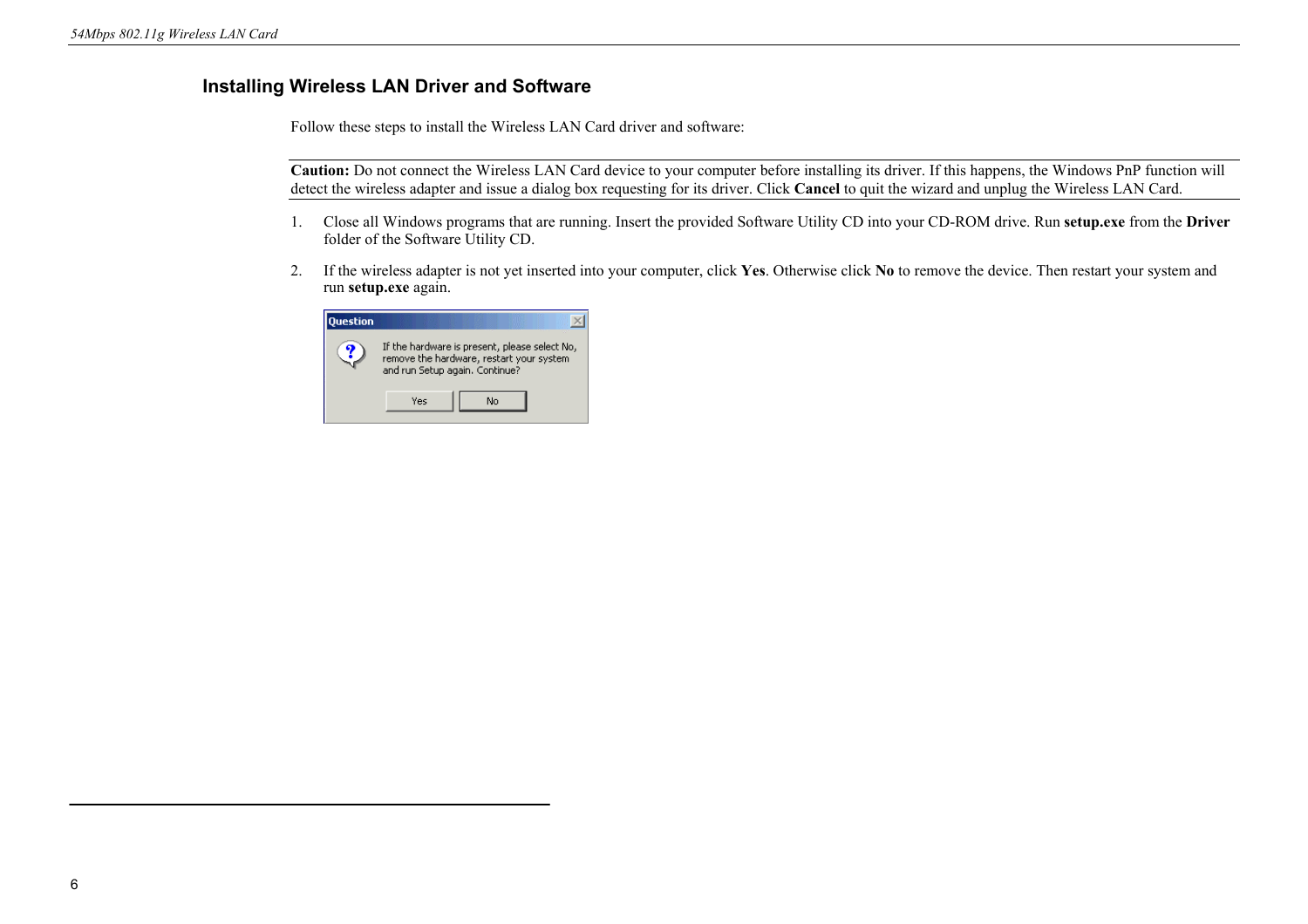3. When the welcome screen pops up, click **Next**.



- 4. Upon hardware detection, Windows OS hardware wizard will appear requesting for the driver. Just follow the on-screen instructions to proceed.
- 5. Click **Finish** when the following screen appears.



Now you are done with the installation procedure. The provided **Broadcom Wireless Configuration Utility** should be launched automatically with its icon appearing on the right side of the taskbar. Proceed to next chapter to configure or fine-tune your Wireless LAN Card settings.

**Note:** If you need to set up the TCP/IP address or the subnet mask, refer to "Appendix C Setting Up TCP/IP" for details.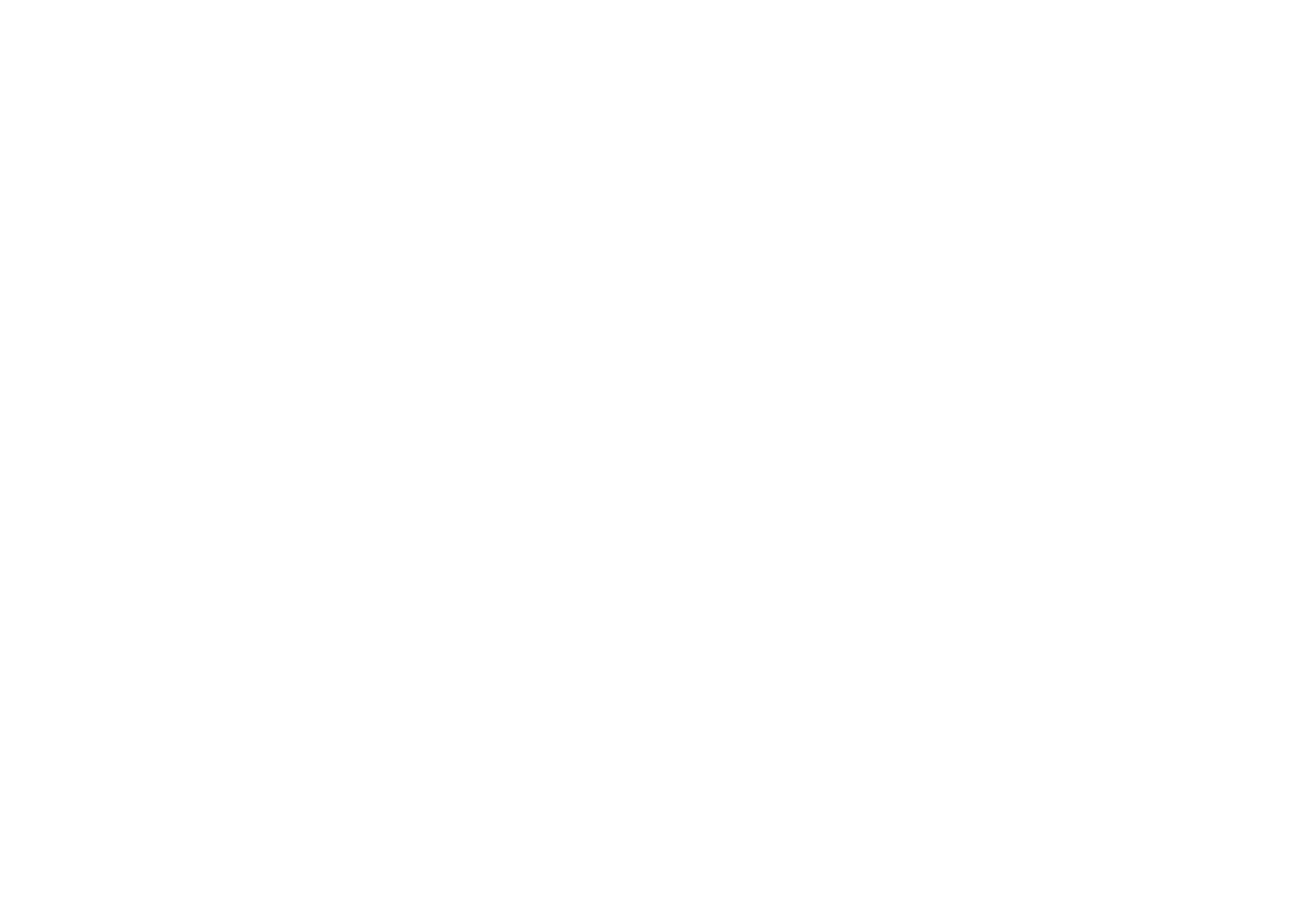## **Chapter 3 Using Broadcom Wireless Configuration Utility**

Once your wireless adapter software is properly installed, the provided **Broadcom Wireless Configuration Utility** is ready for use. The utility comes with six tabs. The **Wireless Networks** tab allows to configure your wireless connection. The **Link Status** tab displays the current link status. The **Site Monitor** tab allows to monitor available networks. The **Diagnostic** tab allows to perform diagnostics. The utility information is displayed on the **Information** tab. The **Statistics** tab displays the statistics and status information pertaining to your Wireless LAN Card.

See the ensuing subsections for instructions to launch the utility and description of each tab.

**Note:** If you are using Windows XP, you can also use the Windows XP-included wireless utility to configure and monitor your wireless network. For more information on using Windows wireless utility, please refer to Windows XP on-line help.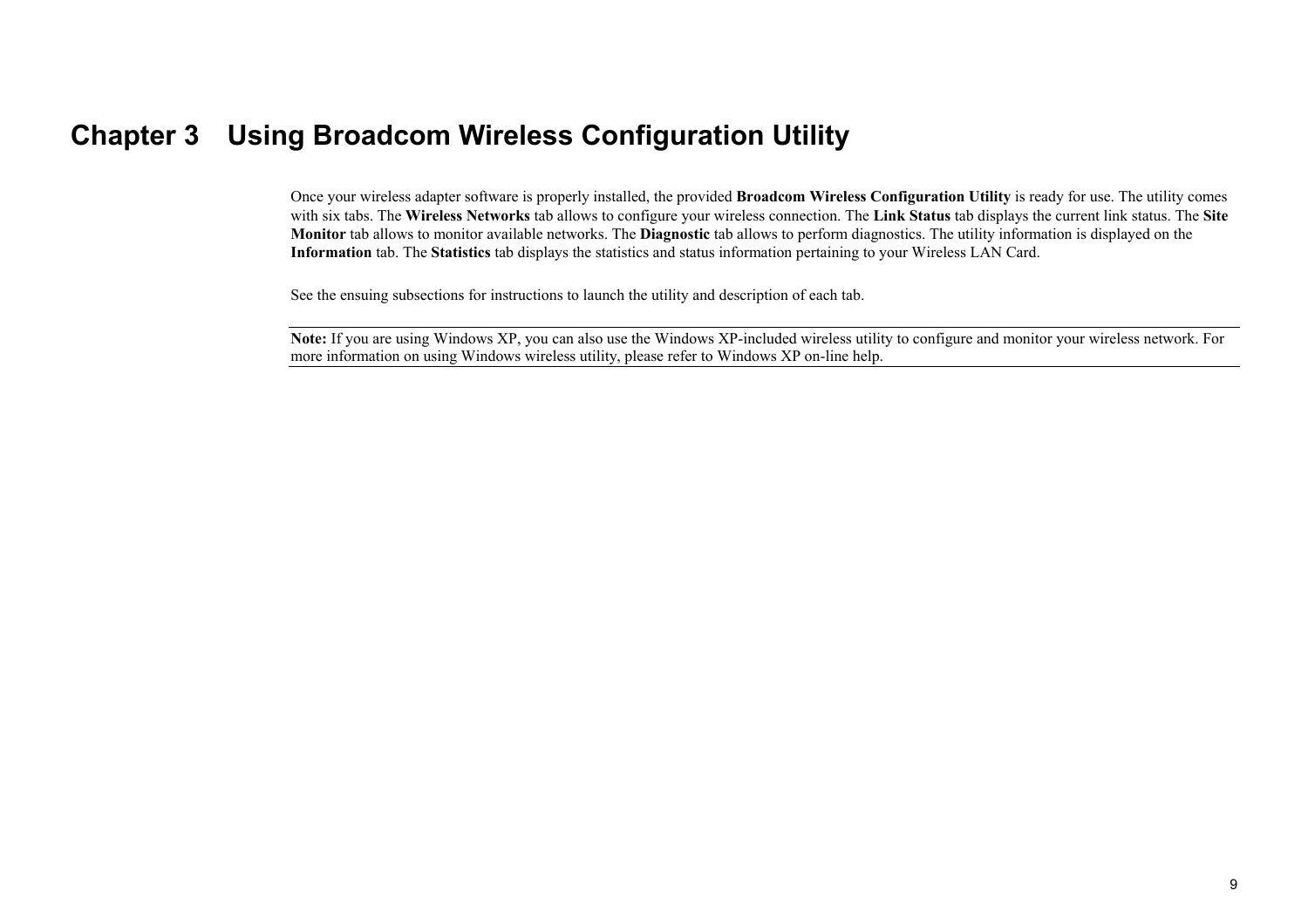### **Accessing Broadcom Wireless Configuration Utility**

You can access the **Broadcom Wireless Configuration Utility** by any of the following methods:

• Double-click the **Broadcom Wireless Utility** icon on the system tray and then click **Advanced**.

## 4:15 PM

- Right-click the tray icon and select **Open Utility** from its context menu.
- Under **Control Panel**, double-click the **Broadcom Wireless Utility** icon.

The **Broadcom Wireless Configuration Utility** screen pops up with six available tabs: **Wireless Network**, **Link Status**, **Statistics**, **Site Monitor**, **Diagnostics** and **Information**. Please see the appropriate section which describes each tab item.

#### **Notice When Assessing Broadcom Utility under Windows XP**

Aside from using **Broadcom Wireless Configuration Utility** for wireless network configuration, Windows XP includes a **Wireless Network Connection** utility to configure your wireless adapter. By default, your wireless adapter is controlled by Windows XP-included wireless utility.

You can choose to configure your wireless network via either the **Broadcom Wireless Configuration Utility** or Windows XP-included wireless utility.

#### *Using Broadcom Wireless Configuration Utility*

To use Broadcom Wireless Configuration Utility for configuration purpose, you should disable the Windows XP-included wireless utility by these steps:

1. Double-click the Broadcom wireless icon on system tray and click the **Wireless Networks** tab. Or double-click the Windows wireless icon and then click **Advanced** (or **Properties**) <sup>&</sup>gt;**Wireless Networks**.



2. On the **Wireless Networks** tab, uncheck the **Use Windows to configure my wireless network settings** box and click **OK**. This will restore the **Wireless Networks** tab in **Broadcom Wireless Configuration Utility**.

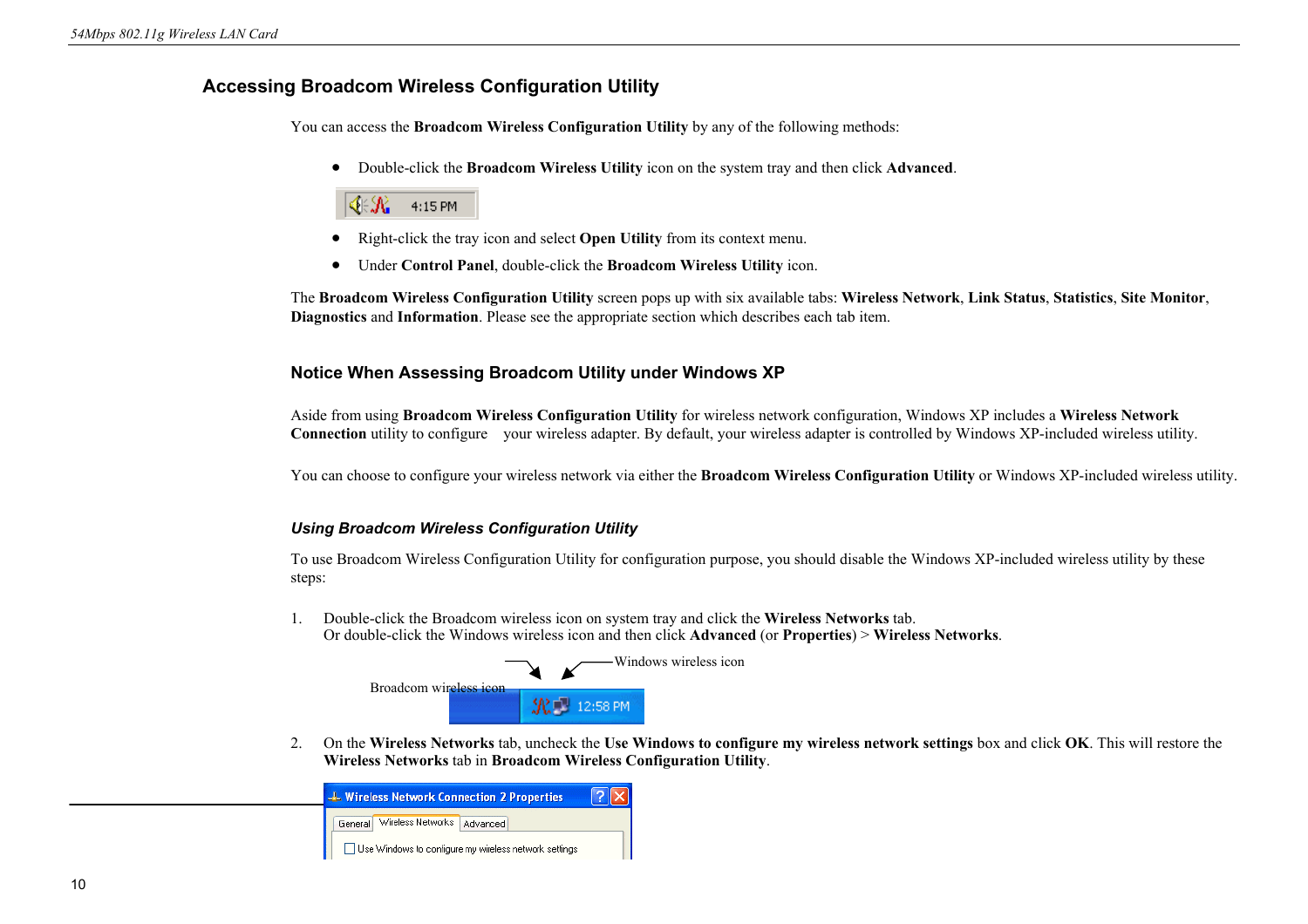## *Reverting back to Windows XP-included Wireless Utility*

To revert back to using Windows XP-included wireless utility, double-click the Windows wireless icon (not the Boradcom icon) and then click **Advanced** (or **Properties**). Click the **Wireless Networks** tab and check the **Use Windows to configure my wireless network settings** box and click **OK**.

|         |                   | <b>4. Wireless Network Connection 2 Properties</b>           |  |
|---------|-------------------|--------------------------------------------------------------|--|
| General | Wireless Networks | Advanced <sup>1</sup>                                        |  |
|         |                   | $\vee$ Use Windows to configure my wireless network settings |  |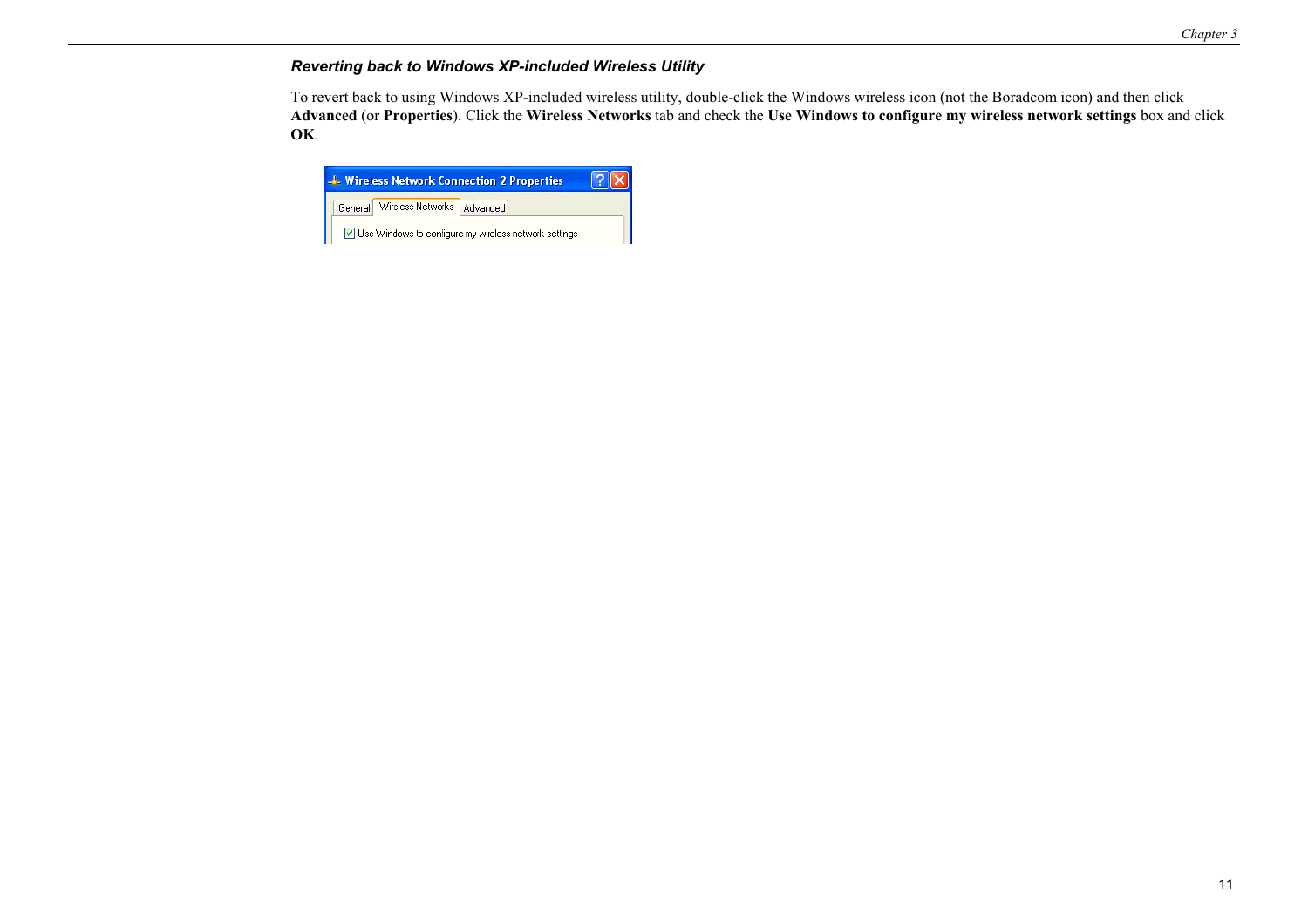## **Wireless Networks Tab**

Wireless Networks tab allows to do the following task:

- Connecting to an Existing Wireless Network
- Configuring a New Wireless Network Connection
- Specifying a Network Type to Access

See the appropriate subsection according to your need.

#### **Connecting to an Existing Wireless Network**

To connect to an existing Access Point/Wireless LAN Card, take the following steps:

1. Double-click the **Broadcom Wireless Utility** icon on the system tray.



2. When the **Connect to Wireless Network** window pops up, you will see all the wireless networks available in the air. Under **Available networks**, select the wireless network you want to connect to.

| <b>Connect to Wireless Network</b>                                                                                     |
|------------------------------------------------------------------------------------------------------------------------|
| The following network[s] are available. To access a network, select<br>it from the list, and then click Connect.       |
| Available networks:                                                                                                    |
| ASKRD                                                                                                                  |
| This network requires the use of a network key (WEP). To access<br>this network, type the key, and then click Connect. |
| Network key:                                                                                                           |
| If you are having difficulty connecting to a network, click Advanced.                                                  |
| Advanced<br>Cancel<br>Connect                                                                                          |

- 3. If the target wireless network has been set with WEP key, you must enter the same WEP key in the **Network key** field. Otherwise, this field is dimmed and you do not need to set up the WEP key.
- 4. Click **Connect**, then you will join the target network and this dialog window will disappear. When your wireless connection is established, the connection icon may appear as below: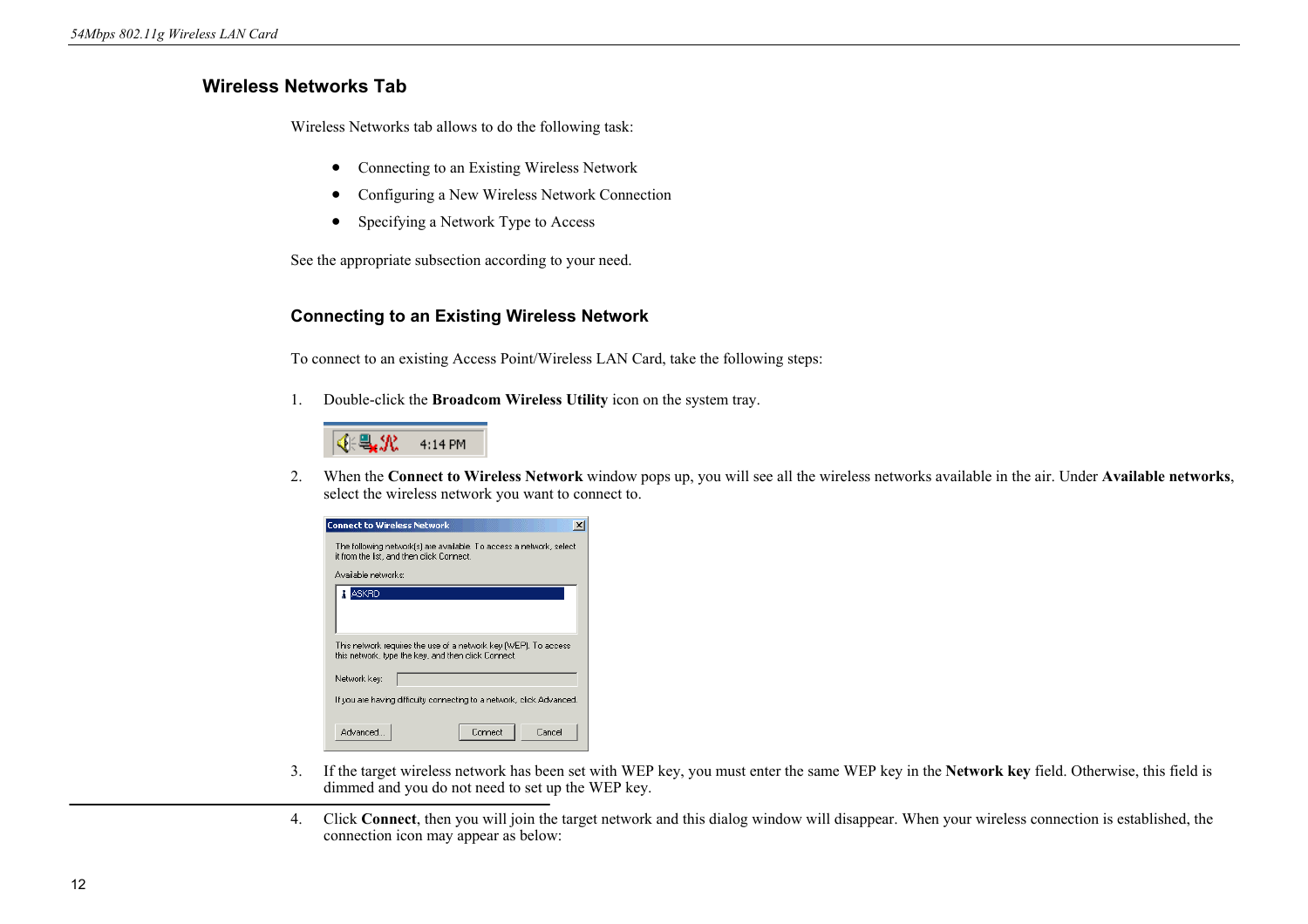

#### **Configuring a New Wireless Network Connection**

When you open the **Connect to Wireless Network** window, a network which does not broadcast its network name will not appear under **Available networks**. To connect to an existing network but not appear under **Available networks**, take the following steps:

1. In **Connect to Wireless Network** window, click **Advanced** to launch the **Broadcom Wireless Configuration Utility** window. Then click **Add** under **Preferred networks** section.

| <b>Broadcom Wireless Configuration Utility</b>                                                                     | $\vert x \vert$                  |
|--------------------------------------------------------------------------------------------------------------------|----------------------------------|
| Site Monitor<br>Diagnostics<br>Wireless Networks<br><b>Link Status</b>                                             | Information<br><b>Statistics</b> |
| $\nabla$ Fnable Badio                                                                                              |                                  |
| Available networks:                                                                                                |                                  |
| To connect to an available network, click Configure.                                                               |                                  |
| $\circ$ ASKRD                                                                                                      | Configure                        |
|                                                                                                                    | Refresh                          |
| Preferred networks:<br>Automatically connect to available networks in the order listed<br>below:<br><b>Q</b> ASKRD | Move up                          |
|                                                                                                                    | Move down                        |
| Add<br><b>Bemove</b><br>Properties                                                                                 |                                  |
| Show wireless icon in systray.                                                                                     | Advanced                         |
| Cancel<br>ΩK                                                                                                       | Apply                            |

2. In the **Wireless Network Properties** window, configure the settings below:

**Network name (SSID):** Specifies the name of the Wireless LAN group you want to participate in.

**Network Authentication (Shared mode):** Specifies the authentication type. You should use the same setting as the other wireless stations in your target wireless network.

**Wireless network key (WEP):** If a network key is required, do the following:

- If the WEP key is automatically provided (for example, the key is stored on the wireless network adapter given to you by your network administrator), check **The key is provided for me automatically** check box.
- If the WEP key is not automatically provided for you, leave **The key is provided for me automatically** check box blank and then enter the key in the **Network key** field.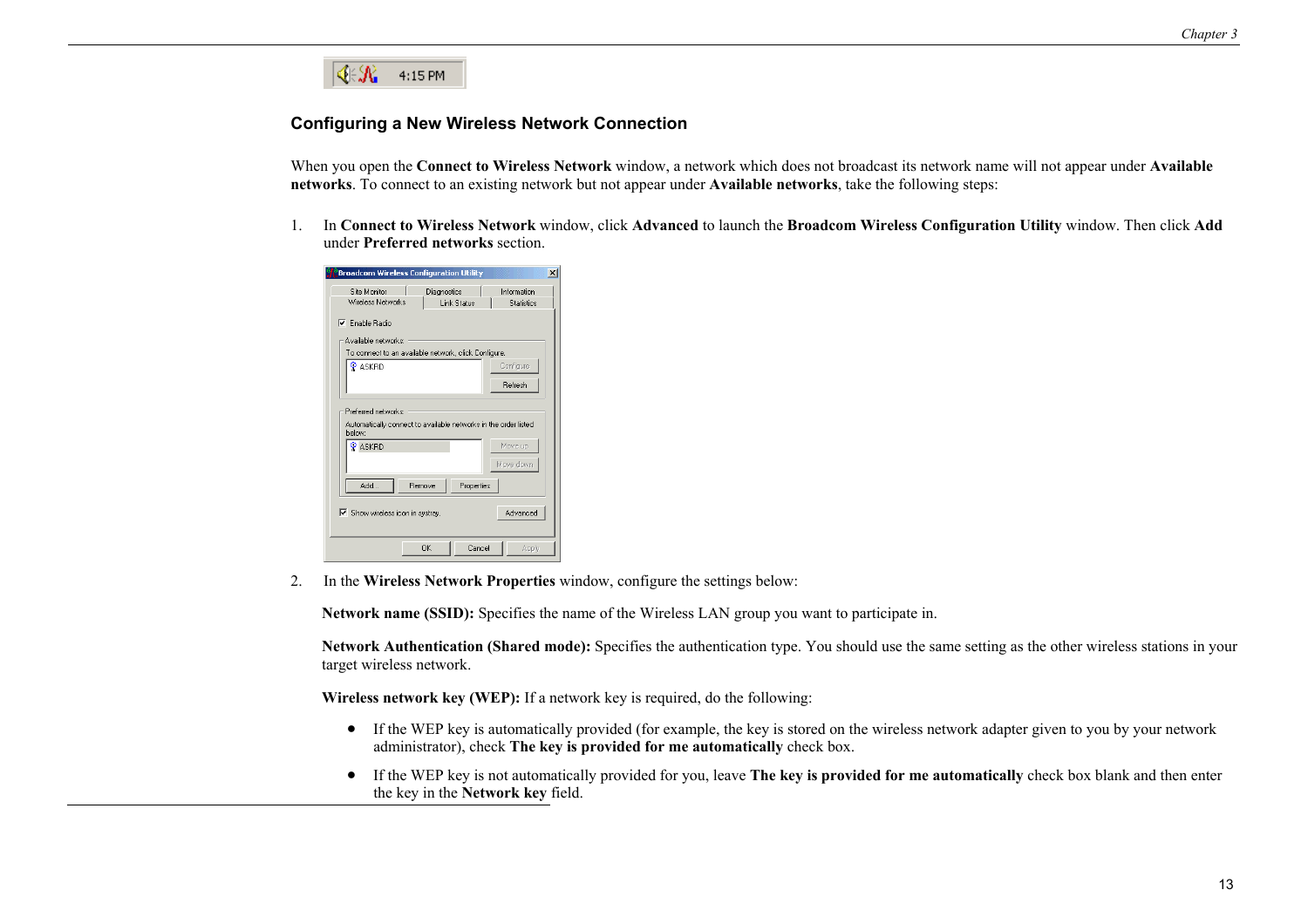When entering the key, the **Key format** and **Key length** are changed automatically according to the format and length of the characters you entered. When using **Hexadecimal** format, only digits 0-9 and letters a-f, A-F are allowed. Make sure to enter the character matching the required key format and length as below:

|           | <b>ASCII</b> characters    | <b>Hexadecimal digits</b> |
|-----------|----------------------------|---------------------------|
| 40 bit    | 5 alphanumeric characters  | 10 hexadecimal digits     |
| $104$ bit | 13 alphanumeric characters | 26 hexadecimal digits     |

**Key index (advanced):** Specifies the key index value. You can specify up to four keys (the key index are 0, 1, 2 and 3).

**Note:** Contact your network administrator if you are unsure about the WEP setting.

**Ad Hoc/ Infrastructure Network:** If the network you are configuring is an Ad Hoc network, check **This is a computer-to-computer (ad hoc) network…** check box. Otherwise leave it unchecked for Infrastructure network connection.

3. After entering required fields, click **OK** to exit this window.

| Wireless Network Properties                                                             |                      |  |
|-----------------------------------------------------------------------------------------|----------------------|--|
| Network name (SSID):                                                                    | ABC                  |  |
| Wireless network key [WEP]                                                              |                      |  |
| This network requires a key for the following:                                          |                      |  |
| Ⅳ Data encryption (WEP enabled)                                                         |                      |  |
| Network Authentication (Shared mode)                                                    |                      |  |
| Network kev:                                                                            |                      |  |
| Key format:                                                                             | Hexadecimal digits   |  |
| Key length:                                                                             | 104 bits (26 digits) |  |
| Key index (advanced):                                                                   | 0                    |  |
| $\Box$ The key is provided for me automatically                                         |                      |  |
| This is a computer-to-computer (ad hoc) network;<br>wireless access points are not used |                      |  |
|                                                                                         | Cancel               |  |

Your newly configured network will be added under **Preferred networks**. Your wireless adapter will attempt to connect preferred networks in the order in which they appear in the list. You can change the order of preferred network by selecting the network that you want to move and clicking the **Move up** or **Move down** button.

Note that in the **Preferred networks** list, an Ad-hoc network can not be moved to a higher position than an Infrastructure network. If you want to connect to Ad Hoc network only, see "Specifying a Network Type to Access" for instructions.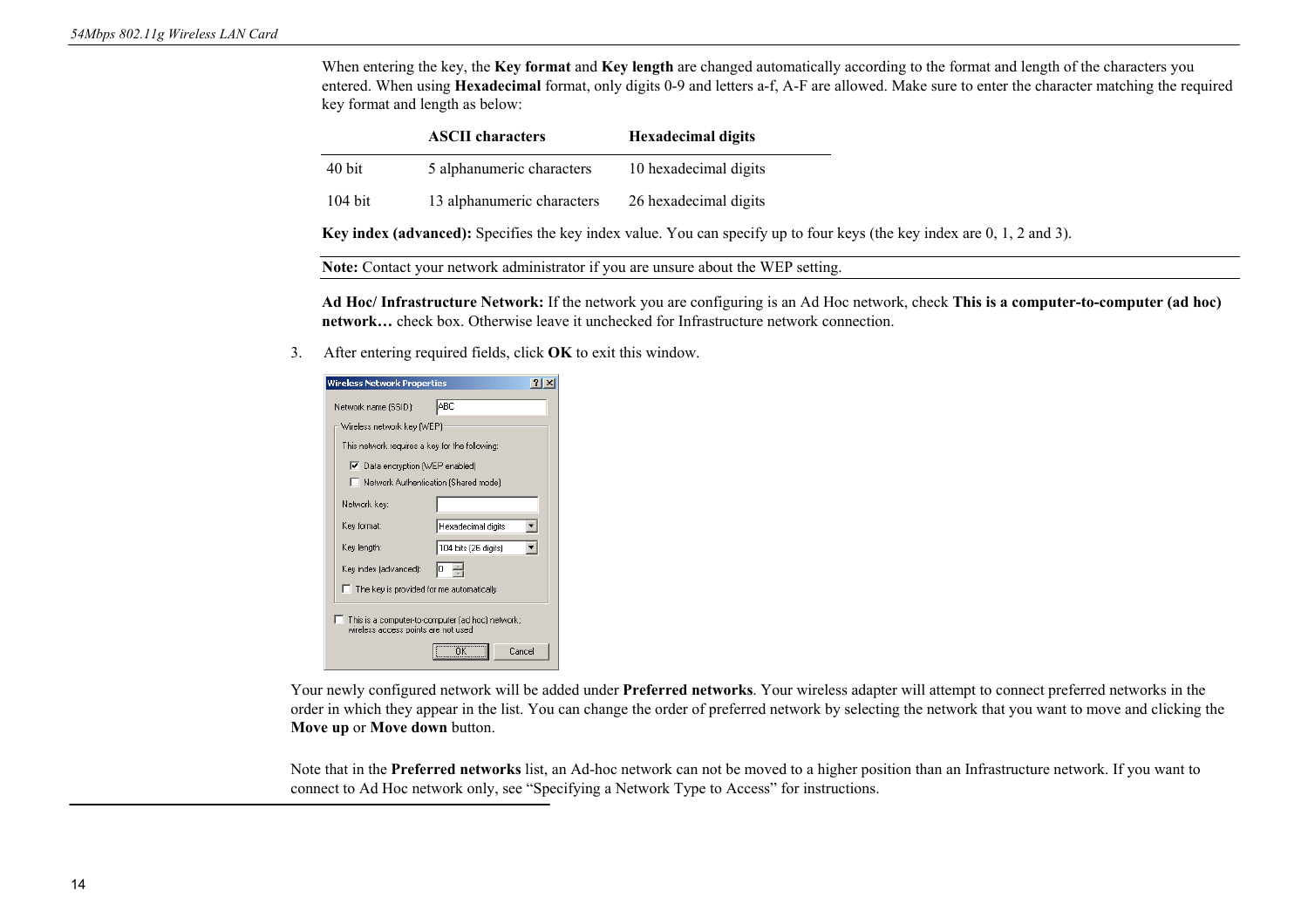## **Configuring an Existing Wireless Network Connection**

On the **Wireless Networks** tab, if your target network appears under the **Available networks** or **Preferred networks** list but you cannot connect to it, you may want to review or reconfigure the settings. If this is the case, just select your target network and then click **Configure** (for **Available networks**) or **Properties** (for **Preferred networks**) to open the properties window. Then configure the settings as needed.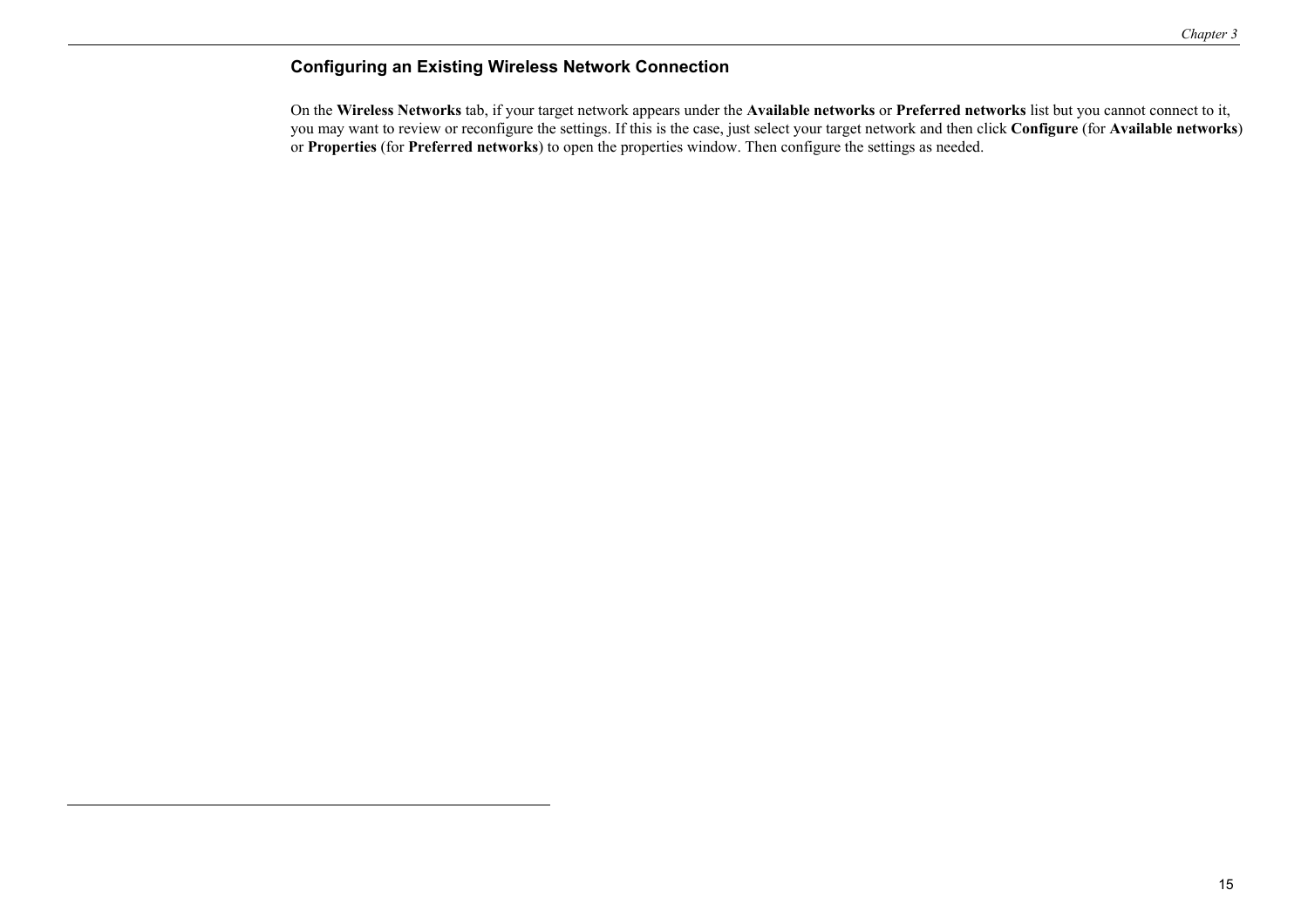### **Specifying a Network Type to Access**

By default, your wireless station will attempt to connect to an Infrastructure network (if available) first. If an Infrastructure network is not available, an Ad Hoc network will then be attempted.

However, it is possible that you want connect to certain networks only. In this situation, you can specify the network to access by clicking the **Advanced** button on the **Wireless Networks** tab. Then select your preferred access type and click **OK**.

For example, you want to connect to an Ad Hoc network but both Ad Hoc and Infrastructure networks are available. In this case, you can select the **Computer-to-computer (ad hoc) networks only** option.

| <b>Advanced</b>                                 |
|-------------------------------------------------|
| Networks to access                              |
| Any available network (access point preferred)  |
| Access point (infrastructure) networks only     |
| C Computer-to-computer (ad hoc) networks only   |
| Automatically connect to non-preferred networks |
| Close                                           |

Note that if your preferred network is limited to Access Point or Ad Hoc network, the **Preferred networks** section on **Wireless Networks** tab will list only the networks of your preference. If you try to add a new network of non-preferred type, the addition will not appear in the list unless you change the preferred network types.

## **Link Status Tab**

The Link Status tab contains general information about the connection and activity of your current link.

The following table describes the items found on the Link Status screen.

| <b>Screen Item</b>  | <b>Description</b>                                                                   |
|---------------------|--------------------------------------------------------------------------------------|
| <b>Status</b>       | Displays whether the card is associated with a network.                              |
| Network Name (SSID) | Displays the name of the wireless network your station is<br>currently connected to. |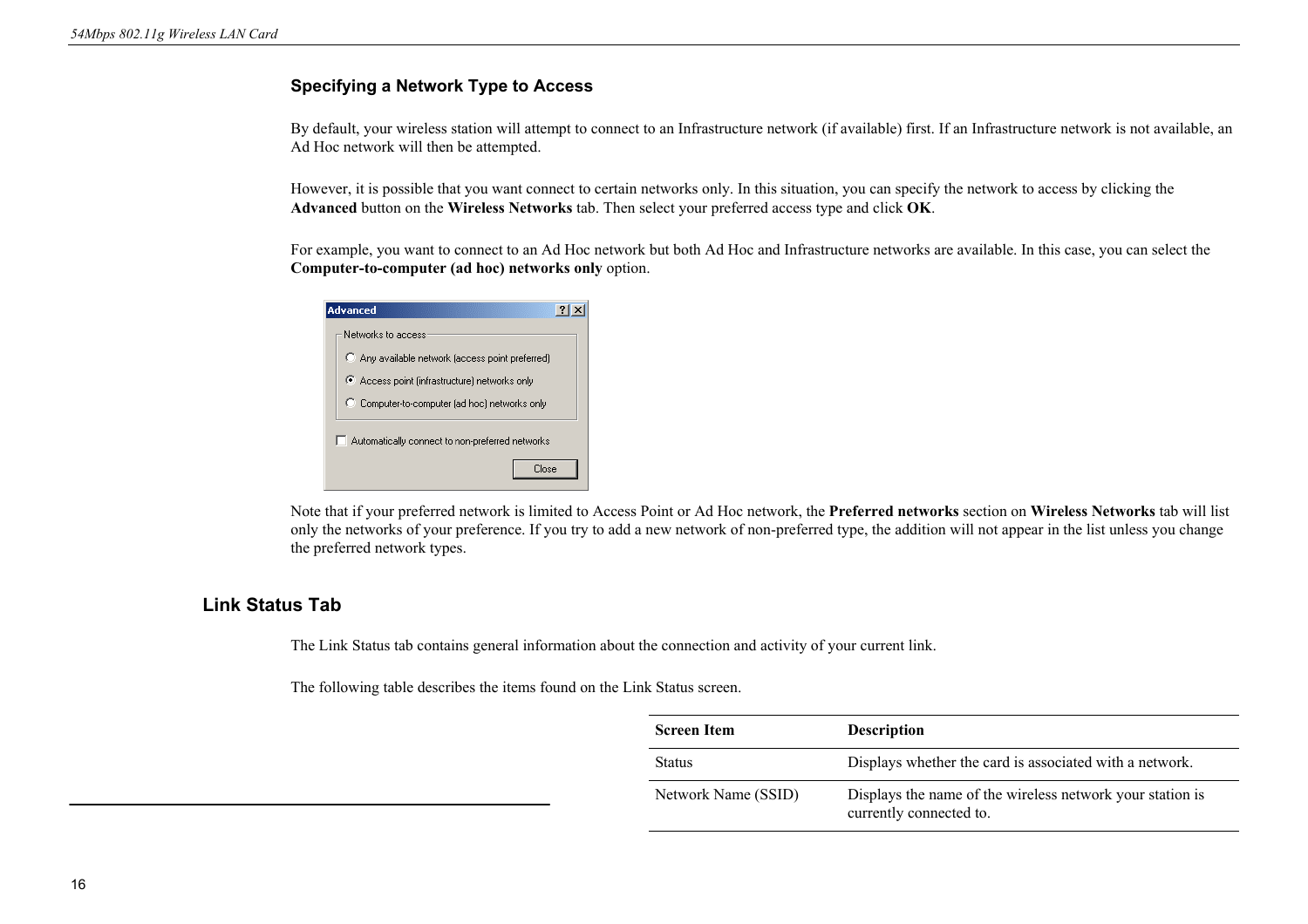| <b>Screen Item</b>      | <b>Description</b>                                                                                                            |
|-------------------------|-------------------------------------------------------------------------------------------------------------------------------|
| AP's MAC Address        | The MAC address of the associated AP.                                                                                         |
| Channel                 | The channel your wireless station is using.                                                                                   |
| WEP                     | Displays whether WEP is disabled or enabled in the current<br>wireless network.                                               |
| Speed                   | Displays the current packet transmit rate (Mbps).                                                                             |
| Channel                 | Displays the channel the station is using.                                                                                    |
| Client IP Address       | Displays the IP address of your wireless adapter.                                                                             |
| Network Connection Type | Displays if the adapter is connected to an Access Point or Ad<br>Hoc network                                                  |
| Radio State             | Displays whether the RF Signal is enabled or disabled.                                                                        |
| Signal                  | Displays the signal strength (dBm). On the right side, signal<br>strength is indicated by graphic.                            |
| Noise                   | Displays the noise level (dBm). Noise Level reflects the level<br>of radio interference as measured at the Wireless LAN Card. |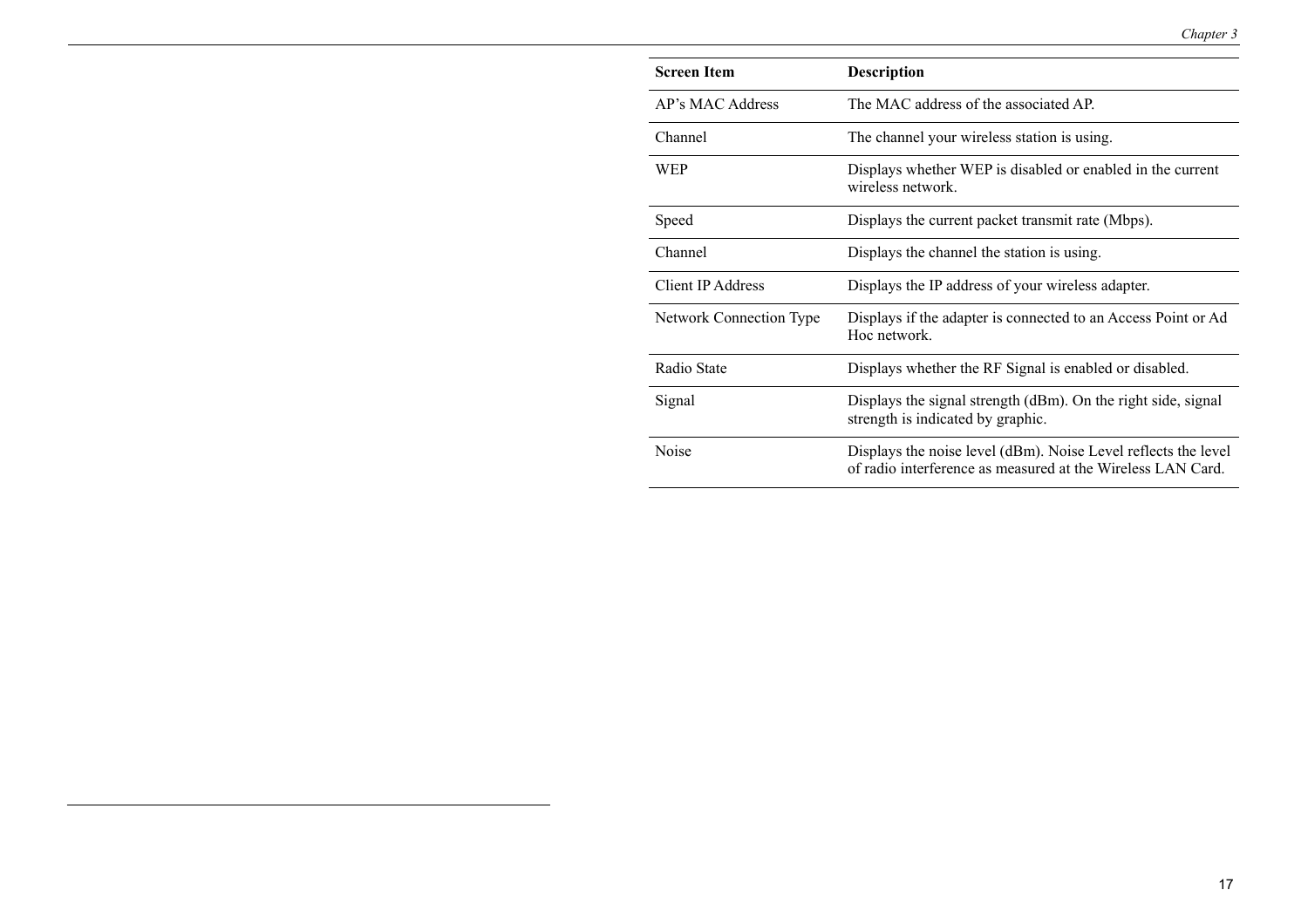| <b>Broadcom Wireless Configuration Utility</b> |                    | ×                 |
|------------------------------------------------|--------------------|-------------------|
| Site Monitor                                   | L<br>Diagnostics   | Information       |
| Wireless Networks                              | <b>Link Status</b> | <b>Statistics</b> |
| Connection-                                    |                    |                   |
|                                                |                    |                   |
| Network Name (SSID) 1111                       |                    |                   |
|                                                |                    |                   |
|                                                |                    |                   |
|                                                |                    |                   |
|                                                |                    |                   |
| Client IP Address 169.254.19.204               |                    |                   |
| Network Connection Type Ad Hoc                 |                    |                   |
| Signal                                         |                    |                   |
| Radio State Enabled                            |                    |                   |
| - 111<br>Signal:                               |                    | $-57$ dBm         |
| Noise:                                         |                    | $-82$ dBm         |
|                                                |                    |                   |
|                                                | Cancel<br>0K       | Apply             |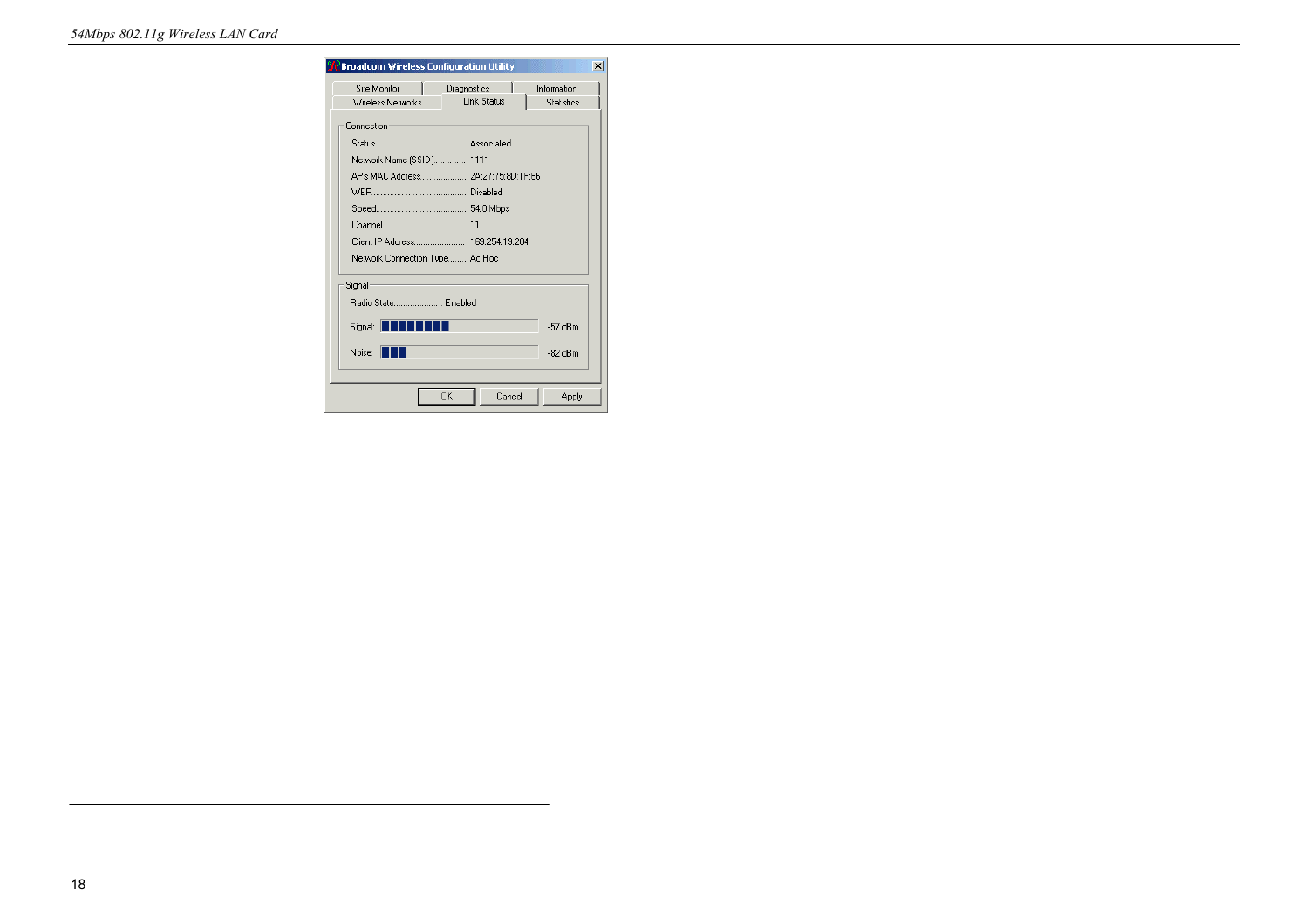#### **Statistics**

The **Statistics** tab displays the current and accumulated statistics information pertaining to your Wireless LAN Card. The following transmit and receive statistics are provided:

- Packets Sent
- Packets received
- Packets lost
- Total packets sent
- Total packets received

| Site Monitor                | <b>Diagnostics</b> | Information       |
|-----------------------------|--------------------|-------------------|
| Wireless Networks           | <b>Link Status</b> | <b>Statistics</b> |
| Current activity            |                    |                   |
|                             |                    |                   |
| Packets received0           |                    |                   |
|                             |                    |                   |
| Accumulated totals:         |                    |                   |
| Total packets sent 53       |                    |                   |
| Total packets received 4357 |                    |                   |
|                             |                    |                   |
|                             |                    |                   |
|                             |                    |                   |
|                             |                    |                   |
|                             |                    |                   |
|                             |                    |                   |
|                             |                    |                   |
|                             |                    |                   |
|                             |                    |                   |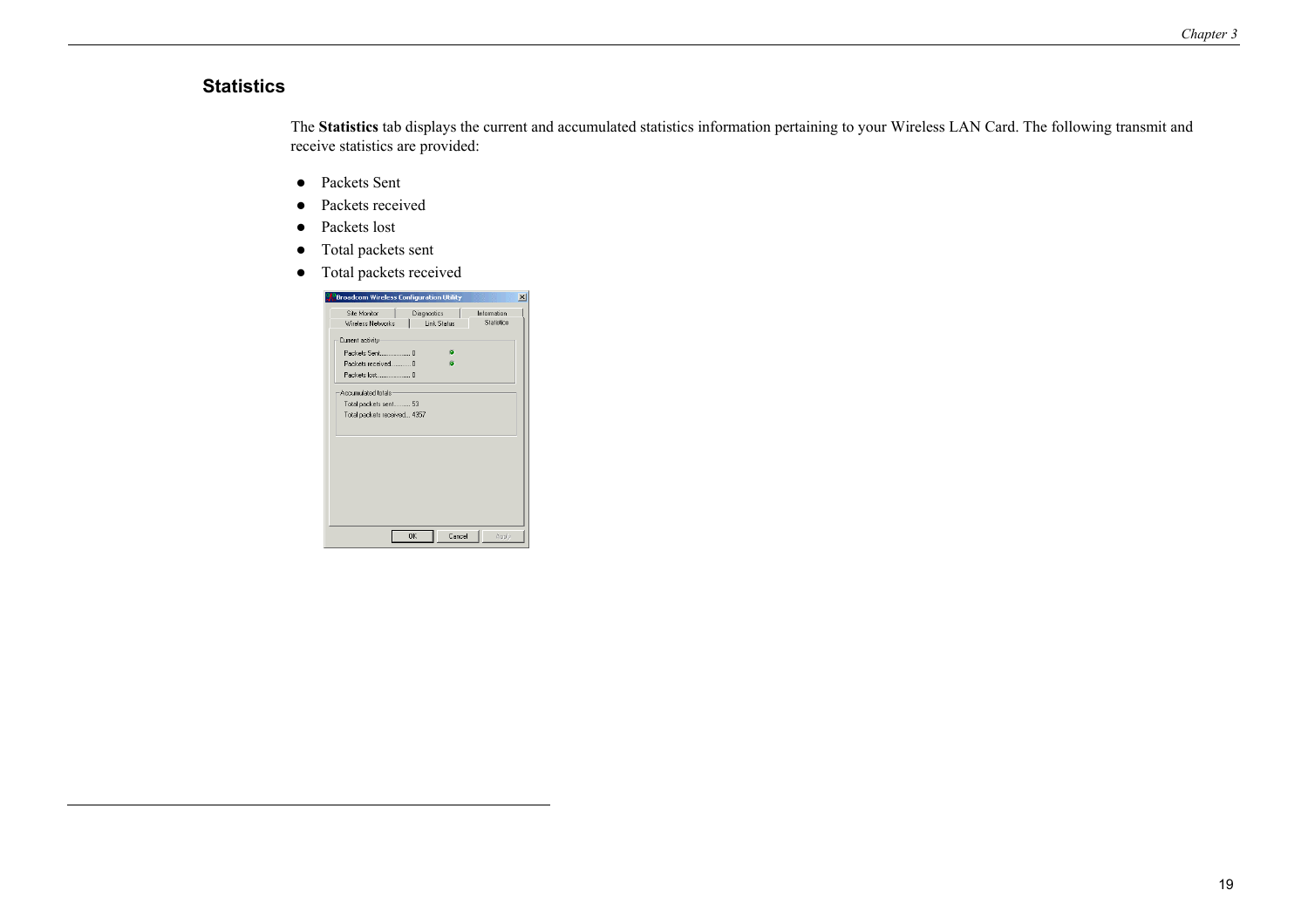## **Site Monitor**

The **Site Monitor** tab displays the general information of the wireless network available in the air. You can use the **Site Monitor** feature to display the communications quality of your computer with multiple Access Points in its vicinity. The **Site Monitor** allows you to conduct a site survey to:

- Determine the overall wireless coverage of your wireless network.
- $\bullet$  Optimize placement of the Access Point(s), to provide seamless connectivity to mobile stations.
- Roam throughout the wireless network environment with your station, you will be able to identify areas that may not have adequate coverage, or that suffer from interference by other (wireless) equipment such as microwave ovens.

The **Visible Networks** list will update automatically to display all visible networks. Optionally you can click **Freeze** to temporarily stop the update of the list. To display only the Ad Hoc network, check the **Ad hoc networks only** checkbox.

For each network, the following information will be displayed:

| Field           | <b>Description</b>                                                                                       |
|-----------------|----------------------------------------------------------------------------------------------------------|
|                 | Network Name (SSID) Displays the name of the wireless network your station is currently<br>connected to. |
| Channel         | The channel your wireless station is using.                                                              |
| Signal Strength | Displays the signal strength (dBm).                                                                      |
| WEP             | Displays WEP whether is disabled/enabled.                                                                |

For a selected network, the following information will be displayed:

| Field                  | <b>Description</b>                           |
|------------------------|----------------------------------------------|
| Standard               | The IEEE 802.11 wireless standard.           |
| <b>Supported Rates</b> | The supported rates of the wireless network. |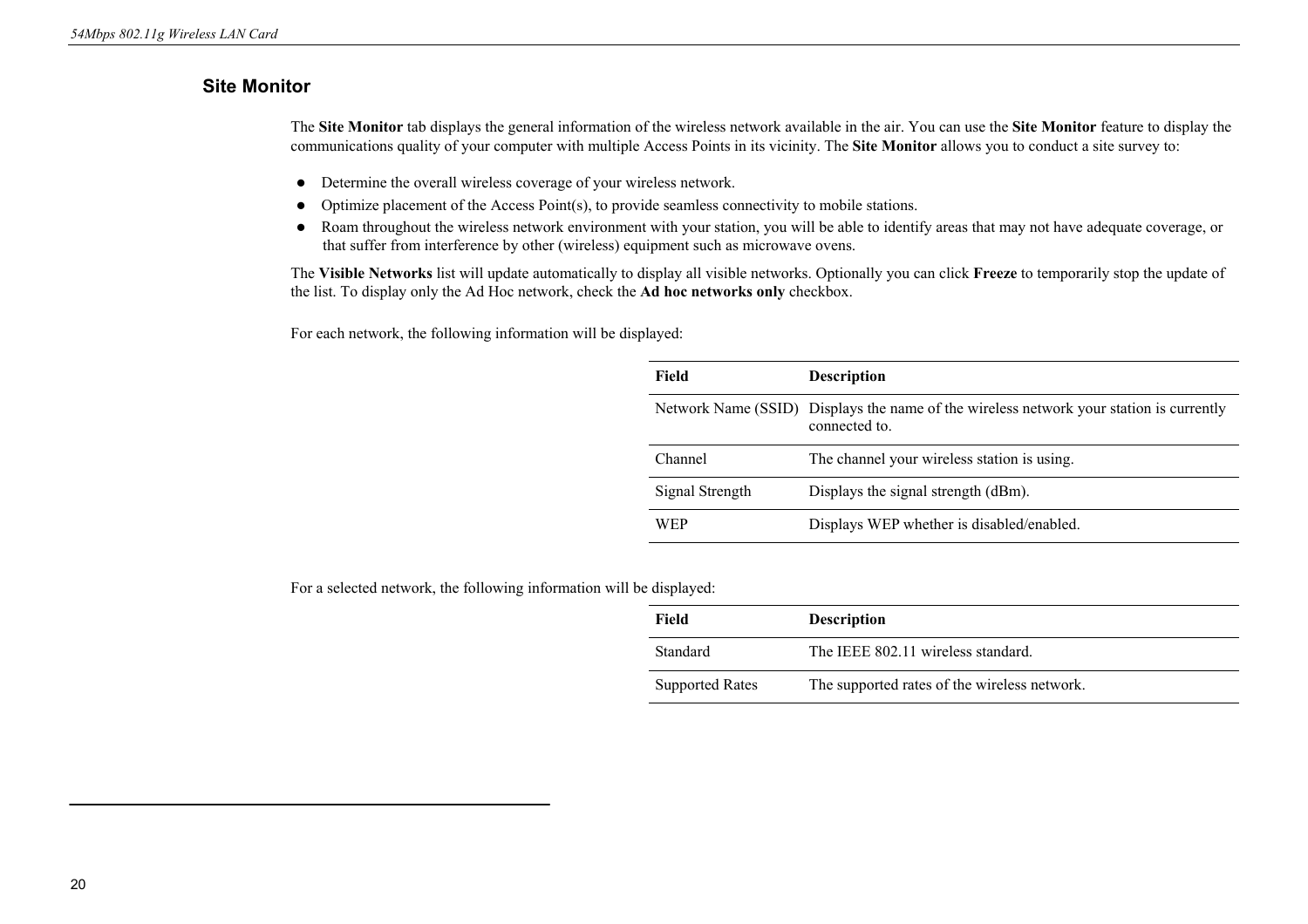| Site Monitor                                    | <b>Diagnostics</b> | <b>Link Status</b>     | <b>Statistics</b><br>Information |
|-------------------------------------------------|--------------------|------------------------|----------------------------------|
| Updating Visible Networks                       |                    |                        |                                  |
| Network Name (SSID)                             | Chan               | Signal Stren           | WEP                              |
| $\circ$ askrd<br><b>L</b> ASKRD                 | 9<br>7             | $-77$ dBm<br>$-77$ dBm | Off<br>Off                       |
|                                                 |                    |                        |                                  |
|                                                 |                    |                        |                                  |
| Ad hoc networks only<br><b>Selected Network</b> |                    | Freeze                 | Advanced                         |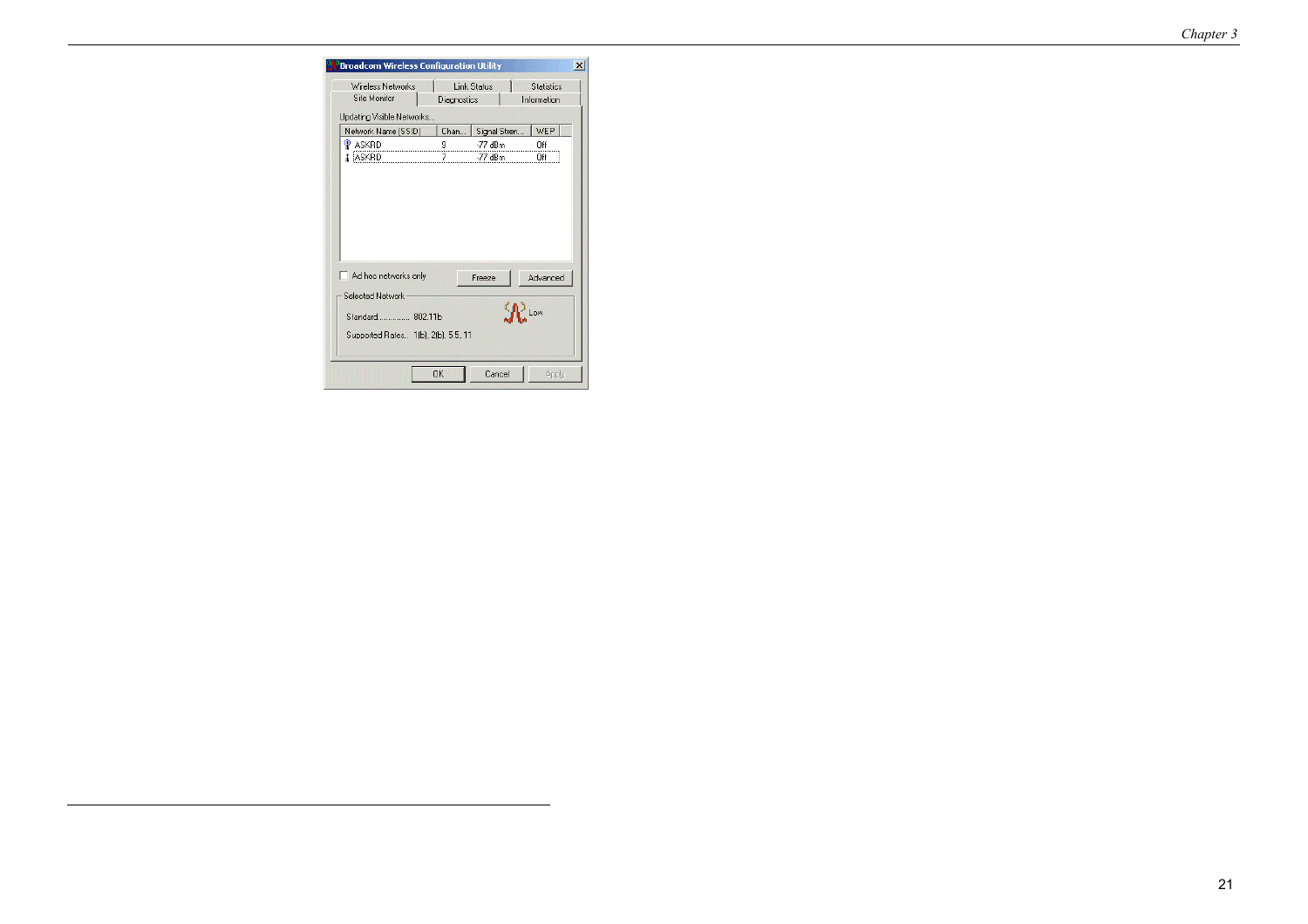#### **Advanced Site Monitor**

Clicking the **Advanced** button on the **Site Monitor** tab brings out the **Advanced Site Monitor** screen. The screen displays the following information in addition to those appear on the **Site Monitor** tab:

| Field                       | Description                                                                                                                                                                                                      |
|-----------------------------|------------------------------------------------------------------------------------------------------------------------------------------------------------------------------------------------------------------|
| AP MAC                      | The MAC address for the wireless network interface of the Access<br>Point.                                                                                                                                       |
| Signal                      | Signal level indicates the strength of the wireless signal as received<br>at the Wireless LAN Card. Both dBm value and graphic indicator<br>are displayed.                                                       |
| Noise (dBm)                 | Noise Level reflects the level of radio interference as measured at<br>the Wireless LAN Card. Both dBm value and graphic indicator are<br>displayed.                                                             |
| SNR (dBm)                   | The Signal-to-Noise Ratio (SNR) is the primary diagnostic counter<br>to diagnose wireless performance. SNR indicates the relative<br>strength of the received Signal Level compared to the Local Noise<br>Level. |
|                             | In most environments, SNR is a good indicator for the quality of the<br>radio link between transmitter and receiver. A higher SNR value<br>means a better quality radio link.                                    |
|                             | Both dBm value and graphic indicator are displayed.                                                                                                                                                              |
| <b>Supported Data Rates</b> | Displays the data rates supported by the Access Point.                                                                                                                                                           |

You can sort the list of Access Points by clicking the filed you want to use as a criteria.

You can also create log files based on the monitor measurements on the **Advanced Site Monitor** screen. To create a log file, click the **Start Log** button and specify the path and filename for the log file. Then the system will automatically append log entry to the file at regular intervals until you click the **Stop Log** button.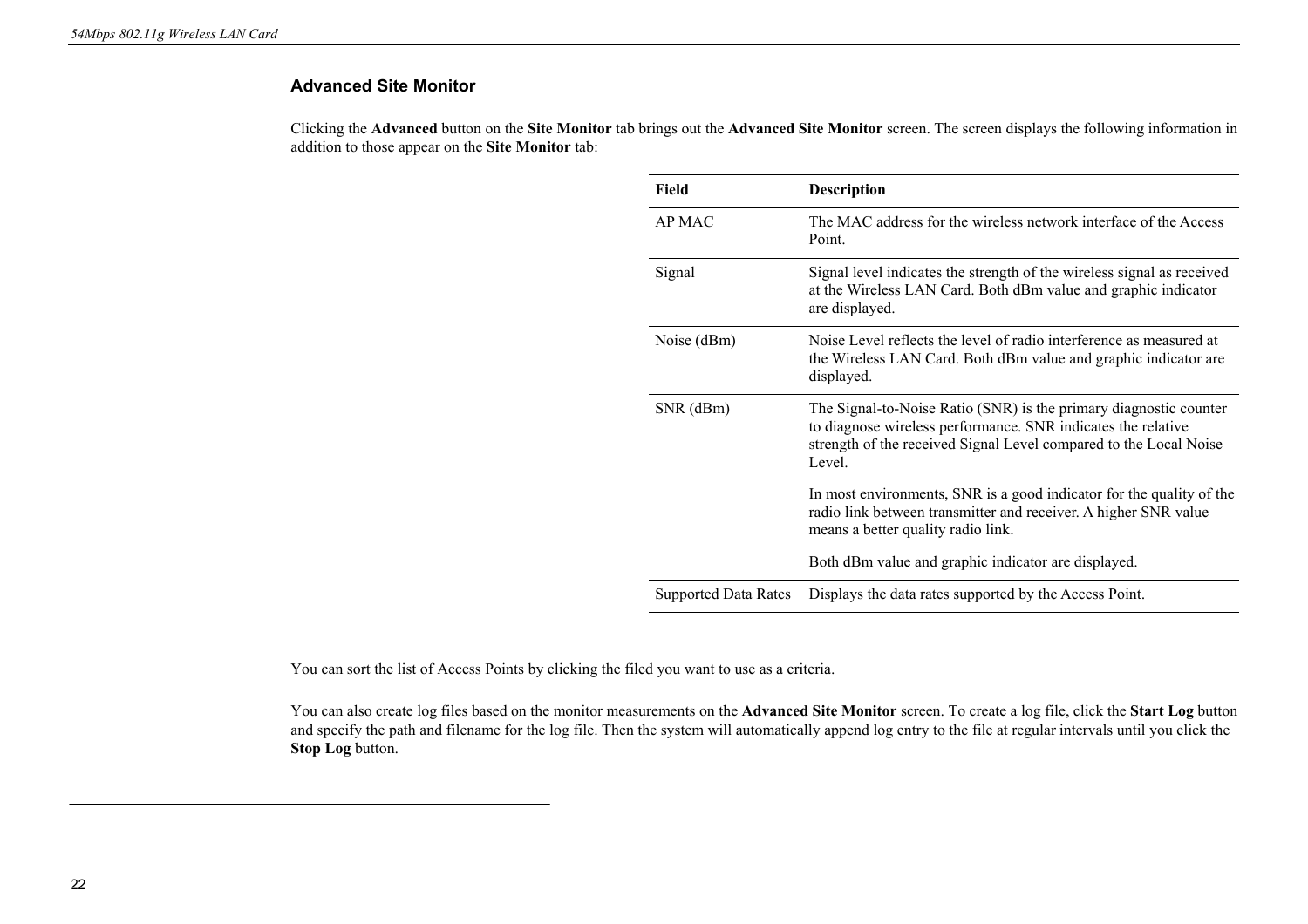| Network Name<br>$\overline{\nabla}$ | AP MAC                                 | AP Ch.      | AP Band            | Signal (dBm)   | Noise (dBm)    | $SNR$ (dBm)    | Signal | Noise                  | SNR | Supported Data Rates                             |
|-------------------------------------|----------------------------------------|-------------|--------------------|----------------|----------------|----------------|--------|------------------------|-----|--------------------------------------------------|
| ASKRD<br>ASKRD                      | 00:90:96:2A:C3:DD<br>00:90:96:1C:C6:12 | $_{9}$<br>7 | 802.11b<br>802.11b | $-83$<br>$-77$ | $-80$<br>$-85$ | $\cdot$ 3<br>8 | E      | <b>CONTRACTOR</b><br>г |     | 1(b), 2(b), 5.5(b), 11(b)<br>1(b), 2(b), 5.5, 11 |
|                                     |                                        |             |                    |                |                |                |        |                        |     |                                                  |
| $\left  \cdot \right $              |                                        |             |                    |                |                |                |        |                        |     | $\blacktriangleright$                            |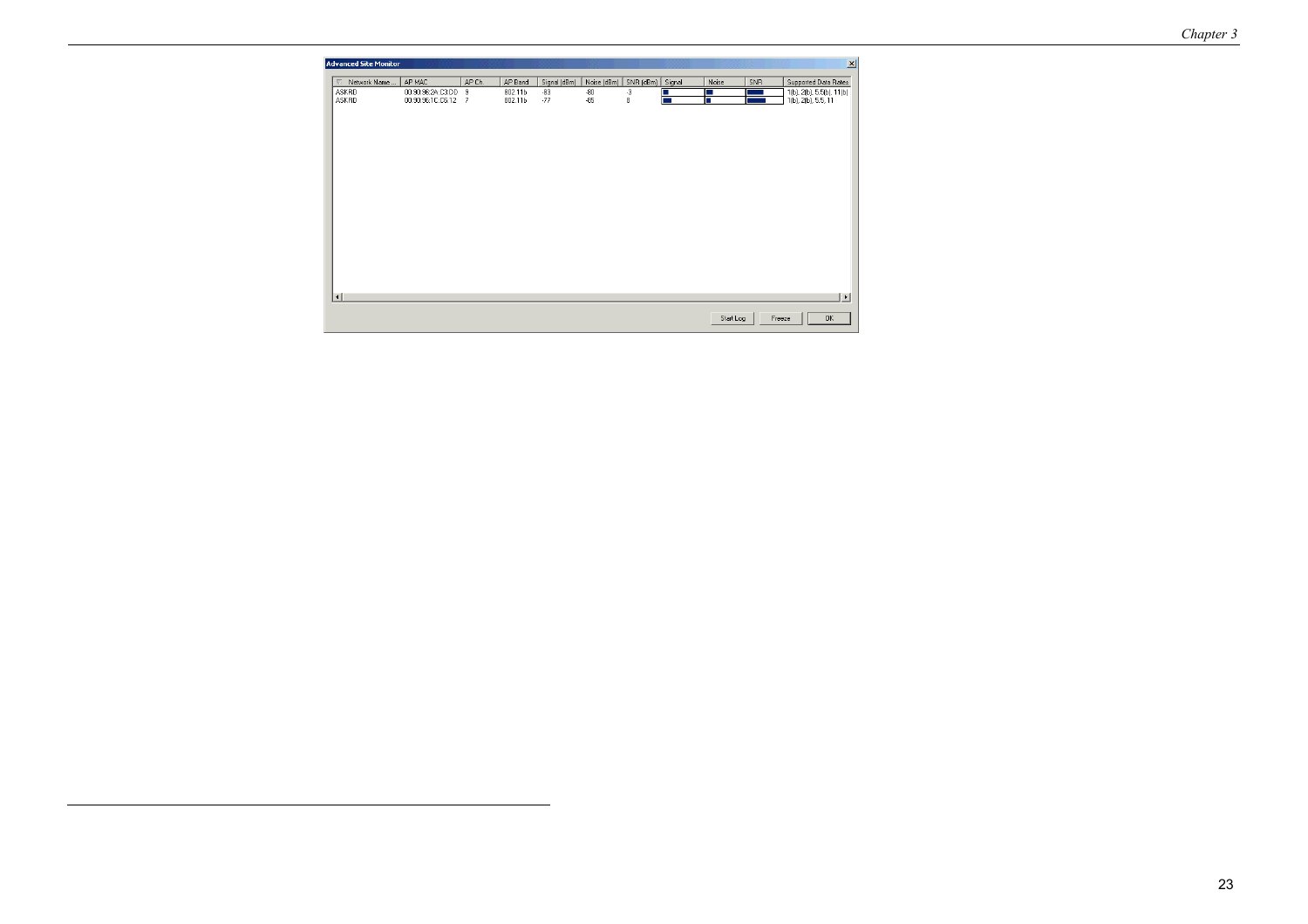## **Diagnostics Tab**

To perform a diagnostics, select the test you want to perform and then click **Run** and then click **OK** if prompted. Note that by running diagnostics your network connection will be temporarily interrupted. Connection will be resume after the completion of selected tasks. After the selected tasks are completed, the test result (**Passed** or **Failed**) will be displayed. You can select desired task to see detailed test information in the **Status** section.

The diagnostic allows to perform the following test:

| <b>Test Item</b>                  | <b>Description</b>                                                                                                                                                                                                                                                                                                                                    |
|-----------------------------------|-------------------------------------------------------------------------------------------------------------------------------------------------------------------------------------------------------------------------------------------------------------------------------------------------------------------------------------------------------|
| <b>Control Registers</b>          | This test verifies the read and write capabilities of the network<br>controller registers by writing various values to the registers and<br>verifying the result. The device driver uses these registers to<br>perform network functions such as sending and receive<br>information. If the test fails, the network adapter may not work<br>properly. |
| <b>SPROM Format</b><br>Validation | This test verifies the content of the SPROM by reading a portion of<br>the SPROM and computing the checksum. The test fails if the<br>computed checksum is different than the checksum stored in the<br>SPROM.                                                                                                                                        |
| <b>Memory Tests</b>               | This tests verifies that the network controller internal memory is<br>functioning properly. The test writes patterned values to the<br>memory and reading back the results. The test fails if an erroneous<br>value is read back. The network controller will not function without<br>its internal memory.                                            |
| <b>Interrupt Test</b>             | This tests verifies that the network controller internal memory is<br>functioning properly. The test writes patterned values to the<br>memory and reading back the results. The test fails if an erroneous<br>value is read back. The network controller will not function without<br>its internal memory.                                            |
| <b>Loopback Test</b>              | This test verifies that the NDIS driver is able to receive interrupts<br>from the network controller.                                                                                                                                                                                                                                                 |
| <b>LED</b> Test                   | This test verifies that your 802.11 wireless networking hardware is<br>functioning correctly. This test is applicable to PC Card only.                                                                                                                                                                                                                |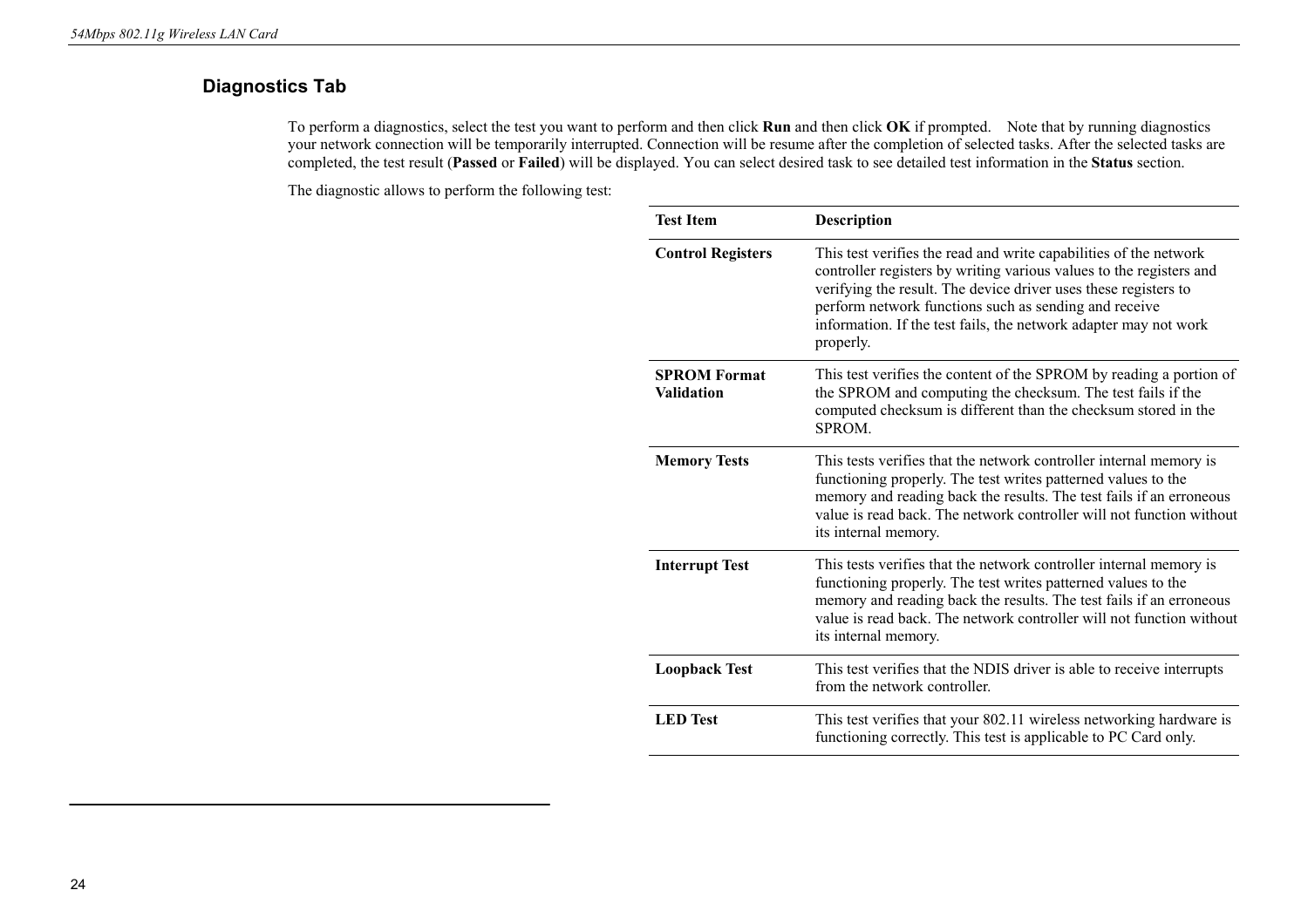|                                                                                            | <b>Broadcom Wireless Configuration Utility</b> |                    |         |                   | $\times$ |
|--------------------------------------------------------------------------------------------|------------------------------------------------|--------------------|---------|-------------------|----------|
| Wireless Networks                                                                          |                                                | <b>Link Status</b> |         | <b>Statistics</b> |          |
| Site Monitor                                                                               | Diagnostics                                    |                    |         | Information       |          |
| Tests                                                                                      |                                                |                    | Results |                   |          |
| ■ Control Registers                                                                        |                                                |                    |         |                   |          |
| ☑ SPROM Format Validation                                                                  |                                                |                    |         |                   |          |
| Memory Tests                                                                               |                                                |                    |         |                   |          |
| ■ Interrupt Test                                                                           |                                                |                    |         |                   |          |
| ☑ Loopback Test                                                                            |                                                |                    |         |                   |          |
| <b>⊽ILED Test</b>                                                                          |                                                |                    |         |                   |          |
|                                                                                            |                                                |                    |         |                   |          |
|                                                                                            |                                                |                    |         |                   |          |
|                                                                                            |                                                |                    |         |                   |          |
| Clear All<br>Select All                                                                    |                                                | Stop               |         | <b>Bun</b>        |          |
|                                                                                            |                                                |                    |         |                   |          |
| <b>Becommendations</b>                                                                     |                                                |                    |         |                   |          |
| This test was not run.                                                                     |                                                |                    |         |                   |          |
| This test verifies the content of the SPROM by reading a                                   |                                                |                    |         |                   |          |
| portion of the SPROM and computing the checksum. The                                       |                                                |                    |         |                   |          |
| test fails if the computed checksum is different than the<br>checksum stored in the SPROM. |                                                |                    |         |                   |          |
|                                                                                            |                                                |                    |         |                   |          |
|                                                                                            |                                                |                    |         |                   |          |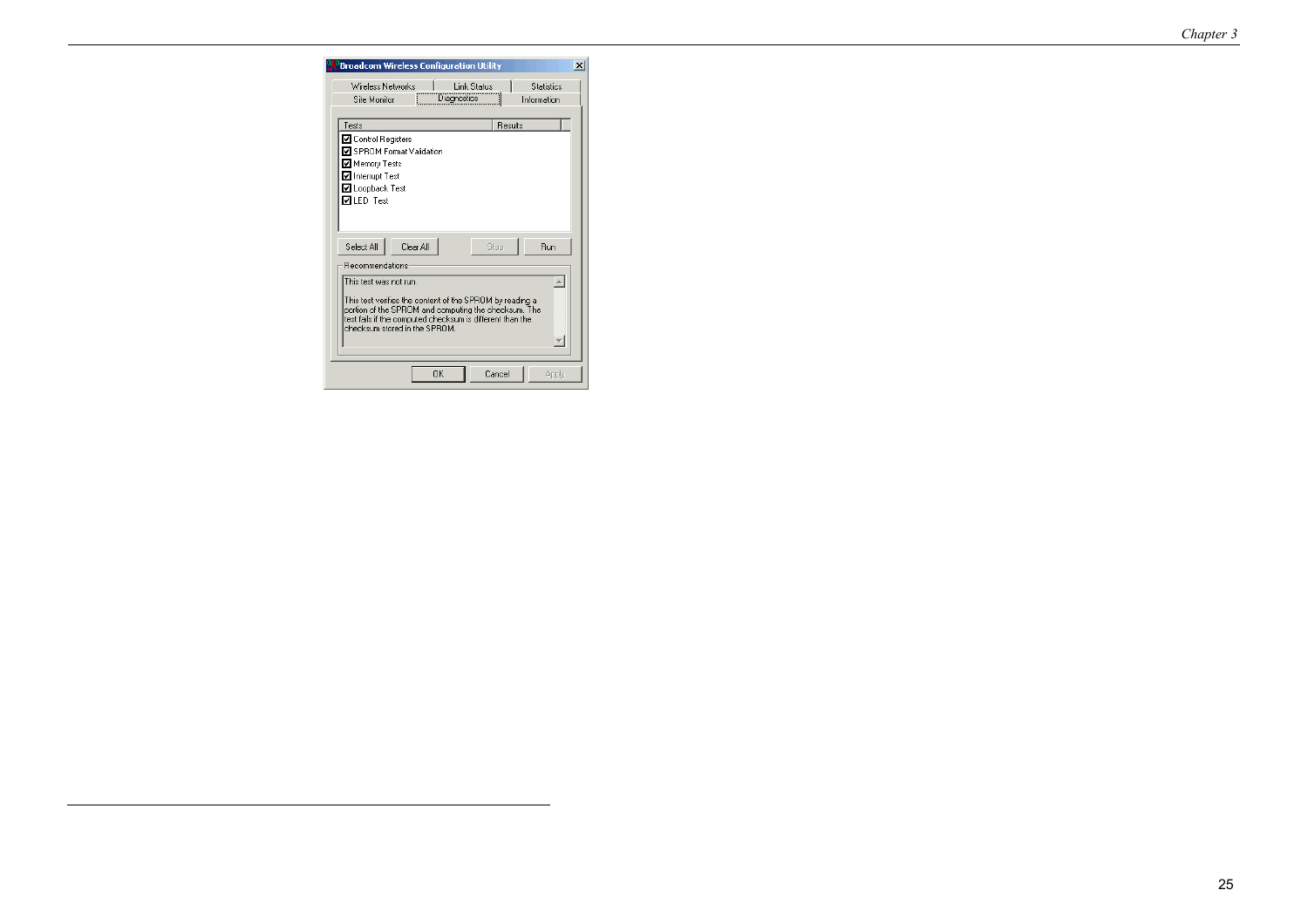## **Information Tab**

| Wireless Networks                  | Link Status<br><b>Statistics</b>                        |
|------------------------------------|---------------------------------------------------------|
| Site Monitor                       | Information<br>Diagnostics                              |
| Broadcom Wireless Network Utility  |                                                         |
| Copyright (C) 2002, Broadcom Corp. |                                                         |
|                                    | <b>BROADCOM</b>                                         |
| Version:<br>310.36.0               |                                                         |
| 12-30-2002<br>Date: .              |                                                         |
| Hardware Details                   |                                                         |
| Board:                             | V10CF D1204 Rev 4.5                                     |
| Chipset:                           | BCM4306 / BCM2050                                       |
| <b>MAC Address</b>                 | 00:90:96:3D:B5:6B                                       |
|                                    |                                                         |
| Software Details                   |                                                         |
| Driver Version:                    | 3.10.36.0                                               |
| Driver Date:                       | Not available.                                          |
|                                    | <b>Broadcom Corporation</b>                             |
| Provider:                          |                                                         |
| Copyright:                         | 1998-2002, Broadcom Corporation All Rights<br>Reserved. |
|                                    |                                                         |

The **Information** tab displays the basic information about the device, including the hardware and software details.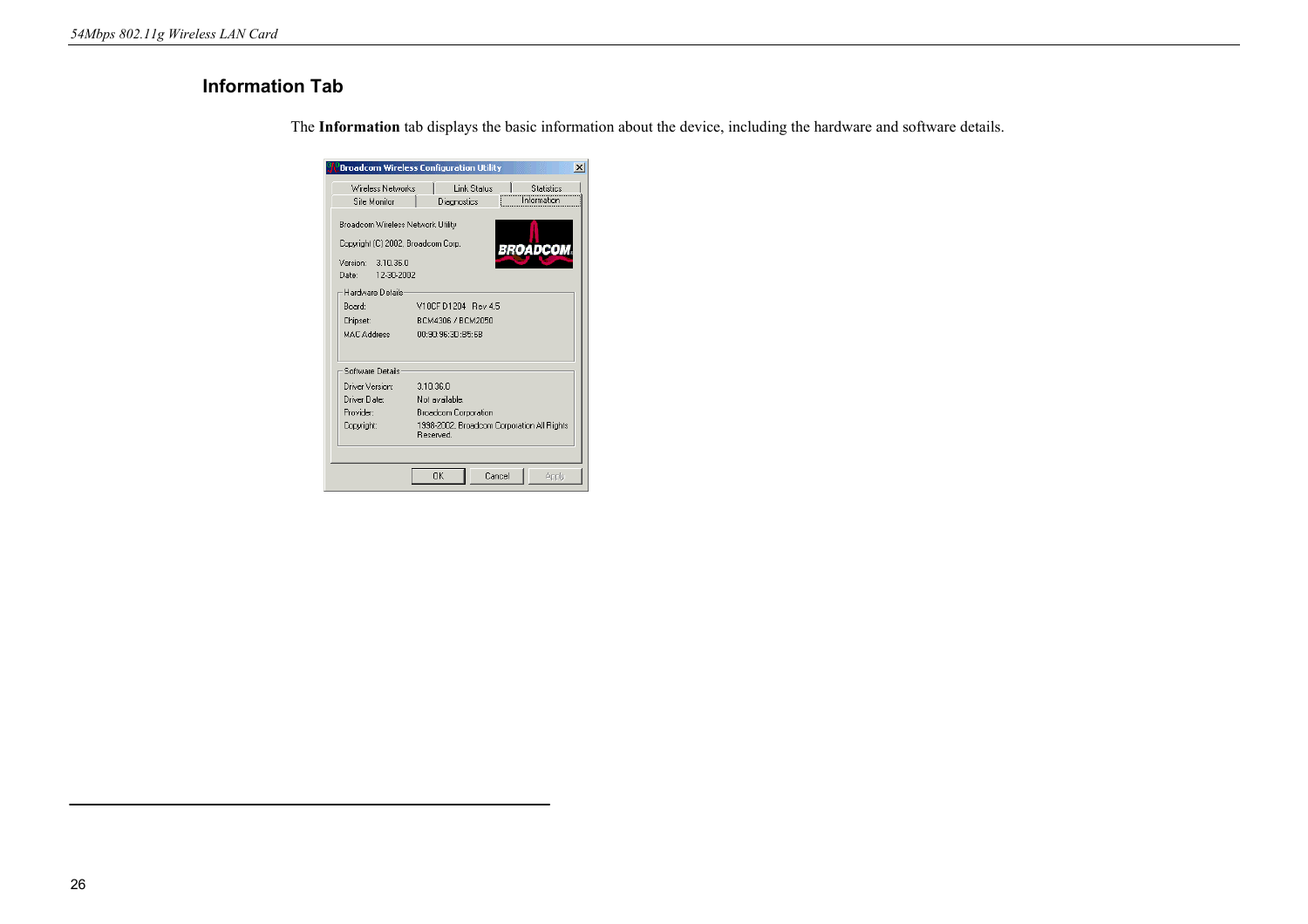## **Chapter 4 Windows XP Wireless Zero Configuration Utility**

Windows XP provides built-in **Wireless Zero Configuration** utility for wireless configuration and monitoring. You can choose to configure your wireless network via either the **Wireless Client Manager** as described in preceding section, or to use the Windows XP **Wireless Zero Configuration**  utility.

This section only provides the essential instructions on using Windows XP wireless utility to get your wireless network established. For more information please refer to Windows XP on-line help.

#### **Connecting to an Access Point or Wireless LAN Card**

To connect to an existing Access Point/Wireless LAN Card, take out the following steps:

1. Right-click the **Wireless Connection** icon on the system tray and select **View Available Wireless Networks** from the context menu.



**Note:** Depending on whether your wireless network is established, the context menu may come with different items.

2. When the **Connect to Wireless Network** window pops up, you will see all the Access Points or Wireless LAN Cards that are available in the air. Select the wireless network you want to connect to .

| <b>Connect to Wireless Network</b>                                                                                                                                                  |  |
|-------------------------------------------------------------------------------------------------------------------------------------------------------------------------------------|--|
| The following network[s] are available. To access a network, select<br>it from the list, and then click Connect.<br>Available networks:                                             |  |
| & Askev-WLan<br><b>IEEE 802.11 LAN</b><br>Illop<br>helios<br>This network requires the use of a network key [WEP]. To access<br>this network, type the key, and then click Connect. |  |
| Network key:<br>11aabbccddeeffaabbccddeeff<br>If you are having difficulty connecting to a network, click Advanced.                                                                 |  |
| Advanced.<br>Connect<br>Cancel                                                                                                                                                      |  |

Figure 3-4 Windows XP Configuration Utility-Connect to Wireless Network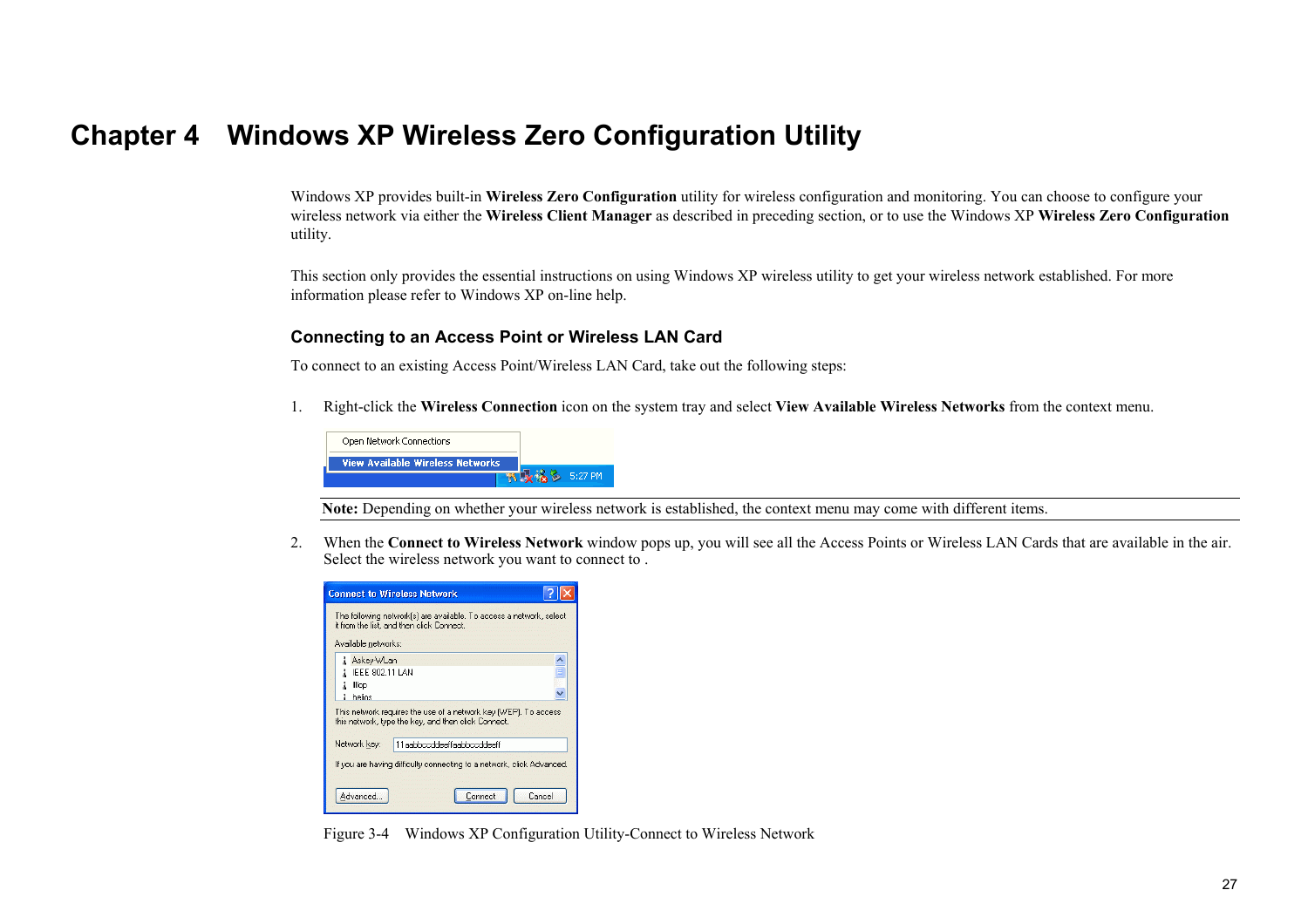3. If the target Access Point/Wireless LAN Card has been set with WEP key, you must enter the same WEP key in the **Network key** field. Otherwise, leave it blank.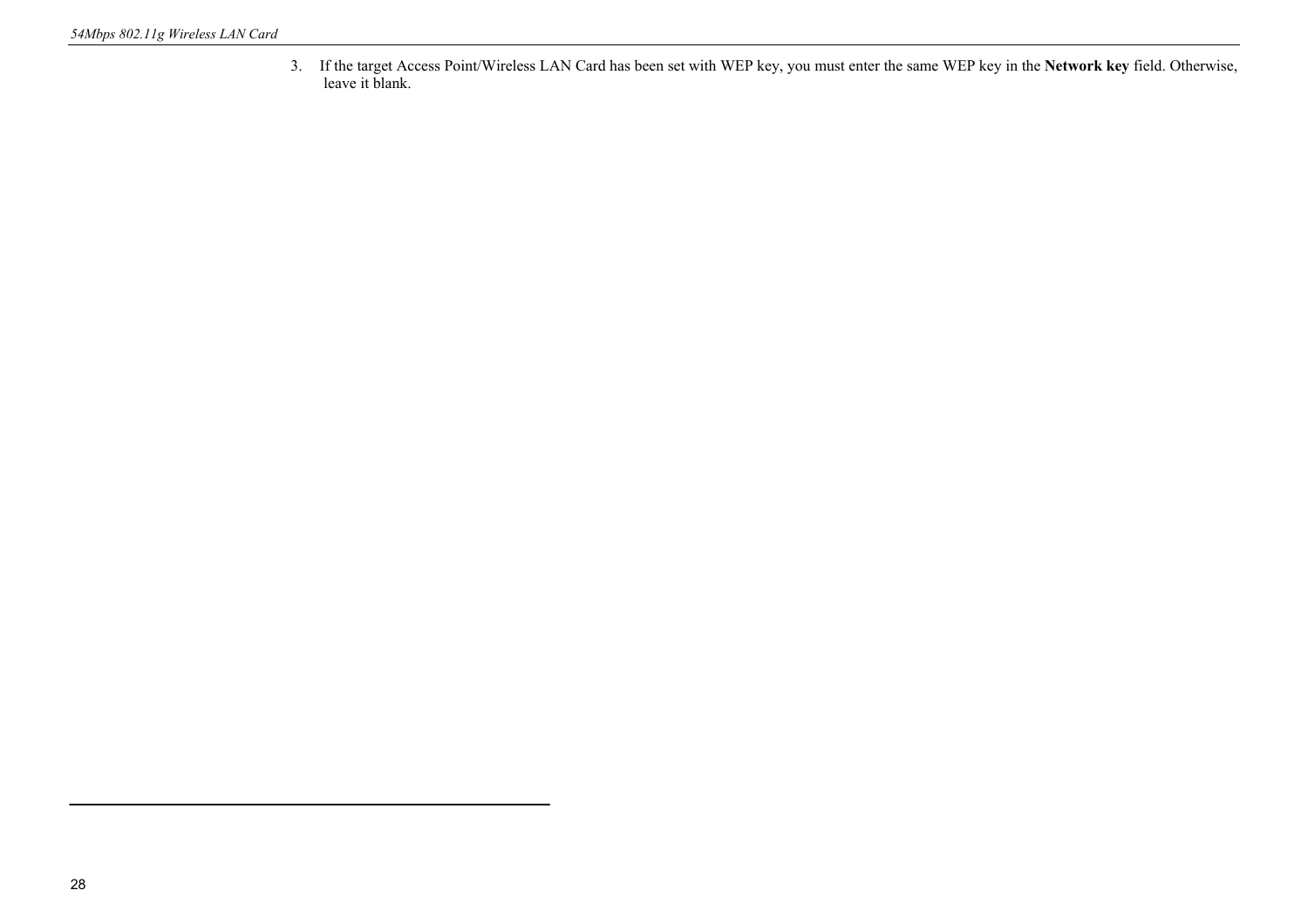4. Click **Connect**, then you will join the target network and this dialog window will disappear. When your wireless connection is established, the connection icon appears as below:



**Note:** If the wireless connection can't be established, double-click the connection icon and then click **Properties**. Go to **Authentication** tab first to make sure that you use the correct authentication type for the Wireless LAN Card. For more information, refer to "Authentication" on page 32.

#### **Viewing Wireless Connection Status**

After you successfully connect to the Access Point or Wireless LAN Card, double-click the icon in the system tray again. This will open the **Wireless Network Connection Status** window where you can see the general data of the Wireless LAN Card, such as Status, Duration, Speed, Signal Strength, etc.

| Connection            |                               |
|-----------------------|-------------------------------|
| Status:               | Connected                     |
| Duration:             | 00:06:10                      |
| Speed:                | 11.0 Mbps                     |
| Signal Strength:      | $\mathbb{R}$ and $\mathbb{R}$ |
| Activity              |                               |
| Sent                  | Received                      |
| Packets:              | 8<br>17                       |
| Disable<br>Properties |                               |

Figure 3-5 Windows XP- Connection Status

#### **Configuring Your Wireless Properties**

To configure your wireless properties, open the **Wireless Network Connection Status** window as described above, and then click the **Properties** button. This will open the **Wireless Network Connection Properties** window which allows you to configure more detailed items of the Wireless LAN Card. The following describes each tab of the properties window to help you do more settings of the Wireless LAN Card.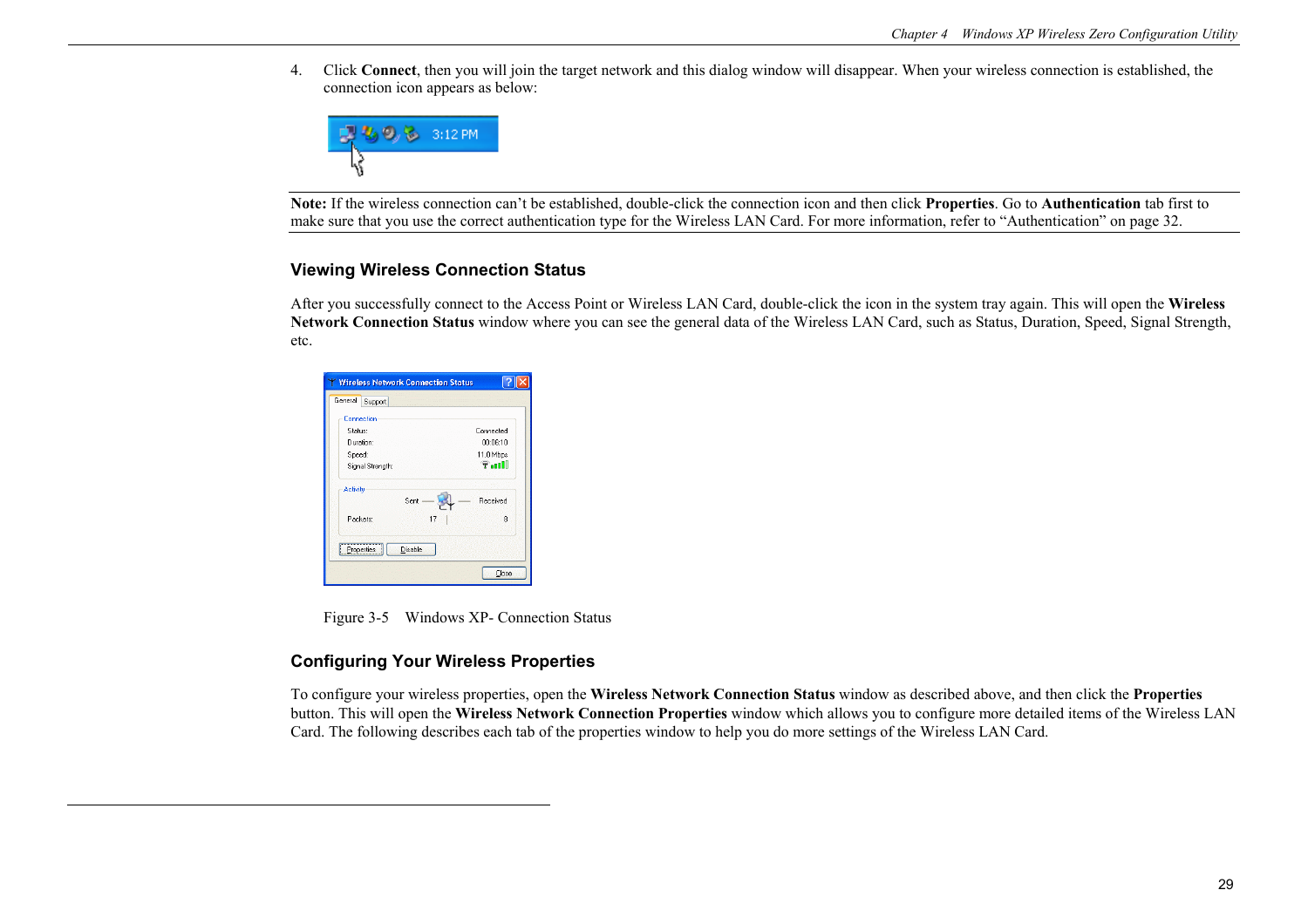#### *General*

This tab allows you to specify the network methods to be used with your Wireless LAN Card. The network policy depends on your wireless network. For TCP/IP protocol, you should configure its properties as instructed by your network administrator. For more information on TCP/IP setting, please refer to "Appendix C Setting Up TCP/IP" on page 44.

|                    | -- Wireless Network Connection Properties               |                  |            |        |
|--------------------|---------------------------------------------------------|------------------|------------|--------|
| General            | Wireless Networks   Advanced                            |                  |            |        |
| Connect using:     |                                                         |                  |            |        |
|                    | 图 Your Wireless LAN Card                                |                  |            |        |
|                    | This connection uses the following items:               |                  | Configure  |        |
|                    | ■ Client for Microsoft Networks                         |                  |            |        |
|                    | ■ B File and Printer Sharing for Microsoft Networks     |                  |            |        |
|                    | ■ B QoS Packet Scheduler                                |                  |            |        |
|                    | <b>V</b> R <sup>ed</sup> Internet Protocol (TCP/IP)     |                  |            |        |
|                    | Install                                                 | <b>Hninstall</b> | Properties |        |
|                    |                                                         |                  |            |        |
| <b>Description</b> | Allows your computer to access resources on a Microsoft |                  |            |        |
| network            |                                                         |                  |            |        |
|                    |                                                         |                  |            |        |
|                    | Show icon in notification area when connected           |                  |            |        |
|                    |                                                         |                  |            |        |
|                    |                                                         |                  |            |        |
|                    |                                                         |                  | OK         | Cancel |
|                    |                                                         |                  |            |        |

Figure 3-6 Windows XP Connection Properties -General

#### *Wireless Networks*

This tab contains two sections: **Available networks** and **Preferred networks** described as below.

Under **Available networks** section, you can also see all the Access Points and Wireless LAN Cards available in the air. Clicking **Refresh** will update the list of Access Points and Wireless LAN Cards.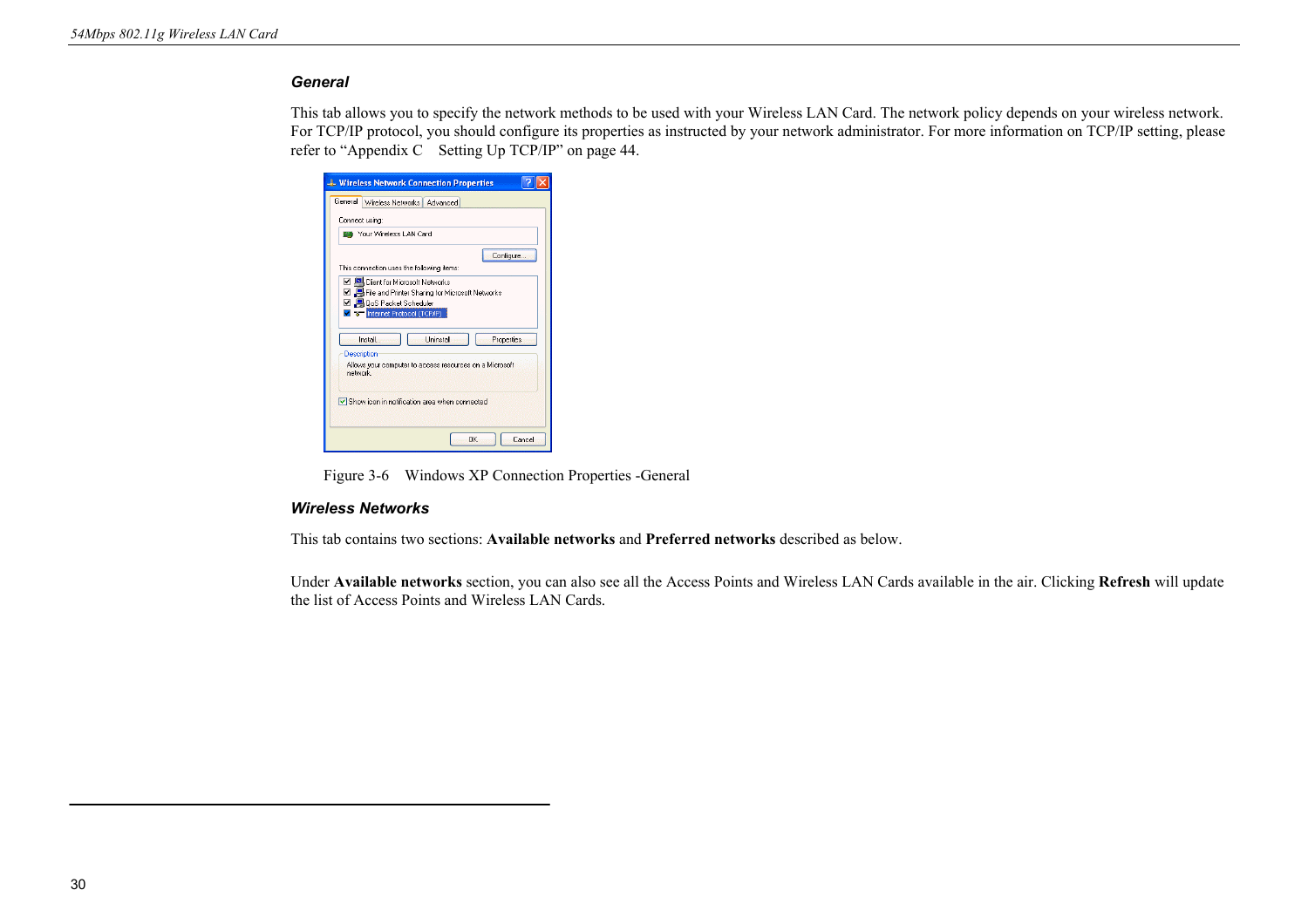|        | <b>L. Wireless Network Connection Properties</b>                                                                                       |            |           |  |
|--------|----------------------------------------------------------------------------------------------------------------------------------------|------------|-----------|--|
|        | General Wireless Networks   Authentication   Advanced                                                                                  |            |           |  |
|        | V Use Windows to configure my wireless network settings<br>Available networks:<br>To connect to an available network, click Configure. |            |           |  |
|        | Askey-WLan                                                                                                                             |            | Configure |  |
| ı<br>ı | Illop<br>helios                                                                                                                        |            | Refresh   |  |
| helow: | Askey-WLan                                                                                                                             |            | Move up   |  |
|        |                                                                                                                                        |            |           |  |
|        |                                                                                                                                        |            | Move down |  |
|        | Add<br>Remove                                                                                                                          | Properties |           |  |
|        | Learn about setting up wireless network<br>configuration.                                                                              |            | Advanced  |  |

Figure 3-7 Windows XP Connection Properties-Wireless Networks

Under **Preferred networks** section, you can add any wireless networks that you wish to connect to. To do this, just click **Add** to add more Access Points or Wireless LAN Cards to the list.

After you click the **Add** button, the **Wireless Network Properties** window pops up. Type your network name (SSID) and, if needed, the wireless network WEP settings. Once the Access Point or Wireless LAN Card that you want to connect to has been set with WEP key, you must type the same WEP key as the Access Point's or Wireless LAN Card's.

| Network name (SSID):                           | Askey-WLan               |  |
|------------------------------------------------|--------------------------|--|
| Wireless network key [WEP]                     |                          |  |
| This network requires a key for the following: |                          |  |
| Data encryption (WEP enabled)                  |                          |  |
| V Network Authentication (Shared mode)         |                          |  |
| Network kev:                                   | aabbccddeeffaabbccddeeff |  |
| Key format:                                    | Hexadecimal digits       |  |
| Key length:                                    | 104 bits (26 digits)     |  |
| Key index (advanced):                          | n<br>$\sim$              |  |
| The key is provided for me automatically       |                          |  |

Figure 3-8 Windows XP-Add Preferred Networks

After you add several profiles into **Preferred networks,** you can change the order in which connection attempts to preferred networks are made. Just select the target wireless network and click **Move up** or **Move down** to move it to a desired position.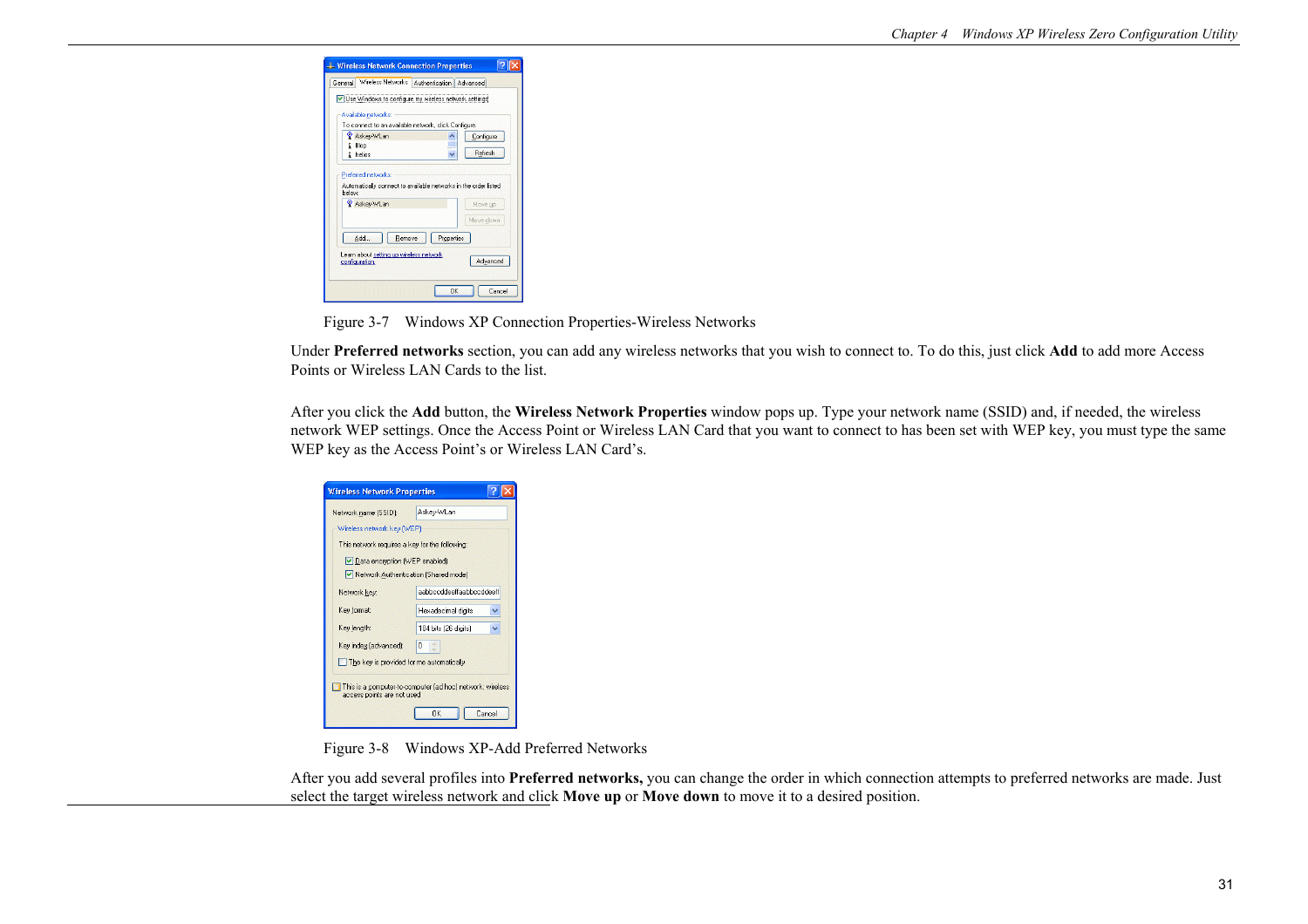#### *To Access Certain Wireless Network Only*

If you just want to access certain wireless network type, click the **Advanced** button on the Wireless Networks tab (Figure 3-12) to open the **Advanced** window. You can choose to connect to the following networks:

- Any available network (access point preferred)
- Access point (infrastructure)
- Computer-to-computer (Peer-to-Peer Group)

The default network type is **Any available network ( access point preferred)**. In this network type, your device will connect to any Access Points or Wireless LAN Cards available in the air but Access Point always demands higher connection attempt priority.

Once you finish the advanced setting, your wireless station will then connect to your desired network and the connected network will be listed under **Available networks**.

| <b>Advanced</b>                                                                                                                                                      |  |
|----------------------------------------------------------------------------------------------------------------------------------------------------------------------|--|
| Networks to access<br>Any available network (access point preferred)<br>Access point [infrastructure] networks only<br>◯ Computer-to-computer (ad hoc) networks only |  |
| Automatically connect to non-preferred networks<br>Close                                                                                                             |  |

Figure 3-9 Windows XP Configuration Utility-Set up Network to Aceess

#### *Authentication*

This tab allows you to configure the authentication settings of your Wireless LAN Card. The most important setting for the Wireless LAN Card is to disable **Enable network access control using IEEE802.1X** to ensure successful connection between the Wireless LAN Cards and Access Points or other Wireless LAN Cards. You must disable this function for any reason. Otherwise, there may be some problems happening during connection. For other settings, we recommend you keep the default settings to minimize the problems during connection.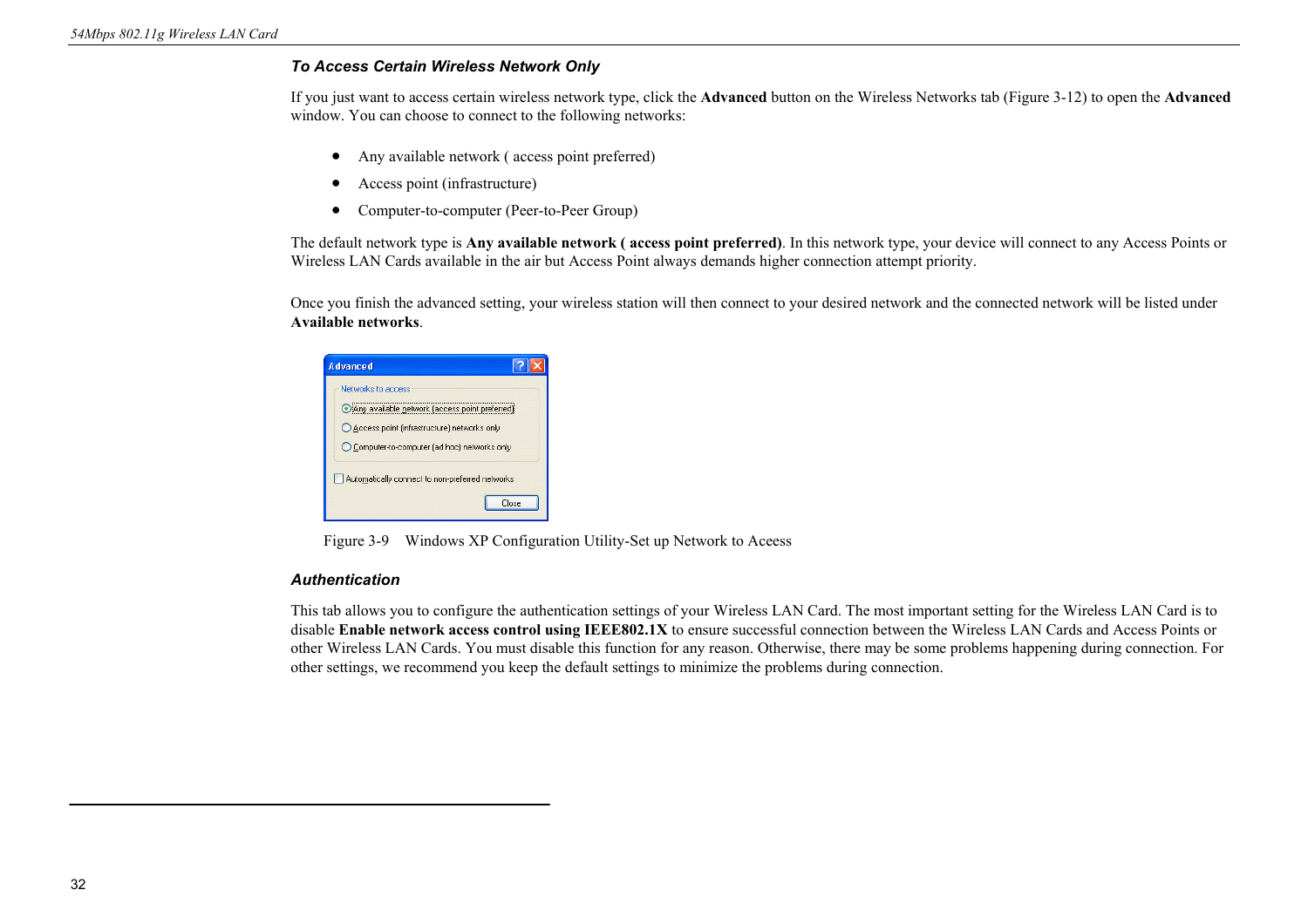

Figure 3-10 Windows XP Connection Properties -Authentication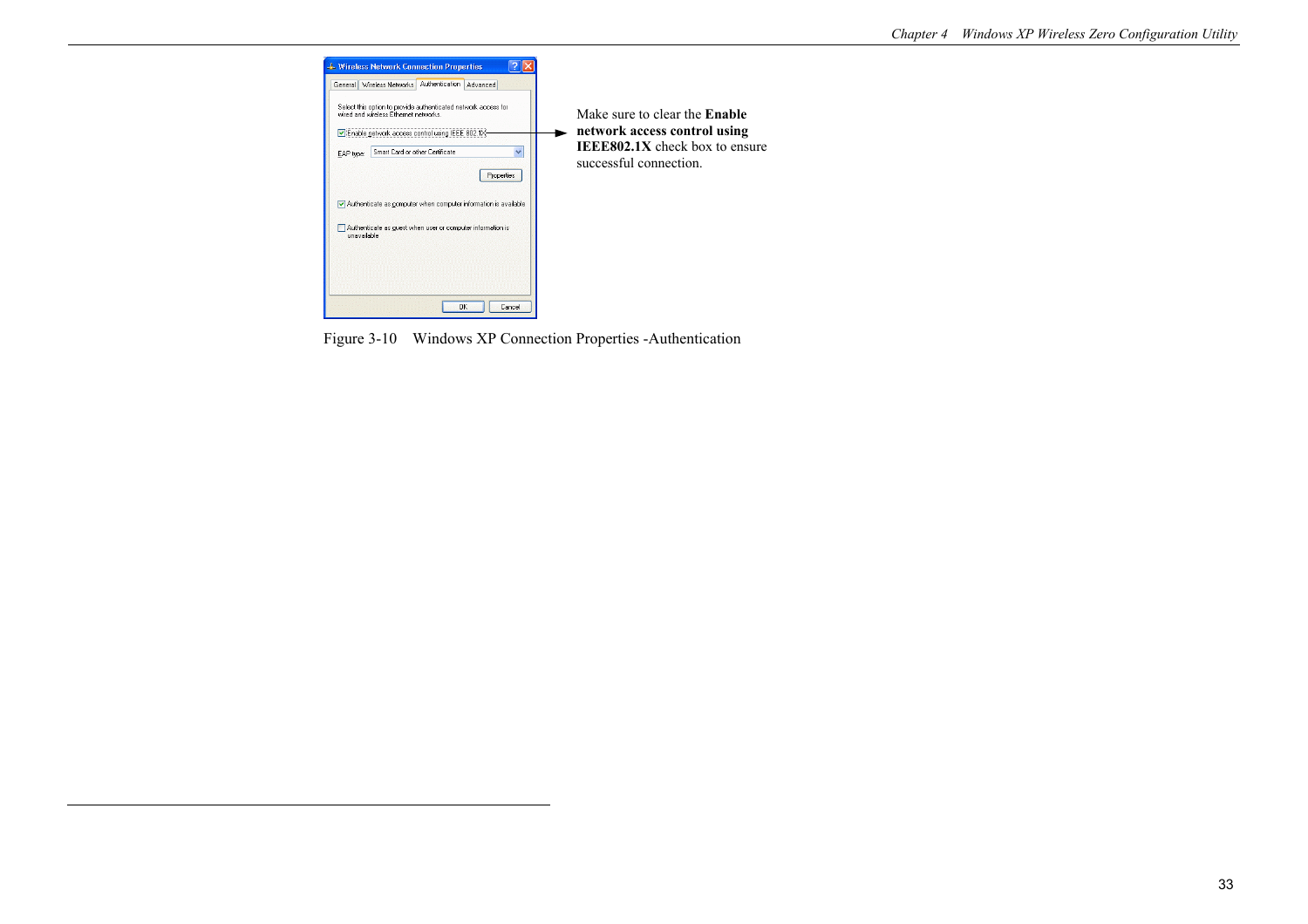## **Chapter 7 Troubleshooting**

### **Radio Interference**

You may be able to eliminate any interference by trying the following:

- Reseat the Wireless LAN Card.
- Increase the distance between the wireless computers and the device causing the radio interference.
- Plug the computer equipped with the Wireless LAN Card into an outlet on a different branch circuit from that used by the affecting device.
- Consult the dealer or an experienced radio technician for help.
- Keep the computer with the Wireless LAN Card away from the microwave oven and large metal objects.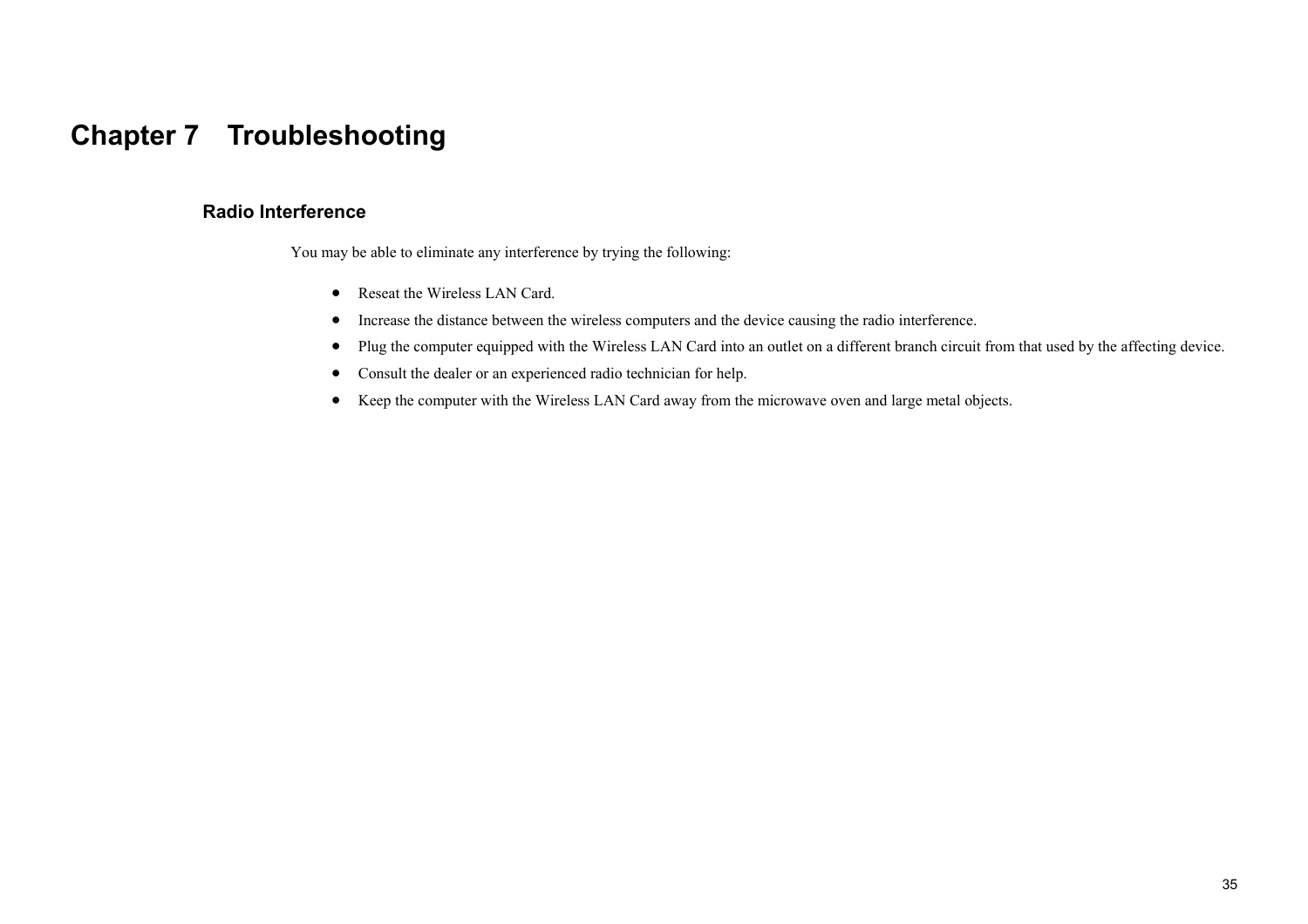## **Card Not Detected**

If the Wireless LAN Card is not detected by Windows, try the following:

- Make sure the Wireless LAN Card is properly inserted in the computer.
- For PC Card, make sure the slot in your computer is working.
- Contact your dealer for additional testing if there is a hardware problem with the Wireless LAN Card.

## **Cannot Connect to Another Wireless LAN Card**

If you cannot make a connection to another Wireless LAN Card from your computer, it could be due to one of the following reasons:

- Incorrect SSID. Make sure the SSID is the same for all computers that have a Wireless LAN Card.
- Changes are not being recognized by your computer. Restart your computer.
- If in Ad-Hoc mode, make sure the **Log on to Windows NT domain** check box is not selected in the **Client for Microsoft Networks Properties** dialog box in the **Network Configuration** tab.
- Incorrect IP Address or Subnet Mask. Check these settings in the **TCP/IP Properties** dialog box in the **Network Configuration** tab.

## **Poor Link Quality**

If the Link Quality display stays in the Poor range, it could be due to one of the following reasons:

- Radio interference.
- Distance between Wireless LAN Card and Access Point is too far. Decrease the distance between the Wireless LAN Card and Access Point (or another card).

## **Cannot Connect to Access Point**

If you cannot make a connection to the Access Point, it could be due to one of the following reasons:

- Make sure the Wireless LAN Card and Access Point have no physical connection problems.
- Make sure the SSID for the Wireless LAN Card is the same as the Access Point.
- Make sure the privacy type is the same as that of Access Point. Also, make sure the Default Key is the same for both computers.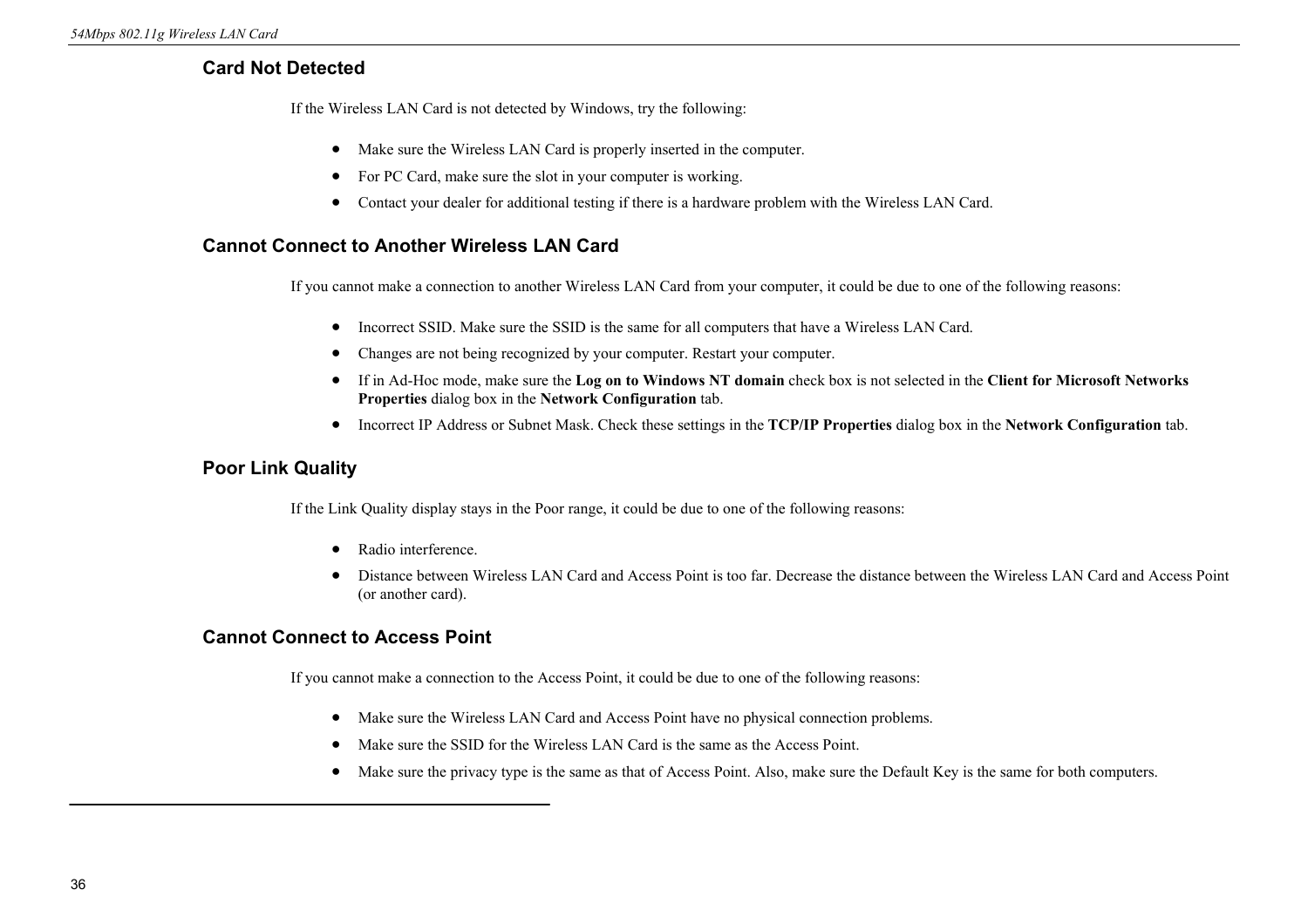## **Appendix A Limited Warranty**

### **Wireless LAN Hardware**

The seller warrants to the end user ("Customer") that this hardware product will be free from defects in workmanship and materials, under normal use and service, for 1 year from the date of purchase from the seller or its authorized reseller. The seller's sole obligation under this express warranty shall be, at the seller's option and expense, to repair the defective product or part, deliver to Customer an equivalent product or part to replace the defective item, or if neither of the two foregoing options is reasonably available, The seller may, in its sole discretion, refund to the Customer the purchase price paid for the defective product. All products that are replaced will become the property of the seller. Replacement products may be new or reconditioned.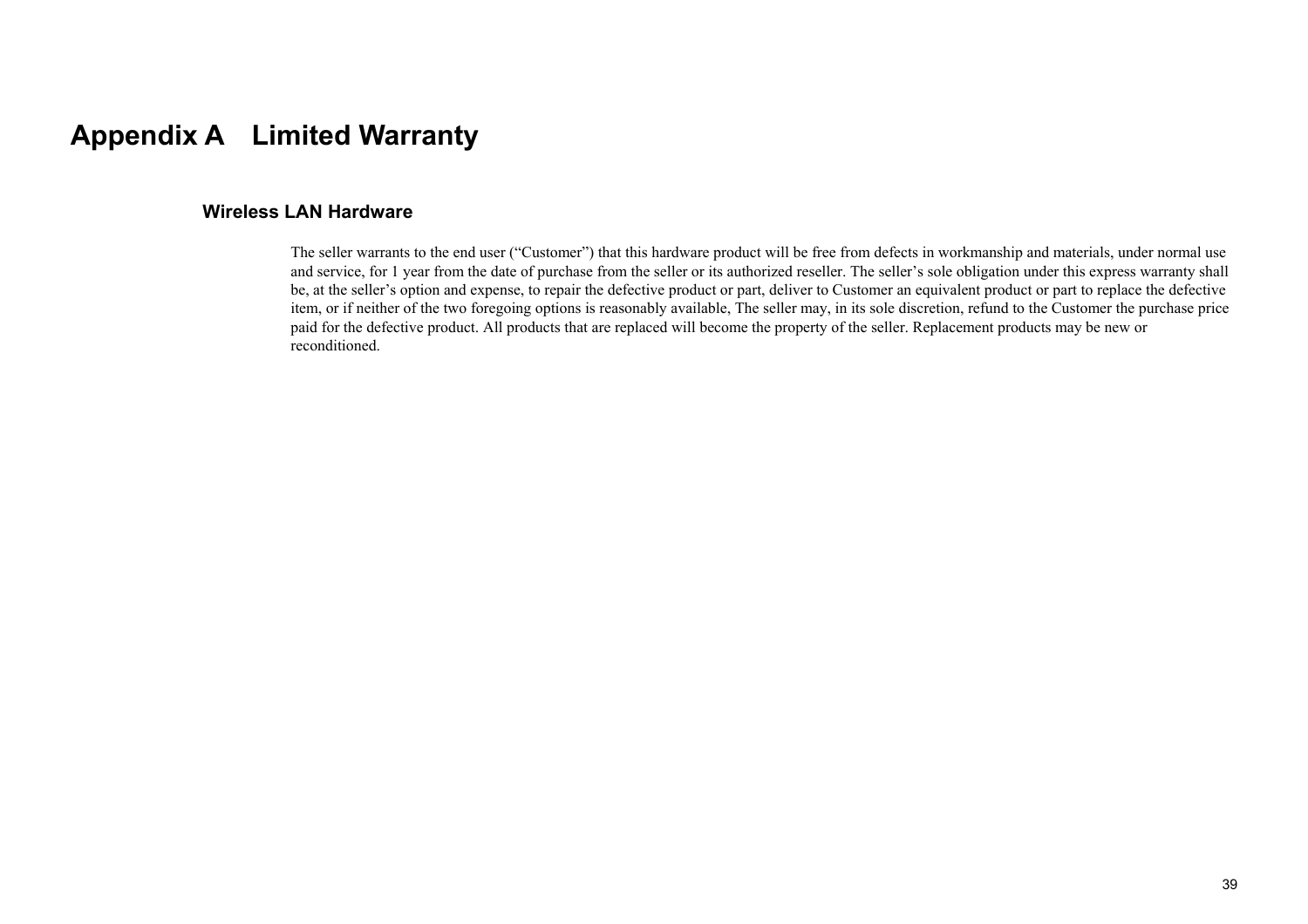## **Wireless LAN Software**

The seller warrants to Customer that each software program licensed from it , except as noted below, will perform in substantial conformance to its program specifications, for a period of 1 year from the date of purchase from the seller or its authorized reseller. The seller warrants the media containing software against failure during the warranty period. No updates are provided. The seller's sole obligation under this express warranty shall be, at the seller's option and expense, to refund the purchase price paid by Customer for any defective software product, or to replace any defective media with software which substantially conforms to applicable seller published specifications. Customer assumes responsibility for the selection of the appropriate application programs and associated reference materials. The seller makes no warranty or representation that its software products will meet Customer's requirements or work in combination with any hardware or software applications products provided by third parties, that the operation of the software products will be uninterrupted or error free, or that all defects in the software products will be corrected. For any third party products listed in the seller software product documentation or specifications as being compatible, the seller will make reasonable efforts to provide compatibility, except where the non-compatibility is caused by a defect in the third party's product or from use of the software product not in accordance with the seller's published specifications or user manual.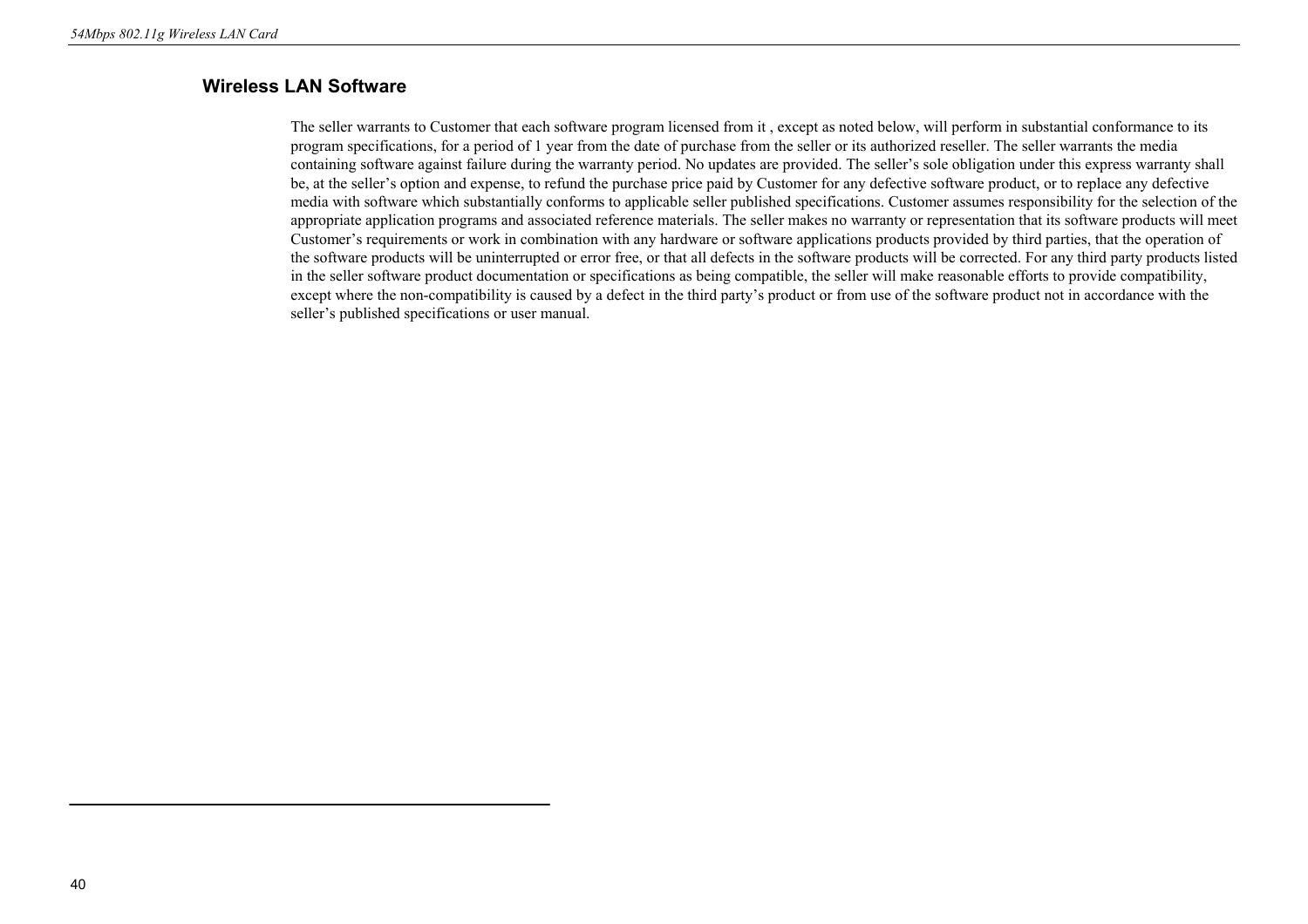## **Appendix B Regulatory Compliance**

## **FCC Part 15 Declaration of Conformity (DoC)**

The following equipment:

Product Name: Wireless LAN Card

is herewith confirmed to comply with the requirements of FCC Part 15 rules. The operation is subject to the following two conditions:

- 1. This device may not cause harmful interference, and
- 2. This device must accept any interference received, including interference that may cause undesired operation.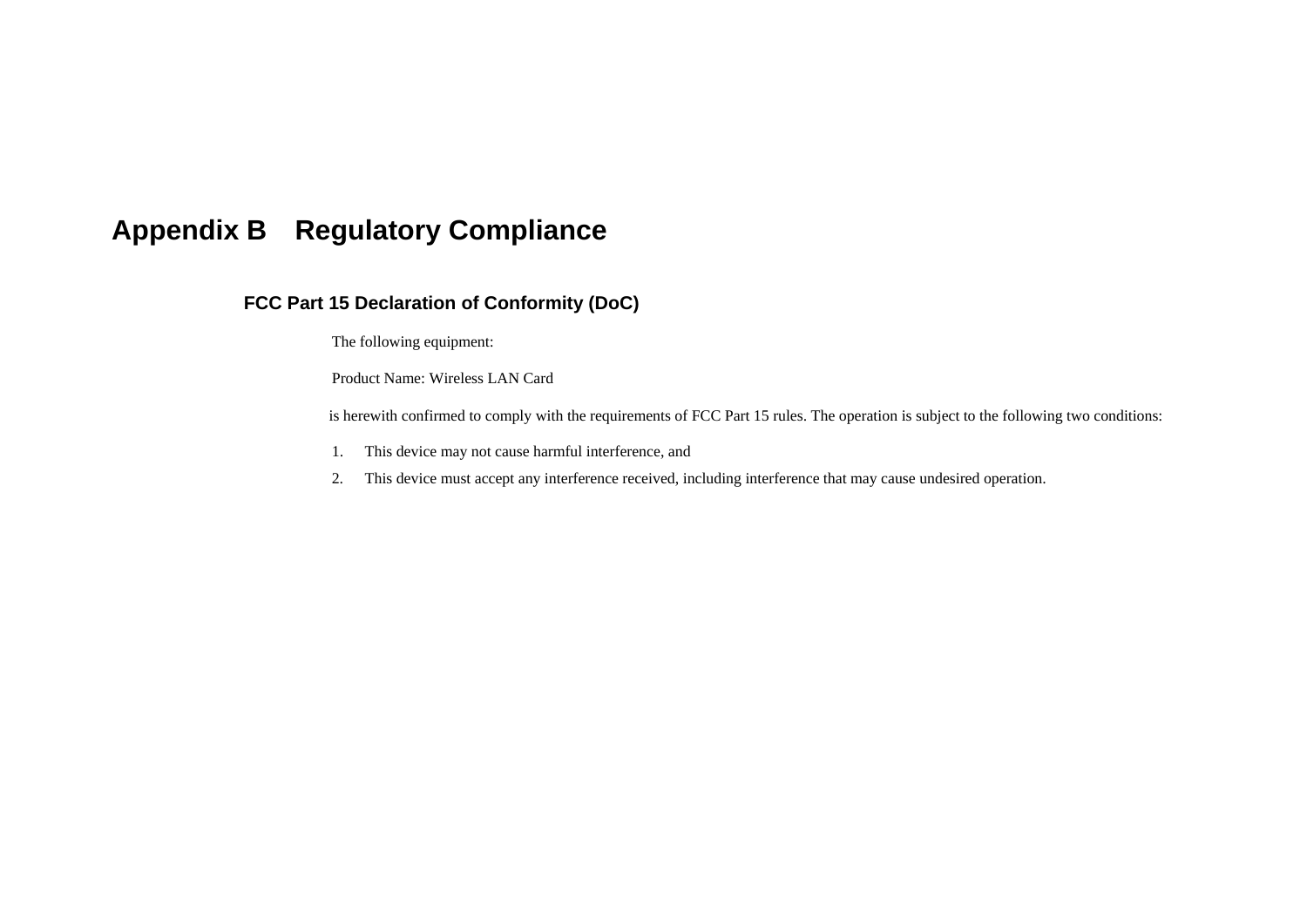### **FCC Rules and Regulations - Part 15**

Askey declares that WLH3015 is limited in CH1~CH11 by specified firmware controlled in USA.

**Warning:** This device has been tested and found to comply with the limits for a Class B digital device pursuant to Part 15 of the Federal Communications Commissions Rules and Regulation. These limits are designed to provide reasonable protection against harmful interference when the equipment is operated in a commercial environment. This equipment generates, uses, and can radiate radio frequency energy and, if not installed and used in accordance with the instruction manual, may cause harmful interference to radio communications.

However, there is no guarantee that interference will not occur in a particular installation. If this equipment does cause harmful interference to radio or television reception, which can be determined by turning the equipment off and on, the user is encouraged to try and correct the interference by one or more of the following measures:

- Relocate your WLAN equipped laptop computer.
- Increase the separation between the WLAN equipped laptop computer and other electronics.
- $\bullet$ Connect the WLAN equipped laptop computer into an outlet on a circuit different from that of other electronics.
- $\bullet$ Consult the dealer or an experienced radio/TV technician for help.

### **FCC Radiation Exposure Statement**

This equipment complies with FCC radiation exposure limits set forth for an uncontrolled environment. This equipment should be installed and operated with minimum distance of 20 cm between the radiator and your body.

This transmitter must not be co-located or operating in conjunction with any other antenna or transmitter.

### **FCC Caution:**

Any changes or modifications not expressly approved by the party responsible for compliance could void the user's authority to operate this equipment.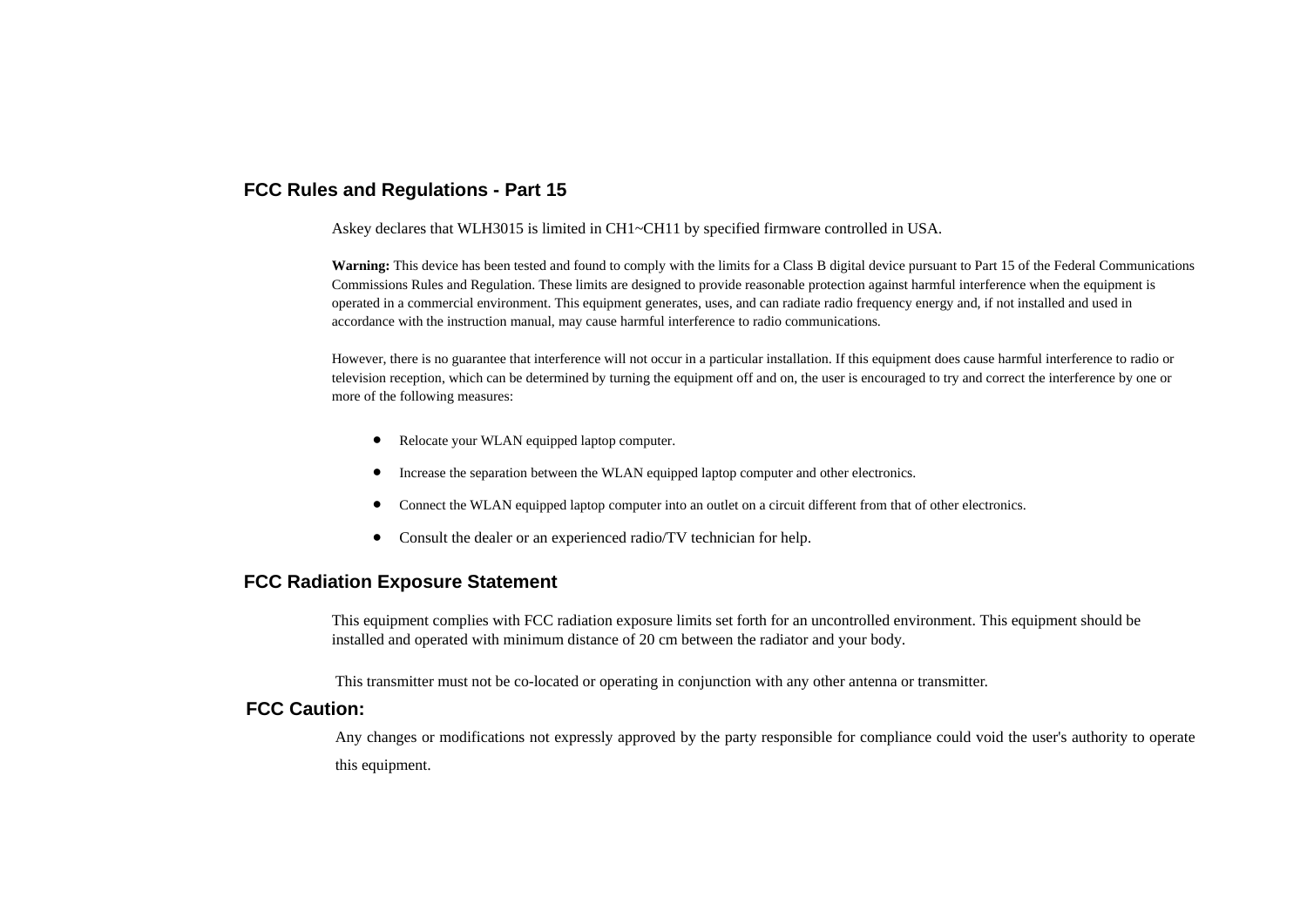#### **Canada-Industry Canada(IC)**

Operation is subject to the following two conditions:

1) this device may not cause interference and

2) this device must accept any interference, including interference that may cause undesired operation of the device.

This device has been designed to operate with an antenna having a maximum gain of 2 dBi.

Antenna having a higher gain is strictly prohibited per regulations of Industry Canada. The required antenna impedance is 50 ohms.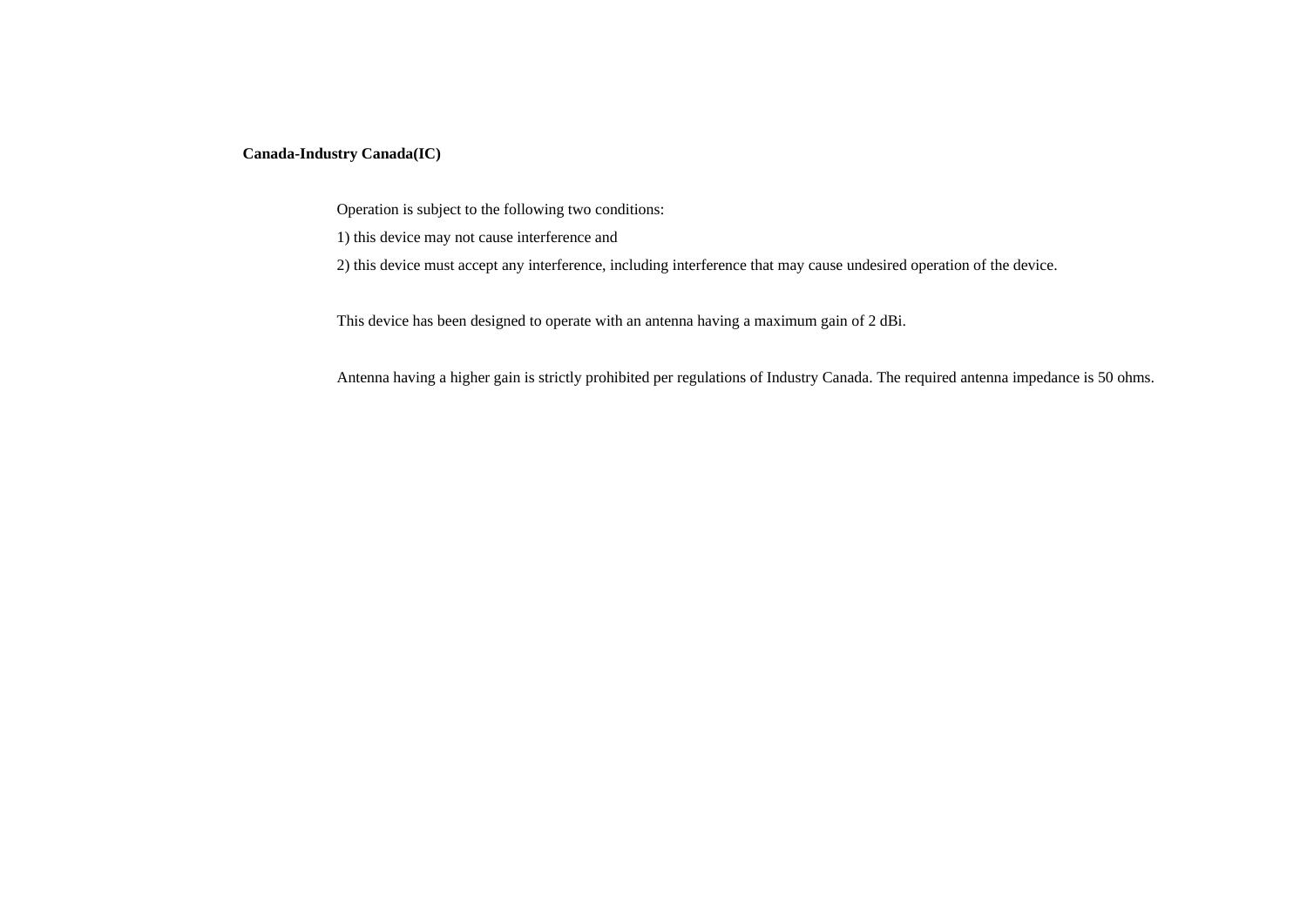## **Appendix C Setting Up TCP/IP**

This section contains instructions for configuring the TCP/IP protocol of the Wireless LAN Card. The IP address policy depends on your wireless network. You should configure your TCP/IP protocol as instructed by your network administrator.

### **For Windows 98/ME**

- 1. Double-click the **Network** icon on the **Control Panel**.
- 2. Click the **Configuration** tab of the **Network** dialog box.
- 3. In the network components list, select the TCP/IP protocol of your Wireless LAN Card, e.g., **TCP/IP** ->**Broadcom 802.11g Network Adapter** and then click **Properties**.

| <b>Network</b>                                                |  |
|---------------------------------------------------------------|--|
| Configuration   Identification   Access Control               |  |
| The following network components are installed:               |  |
| 믴 Client for Microsoft Networks                               |  |
| Microsoft Family Logon                                        |  |
| ■ Dial-Up Adapter                                             |  |
| IEEE 802.11b Wireless LAN PC Card                             |  |
| TCP/IP -> Dial-Up Adapter<br>TCP/IP -> Your Wireless LAN Card |  |
|                                                               |  |
| Properties<br>Remove                                          |  |
|                                                               |  |

4. On the **IP Address** tab, choose one of the methods as required:

#### **Option A:** Click **Specify an IP address**.

In the **IP Address** box, enter a valid four-component IP address, either a public or private one as required.

In the **Subnet Mask** box, enter a valid four-component IP address.

Then select the **Gateway** tab and enter your gateway information.

 **Option B:** Select **Obtain an IP address automatically**.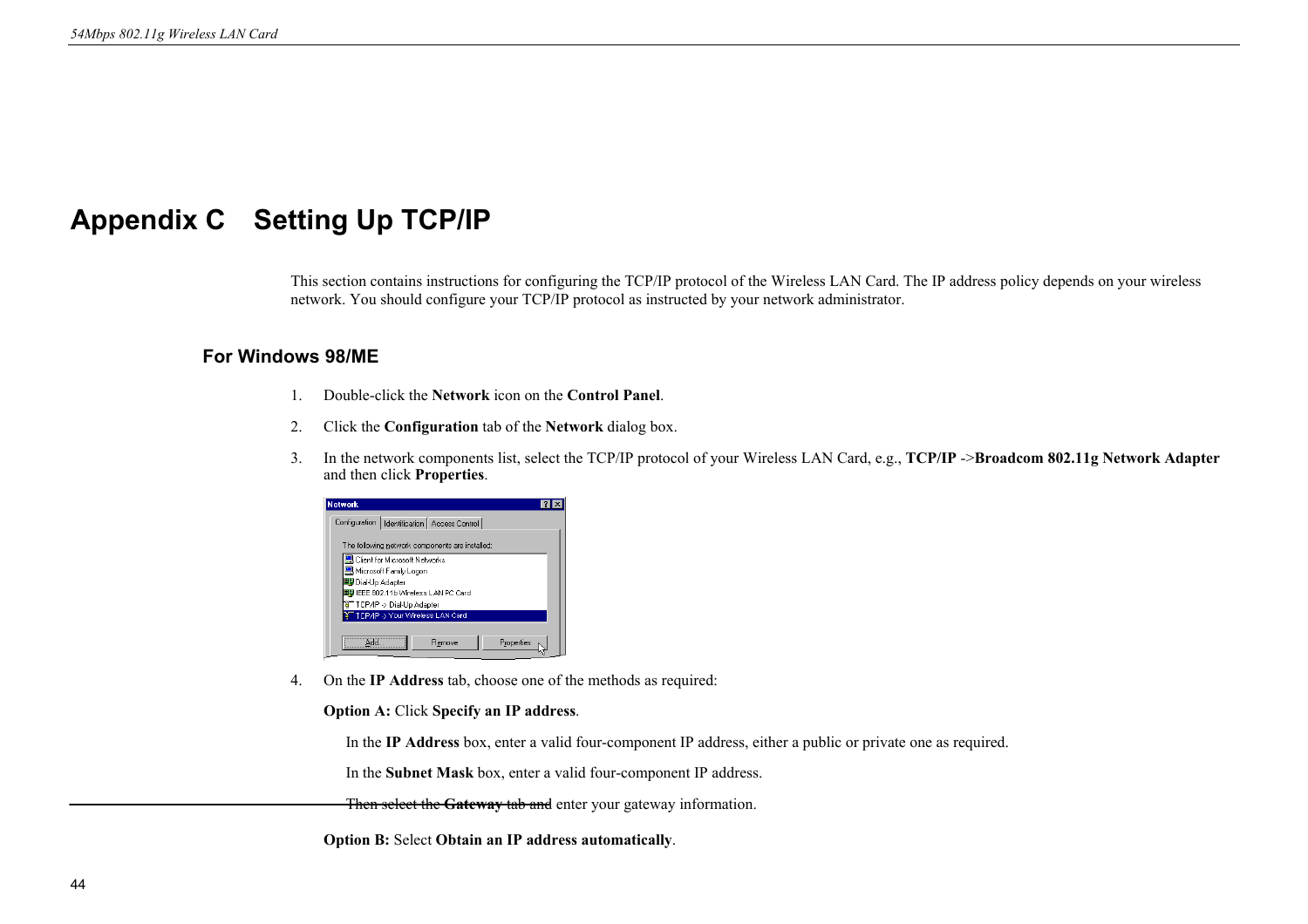Then an IP address will be automatically assigned to your computer.

5. Click **OK** to return to **Network** dialog box and click **OK** again to finish configuration. If your TCP/IP properties have been modified, you will be prompted to restart your computer. Click **Yes** to have new settings take effect.

#### **For Windows 2000/XP**

- 1. Double-click **Network Dial-up Connections** (Windows 2000) or **Network Connections** (Windows XP) on **Control Panel**.
- 2. Right-click the **Local Area Connection** icon corresponding to your wireless adapter (e.g., **Broadcom 802.11g Network Adapter**) and click **Properties**.

|                | <b>L. Wireless Network Connection Properties</b>                                         |                  |              |
|----------------|------------------------------------------------------------------------------------------|------------------|--------------|
| General        | Wireless Networks Advanced                                                               |                  |              |
| Connect using: |                                                                                          |                  |              |
|                | <b>图题</b> Your Wireless LAN Card                                                         |                  |              |
|                |                                                                                          |                  | Configure    |
|                | This connection uses the following items:                                                |                  |              |
|                | □ □ Client for Microsoft Networks<br>☑ ■ File and Printer Sharing for Microsoft Networks |                  |              |
|                | ■ B QoS Packet Scheduler                                                                 |                  |              |
|                | <b>v</b> B <sup>-</sup> Internet Protocol (TCP/IP)                                       |                  |              |
|                |                                                                                          |                  |              |
|                | Install                                                                                  | <b>Hninstall</b> | Properties   |
|                |                                                                                          |                  |              |
| Description    |                                                                                          |                  |              |
| network        | Allows your computer to access resources on a Microsoft                                  |                  |              |
|                |                                                                                          |                  |              |
|                |                                                                                          |                  |              |
|                | Show icon in notification area when connected                                            |                  |              |
|                |                                                                                          |                  |              |
|                |                                                                                          |                  |              |
|                |                                                                                          |                  | OK<br>Cancel |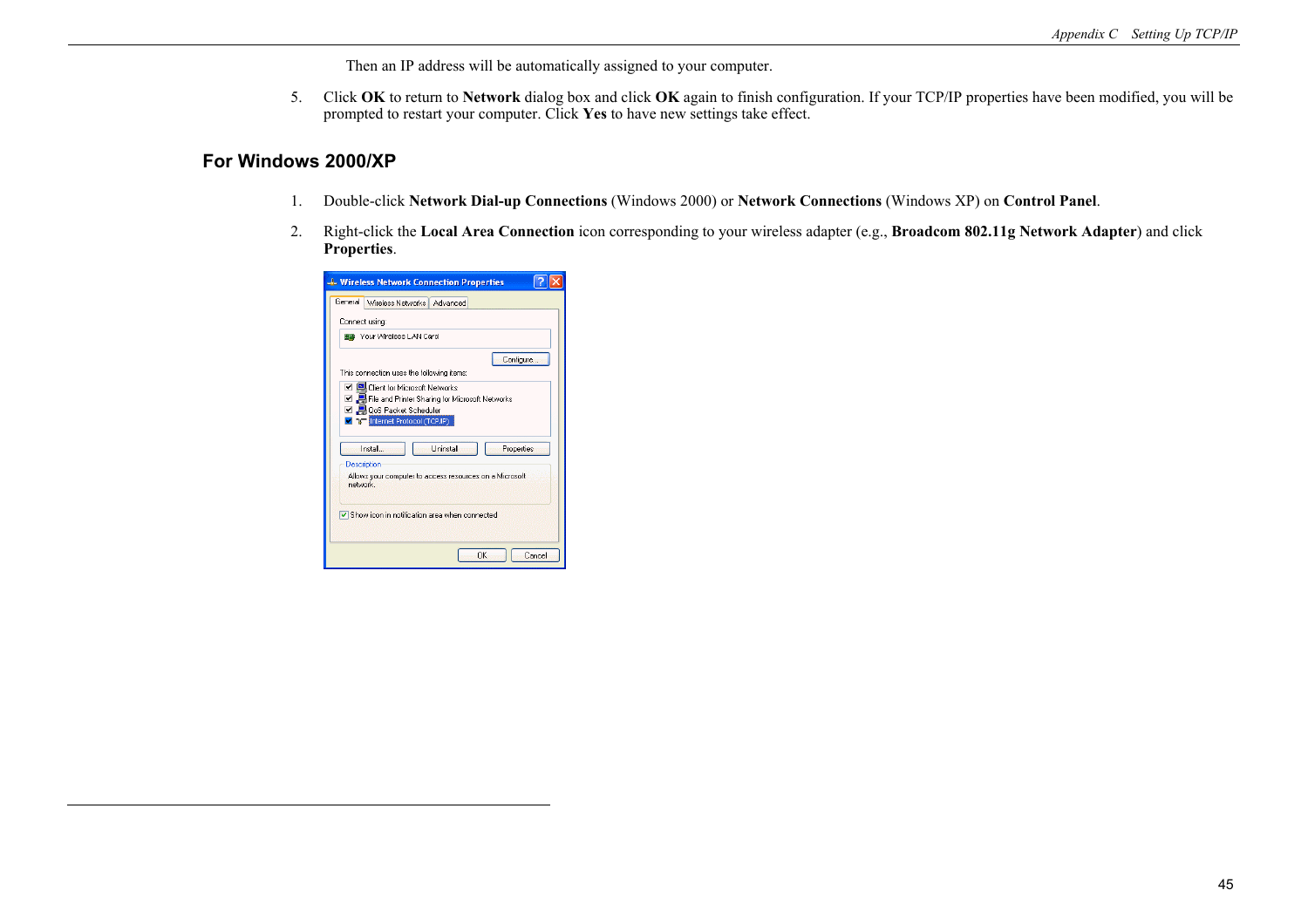3. On the **General** tab, highlight **Internet Protocol (TCP/IP)** and then click **Properties**.

**Option A: Use fixed IP address.** 

Enable the **Use the following IP Address** option. Enter the **IP address**, **Subnet Mask** and **Default gateway**. Then click **OK**.

**Option B: Use dynamic IP address** 

Select **Obtain an IP address automatically**.

4. Close the **Local Area Connection Properties** window. For Windows 2000, if prompted, click **Yes** to restart your computer.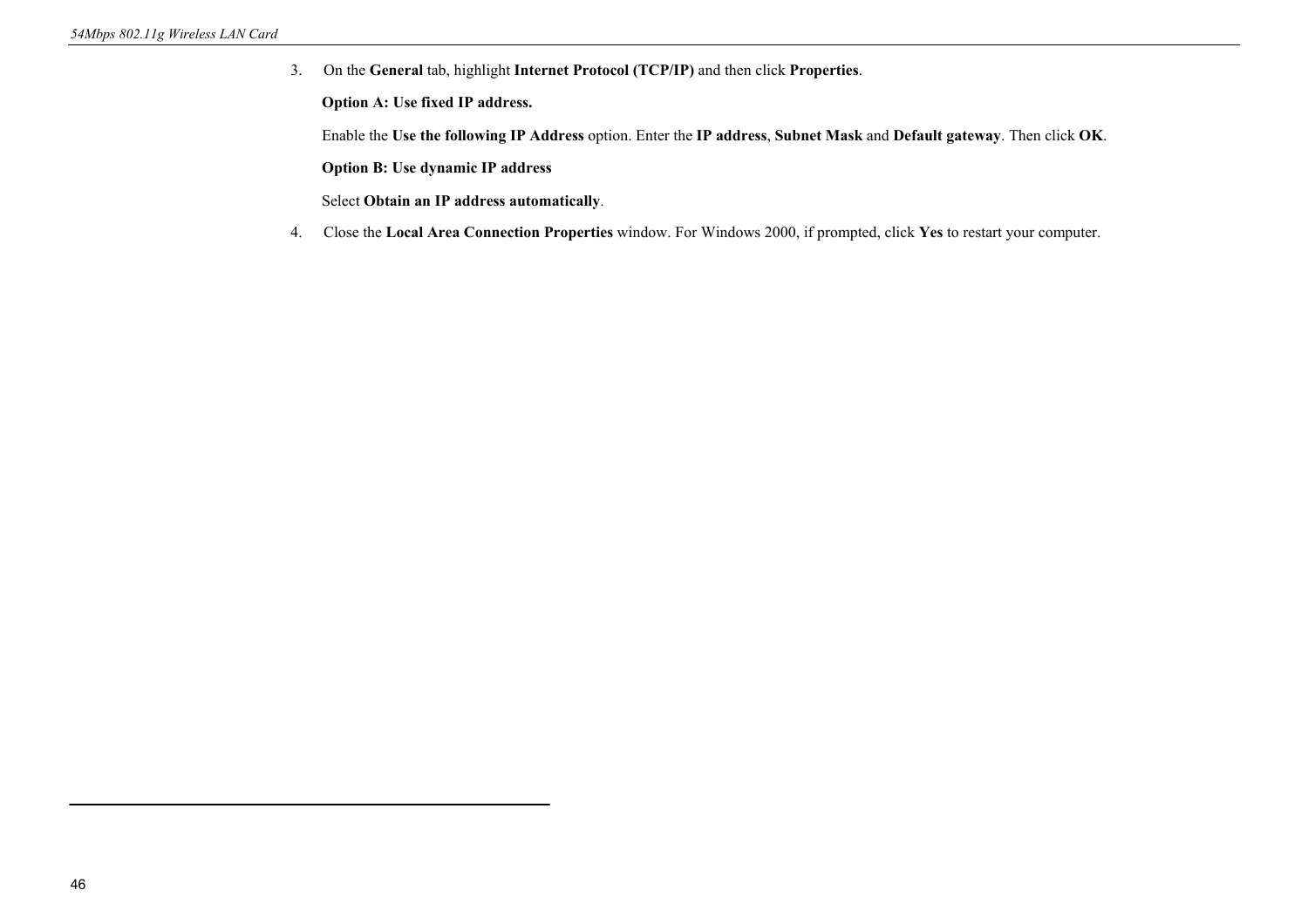# **Appendix D Specifications**

| <b>Host Interfaces</b>       | Mini PCI                                                                          |  |  |  |
|------------------------------|-----------------------------------------------------------------------------------|--|--|--|
| <b>Form factor</b>           | Type III B                                                                        |  |  |  |
| <b>Chipset</b>               | Broadcom BCM 4306 & BCM 2050                                                      |  |  |  |
| <b>Operation Voltage</b>     | 3.3VDC                                                                            |  |  |  |
| Network Standards            | IEEE 802.11b (Wi-Fi <sup>TM</sup> ) standard and IEEE 802.11g standard (54G)      |  |  |  |
| <b>Modulation Techniques</b> | DBPSK, DQPSK, CCK, 16QAM, 64QAM                                                   |  |  |  |
| <b>Modulation Technology</b> | OFDM,DSSS                                                                         |  |  |  |
|                              | 802.11b: 11, 5.5, 2, 1 Mbps                                                       |  |  |  |
| Data Rate                    | 802.11g: 125, 108, 54, 48, 36, 24, 18, 12, 9, 6 Mbps                              |  |  |  |
|                              | Support afterburner                                                               |  |  |  |
| <b>Network Architectures</b> | Infrastructure and Ad Hoc                                                         |  |  |  |
|                              | 2412-2462MHz for North America                                                    |  |  |  |
| <b>Operating Frequencies</b> | 2412-2472MHz for Europe                                                           |  |  |  |
|                              | 802.11b: 11 for North America, 14 for Japan, 13 for Europe (ETSI)                 |  |  |  |
| <b>Operating Channels</b>    | 802.11g: 11 for North America, 13 for Europe (ETSI), 13 for Japan                 |  |  |  |
| <b>RF Output Power</b>       | 15 dBm maximum output power (14dBm nominal $\pm$ 1dBm over operating temperature) |  |  |  |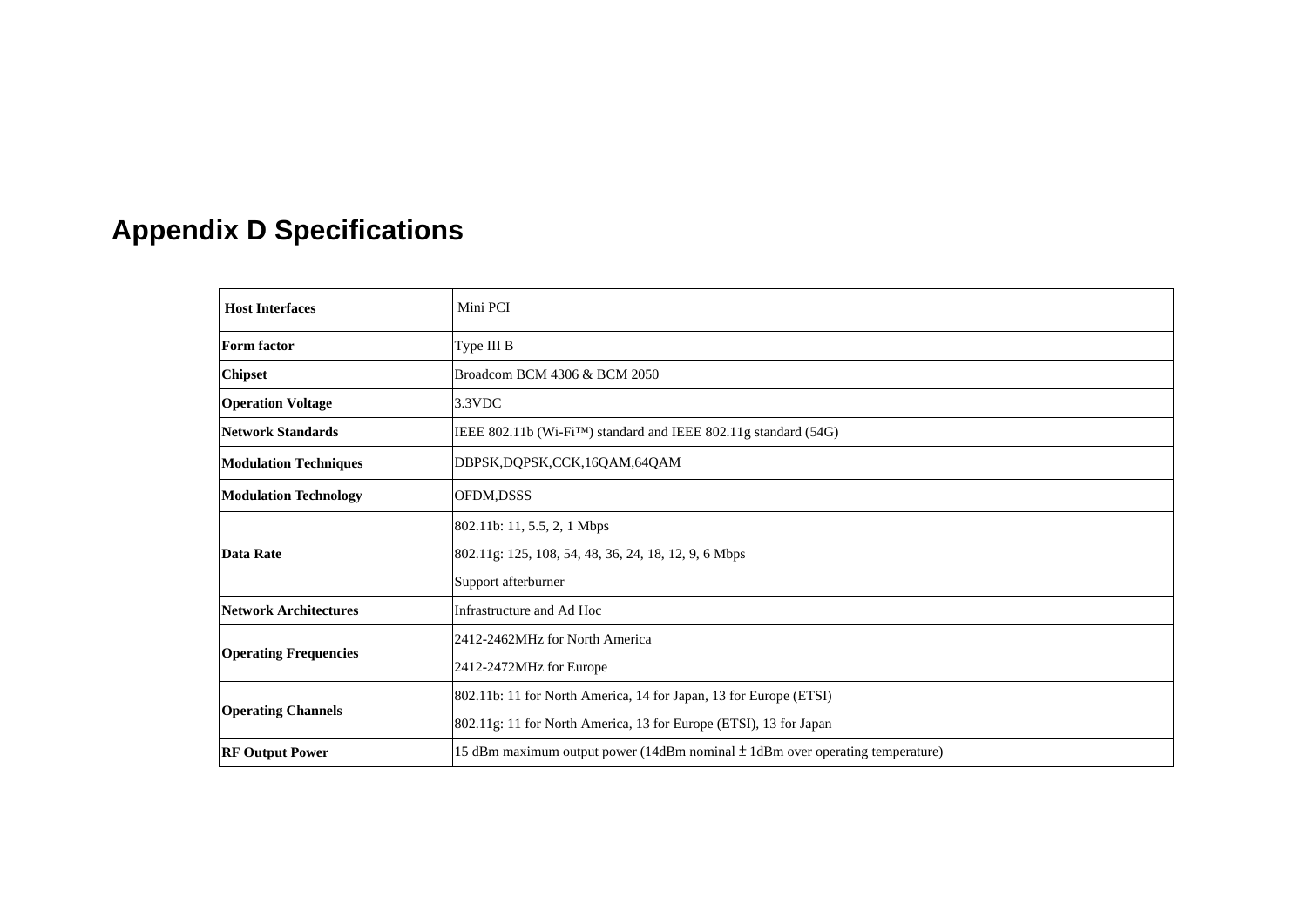| <b>Receiver sensitivity</b>                                                                                       |                                                                                                                   |  |  |  |  |
|-------------------------------------------------------------------------------------------------------------------|-------------------------------------------------------------------------------------------------------------------|--|--|--|--|
| $(PER < 10\%)$                                                                                                    | -80dBm @ 6Mbps                                                                                                    |  |  |  |  |
| <b>Antenna Type</b><br>Hardware diversity support: transmit and receive on Main and Auxiliary antenna connectors. |                                                                                                                   |  |  |  |  |
|                                                                                                                   | 802.11b: 11 Mbps up to 180m LOS, 60m indoors; 1 Mbps up to 570m LOS, 125m indoors                                 |  |  |  |  |
| Range                                                                                                             | 802.11g: 125 Mbps up to 50m LOS, 20m indoors; 18 Mbps up to 150m LOS, 75m indoors                                 |  |  |  |  |
|                                                                                                                   | Tx peak: 550 ma @ 3.3VDC; Rx peak: 350 ma @ 3.3VDC;                                                               |  |  |  |  |
| <b>Power Consumption</b>                                                                                          | Idle: 225mA @ 3.3VDC                                                                                              |  |  |  |  |
|                                                                                                                   | Hardware 64/128-bit WEP engine; WEP weak-key avoidance, TKIP, hardware AES engine supporting CCM and OCB, 802.1x, |  |  |  |  |
| <b>Security</b>                                                                                                   | <b>SSN</b>                                                                                                        |  |  |  |  |
| <b>Delay Tolerance</b>                                                                                            | 802.11b: Multipath R.M.S Delay Spread @ 1% FER: 11 Mbps > 250 nsec; 5.5 Mbps > 300 nsec                           |  |  |  |  |
| <b>Client Utility</b>                                                                                             | Automatic location profile, site monitor, current link status, and diagnostics                                    |  |  |  |  |
| <b>Software Support</b>                                                                                           | Microsoft WHQL certified for Windows XP, 2000, and ME. Linux and VxWorks embedded drivers.                        |  |  |  |  |
| <b>LED</b> Indicators                                                                                             | WLAN Activity Monitor, WLAN Radio Status Indicators                                                               |  |  |  |  |
| <b>Switch</b>                                                                                                     | Manual radio on/off disables transmit and receive to comply with aviation in-flight restrictions                  |  |  |  |  |
|                                                                                                                   | Operates from 0 to 70 $\degree$ C                                                                                 |  |  |  |  |
| <b>Temperatures</b>                                                                                               | Storage from -40 to 90 $^{\circ}$ C                                                                               |  |  |  |  |
| Humidity (non-condensing)                                                                                         | 5 to 95%                                                                                                          |  |  |  |  |
|                                                                                                                   | Wi-Fi; FCC part 15C/15.247; ETS 300 328-2; UL; IEC60950; EN 301 489-1.17; prEN50371                               |  |  |  |  |
| <b>Certifications</b>                                                                                             | CE Mark; TELEC:                                                                                                   |  |  |  |  |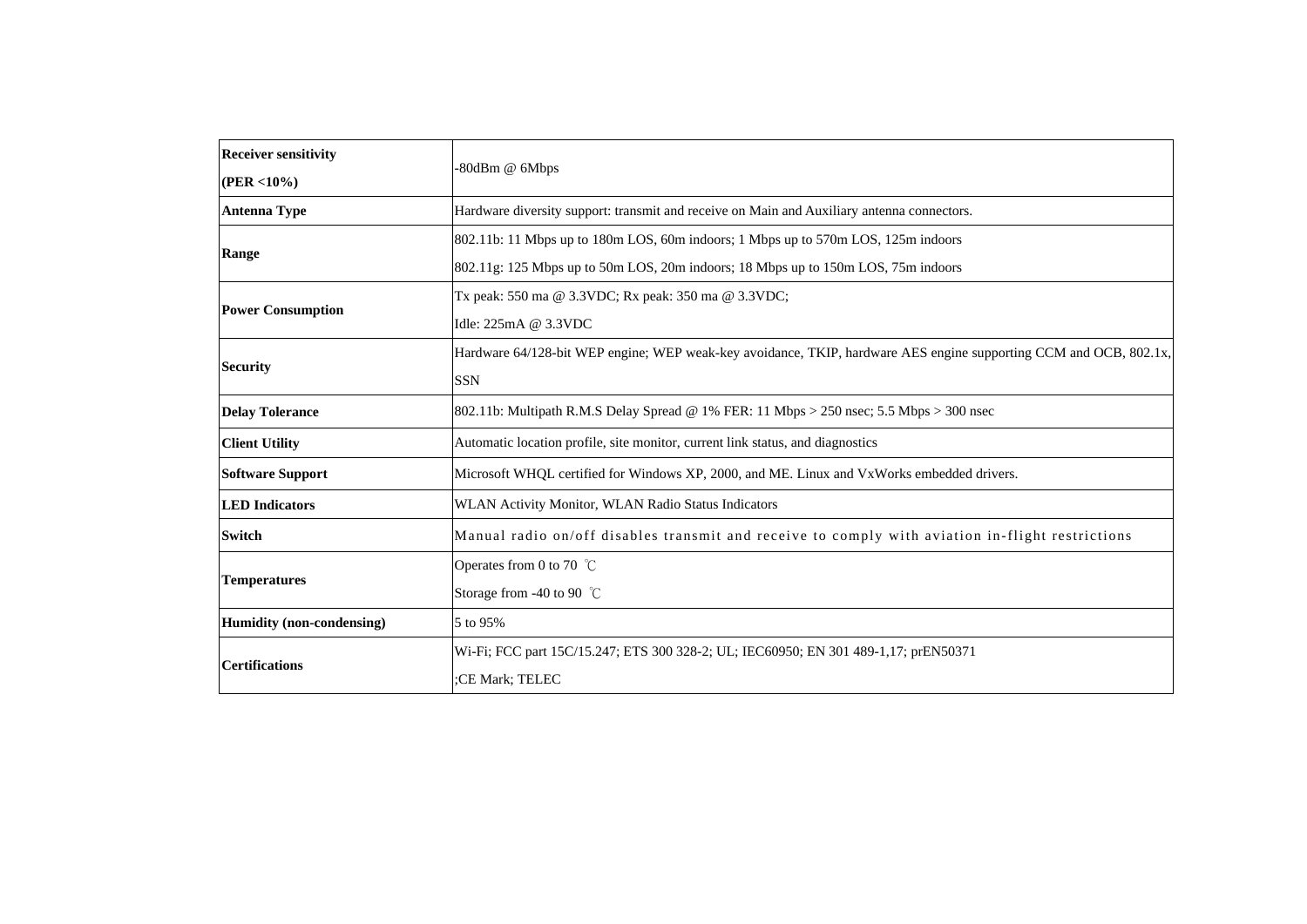# **Glossary**

| 10BaseT             | An IEEE standard (802.3) for operating 10 Mbps Ethernet networks (LANs) with twisted pair<br>cabling and a wiring hub.                                                                                                                                                                                                                                                                                                                                                                                                                                                         |
|---------------------|--------------------------------------------------------------------------------------------------------------------------------------------------------------------------------------------------------------------------------------------------------------------------------------------------------------------------------------------------------------------------------------------------------------------------------------------------------------------------------------------------------------------------------------------------------------------------------|
| <b>Access Point</b> | An internetworking device that seamlessly connects wired and wireless networks. Access Points<br>combined with a distributed system support the creation of multiple radio cells that enable<br>roaming throughout a facility.                                                                                                                                                                                                                                                                                                                                                 |
| Ad-Hoc              | A network composed solely of stations within mutual communication range of each other (no<br>Access Point connected).                                                                                                                                                                                                                                                                                                                                                                                                                                                          |
| <b>BSS</b>          | Basic Service Set. A set of stations controlled by a single coordination function.                                                                                                                                                                                                                                                                                                                                                                                                                                                                                             |
| <b>Channel</b>      | A medium used to pass protocol data units that can be used simultaneously in the same volume<br>of space by other channels of the same physical layer, with an acceptably low frame error ratio<br>due to mutual interference.                                                                                                                                                                                                                                                                                                                                                 |
| Encapsulated        | An Ethernet address mode that treats the entire Ethernet packet as a whole and places it inside<br>an 802.11 frame along with a new header.                                                                                                                                                                                                                                                                                                                                                                                                                                    |
| <b>ESS</b>          | <i>Extended Service Set.</i> A set of one or more interconnected Basic Service Sets (BSSs) and<br>integrated Local Area Networks (LANs) can be configured as an Extended Service Set.                                                                                                                                                                                                                                                                                                                                                                                          |
| <b>Ethernet</b>     | The most widely used medium access method, which is defined by the IEEE 802.3 standard.<br>Ethernet is normally a shared media LAN; i.e., all the devices on the network segment share<br>total bandwidth. Ethernet networks operate at 10Mbps using CSMA/CD to run over 10BaseT<br>cables.                                                                                                                                                                                                                                                                                    |
| Gateway             | A network component that acts as an entrance to another network.                                                                                                                                                                                                                                                                                                                                                                                                                                                                                                               |
| <b>IEEE 802.11</b>  | The IEEE 802.xx is a set of specifications for LANs from the Institute of Electrical and<br>Electronic Engineers (IEEE). Most wired networks conform to 802.3, the specification for<br>CSMA/CD-based Ethernet networks or 802.5, the specification for token ring networks. 802.11<br>defines the standard for wireless LANs encompassing three incompatible (non-interoperable)<br>technologies: Frequency Hopping Spread Spectrum (FHSS), Direct Sequence Spread Spectrum<br>(DSSS), and Infrared. IEEE standards ensure interoperability between systems of the same type. |
| Infrastructure      | A wireless network centered about an Access Point. In this environment, the Access Point not<br>only provided communication with the wired naturals but also modiated wireless naturals traffic                                                                                                                                                                                                                                                                                                                                                                                |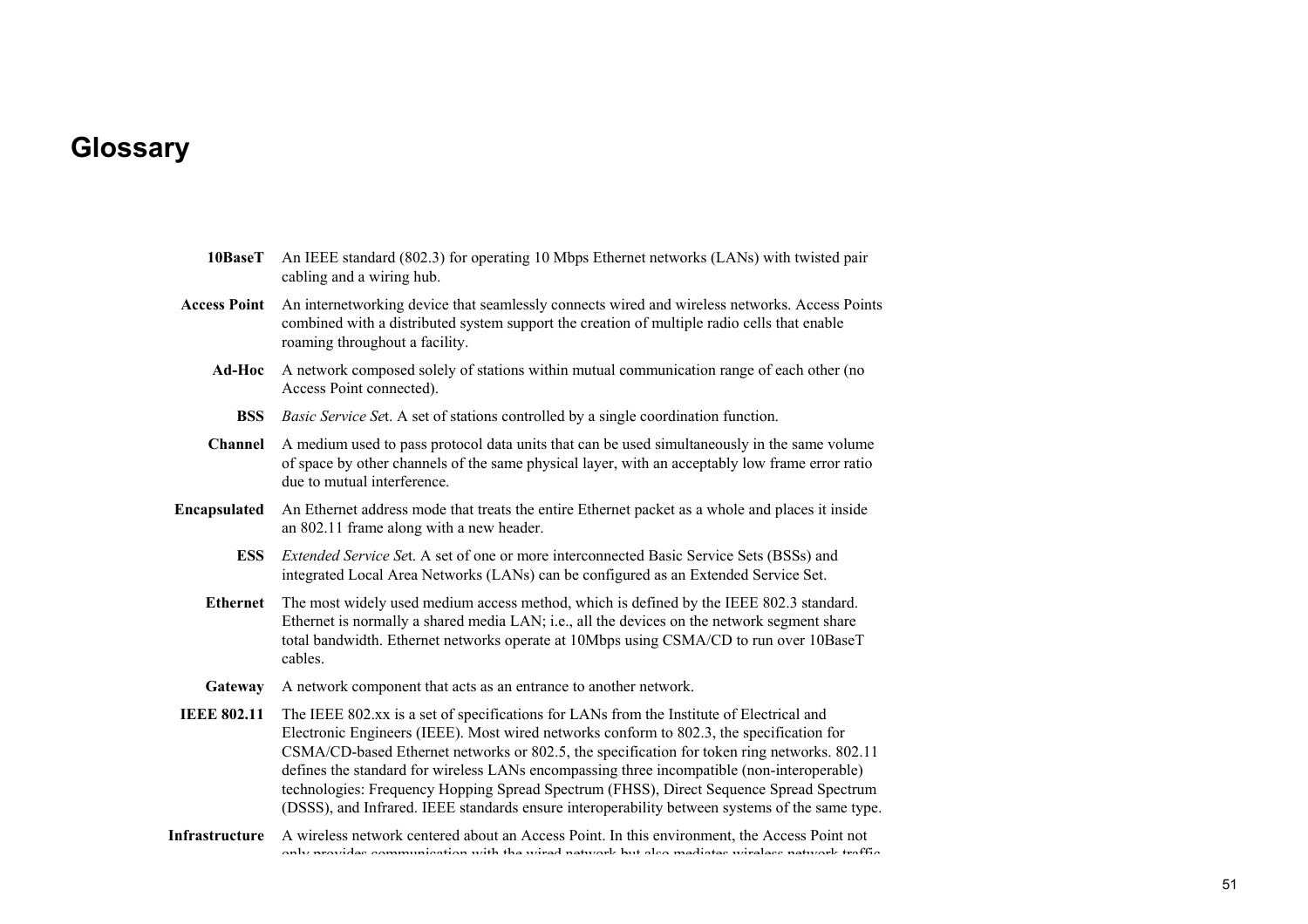only provides communication with the wired network but also mediates wireless network traffic in the immediate neighborhood.

**IP** *Internet Protoco*l. The standard protocol within TCP/IP that defines the basic unit of information passed across an Internet connection by breaking down data messages into packets, routing and transporting the packets over network connections, then reassembling the packets at their destination. IP corresponds to the network layer in the ISO/OSI model.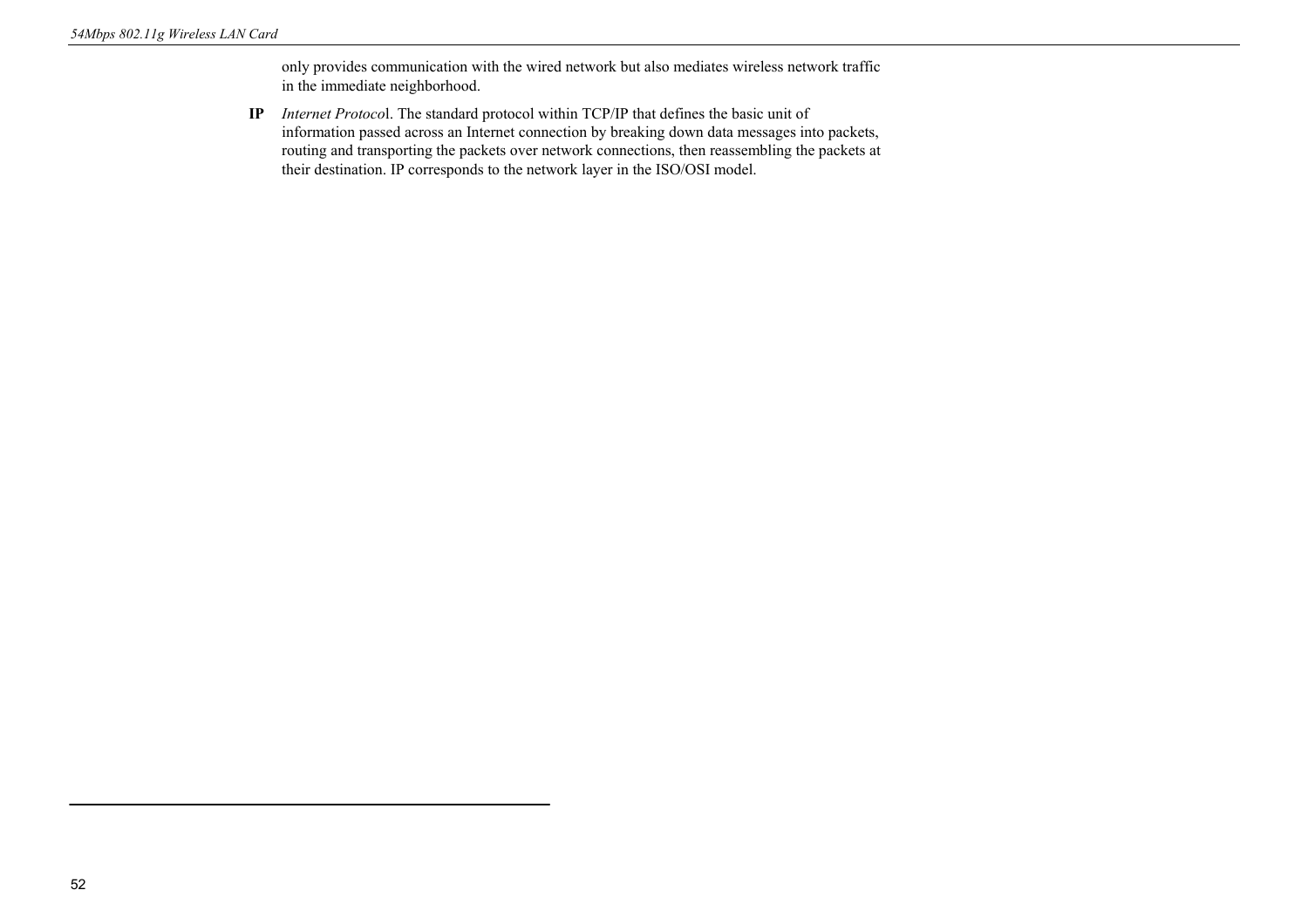- **IP Address** An IP address is a 32-bit number that identifies each sender or receiver of information sent across the Internet. An IP address has two parts: the identifier of a particular network on the Internet and an identifier of the particular device (which can be a server or a workstation) within that network.
	- **ISP** *Internet Service Provide*r. An organization that provides access to the Internet. Small ISPs provide service via modem and ISDN while the larger ones also offer private line hookups (T1, fractional T1, etc.).
	- **LAN** *Local Area Networ*k. A communications network that serves users within a defined geographical area. The benefits include the sharing of Internet access, files, and equipment, such as printers and storage devices. Special network cabling (10BaseT) is often used to connect the PCs together.
	- **NAT** *Network Address Translatio*n. The translation of an Internet Protocol address (IP address) used within one network to a different IP address known within another network. One network is designated the internal network and the other is the external. The internal network then appears as one entity to the outside world.